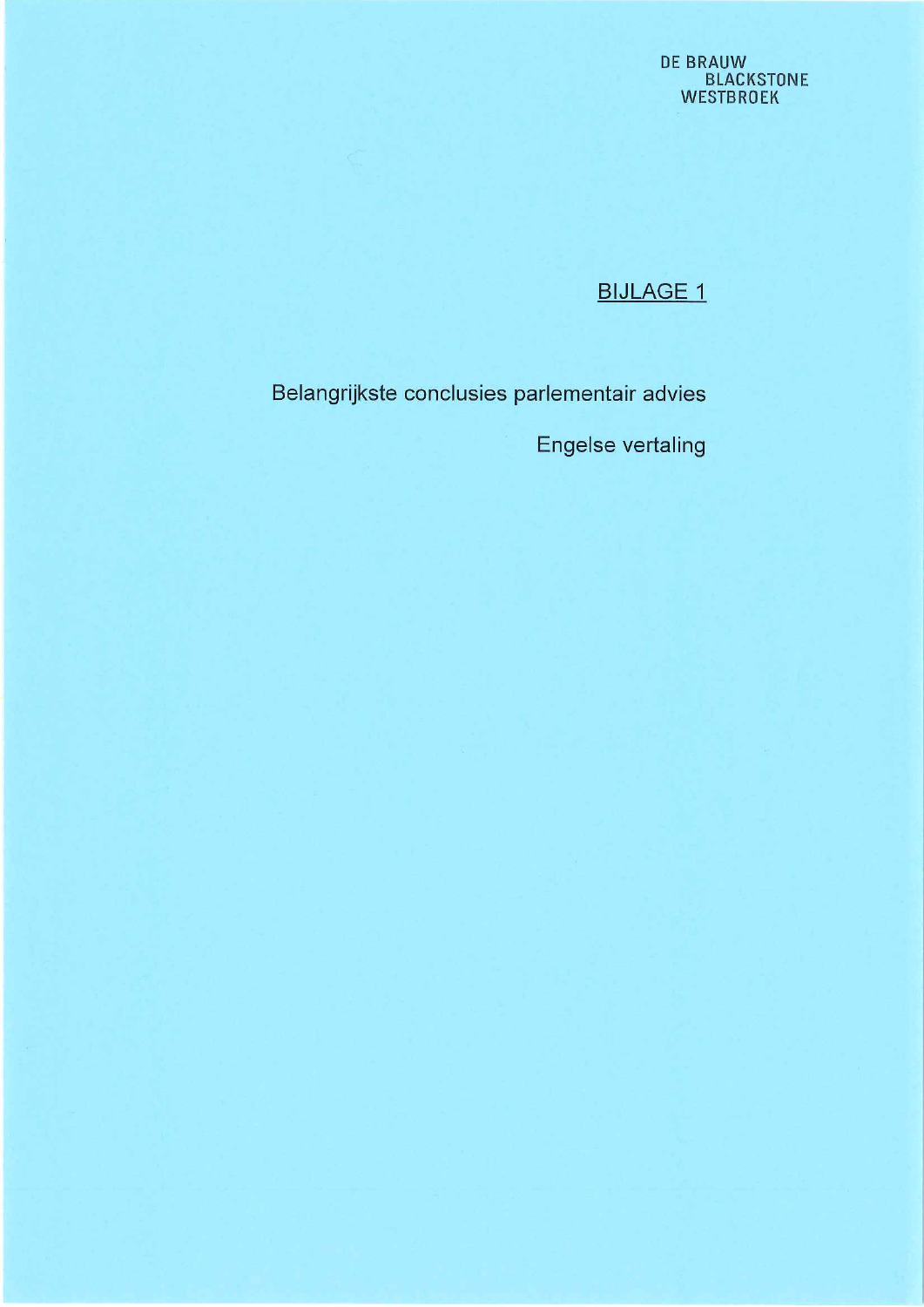**DE BRAUW BLACKSTONE** WESTBROEK

| To   | : President of the House of Representatives of the Netherlands                         |  |
|------|----------------------------------------------------------------------------------------|--|
| From | : De Brauw Blackstone Westbroek N.V.                                                   |  |
|      | Nicolien van den Biggelaar (parliamentary attorney), Erik Pijnacker Hordijk, Clio Zois |  |
| Re.  | Access to Council documents seen from a European transparency law perspective          |  |
| Date | : $6th$ of March 2017                                                                  |  |
|      |                                                                                        |  |

## **1 INTRODUCTION AND CONCLUSIONS[1](#page-1-0)**

## **1.1 Context of this parliamentary opinion**

- 1.1.1 The House of Representatives of the Netherlands has asked De Brauw to prepare a legal analysis on whether the instruments and practices that govern access to Council documents, in particular the Guidelines for the handling of documents internal to the Council ("**Guidelines**")[2](#page-1-1) and the Rules of Procedure of the Council ("**Rules of Procedure**"), [3](#page-1-2) are compatible with European treaties, legislation and case law in the field of transparency ("**European transparency law**").
- 1.1.2 This request for a parliamentary opinion should be seen in light of the four proposals put forward by Mr. Omtzigt in his position paper of November 2016 $4$  to enhance the transparency of the Dutch government towards the House of Representatives with regard to the decisionmaking in the European Union ("**EU**"), in particular within the Council of Ministers of the EU ("**Council**").

## **1.2 Questions examined**

-

- 1.2.1 This parliamentary opinion has examined the following six questions, which were approved by the Presidium of the House of Representatives:
	- I. Are the Guidelines fully compatible with European transparency law?
	- II. Are the Rules of Procedure fully compatible with European transparency law?
	- III. What is the legal basis for the "citation ban" that applies to members of the House of Representatives with regard to Council documents marked as "LIMITE"? How does this "citation ban" relate to European transparency law and to Article 68 of the Dutch Constitution?
	- IV. Does European transparency law impose an active disclosure obligation on the Council, in the sense that the Council has a general obligation to disclose documents on its own initiative and not only in response to a disclosure request?

<span id="page-1-0"></span><sup>1</sup> The English version of this parliamentary opinion is a translation of the Dutch original and has been construed for information purposes only. In the case of any discrepancy between the Dutch and the English versions, the Dutch original version prevails.

<span id="page-1-1"></span> $2$  Guidelines for the handling of documents internal to the Council, Council document dated 09.06.11, nr. 11336/11.

<span id="page-1-2"></span><sup>3</sup> Council decision of 01.12.09 adopting the Council's Rules of Procedure, OJEU, 11.12.09, L 325/25.

<span id="page-1-3"></span><sup>4</sup> Pieter Omtzigt, 'Vier voorstellen voor meer transparantie van de regering richting het parlement over besluitvorming in de Europese Unie' ['Four proposals for more transparency of the government towards the parliament with regard to the decision-making in the European Union'], November 2016.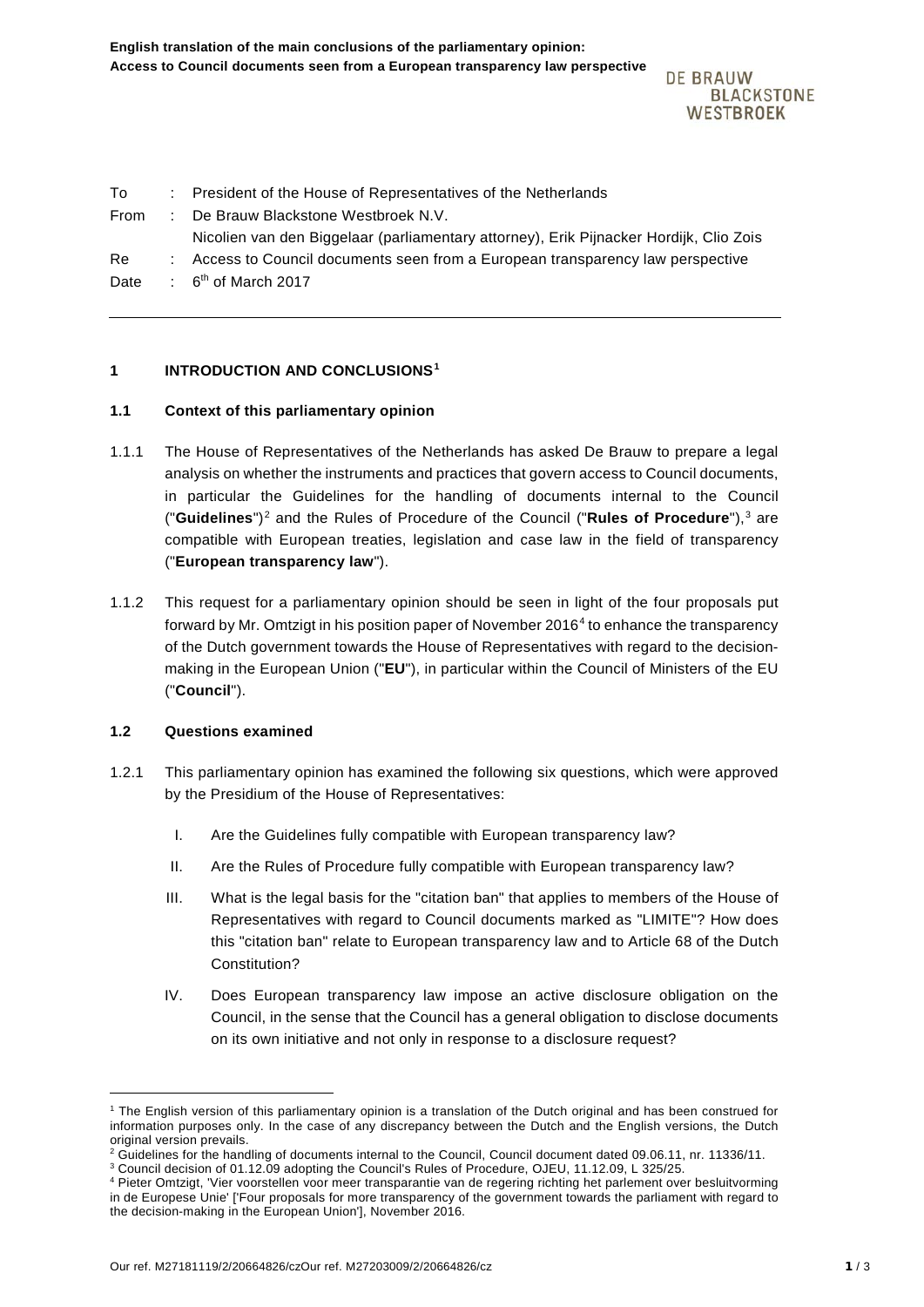**DE BRAUW BLACKSTONE** WESTBROEK

- V. Do the formal European legal transparency frameworks apply to the decision-making procedures within informal Council forums, such as the Eurogroup, the Euro summits, trilogue meetings or the EU-27?
- VI. If it is established that all or part of the Guidelines, the Rules of Procedure or the "citation ban" are incompatible with European transparency law, what are the procedural possibilities for members of the House of Representatives to seek direct legal redress?

## **1.3 Summary of the main conclusions**

- 1.3.1 In this opinion, a legal analysis was made of whether the instruments and practices that govern access to Council documents, in particular the Guidelines and the Rules of Procedure, are compatible with European transparency law.
- 1.3.2 The main conclusions of this opinion can be summarised as follows:
	- I. In our opinion, the principal rule of the Guidelines, requiring all internal Council documents to be marked as "LIMITE",<sup>[5](#page-2-0)</sup> is incompatible with European transparency law, in particular with the case law of the Court of Justice of the EU regarding Regulation 1049/2001.[6](#page-2-1)
	- II. In our opinion, the grounds that limit the disclosure of Council documents, set out in Article 11, clauses 4 and 6 of Annex II of the Rules of Procedure, are incompatible with European transparency law.
	- III. The "citation ban" seeks to ensure that the principal rule of the Guidelines, mentioned under I., is adhered to. As this principal rule is at odds with European transparency law, the "citation ban" hinders access to Council documents more than can be justified from a European law perspective. However, considering that the Guidelines constitute a Council decision which the Netherlands, as an EU Member State, has consented to, the Dutch government does not, in our opinion, have the freedom to unilaterally revoke the "citation ban" without prior consultation with the Council.
	- IV. European transparency law does not at this moment offer an explicit basis for an active disclosure obligation of the Council with regard to all types of documents. Nevertheless, we believe that Regulation 1049/2001 does offer some support for the proposition that the Council has an active disclosure obligation with regard to legislative documents.
	- V. Unless informal forums such as the Eurogroup, the Euro summits, trilogue meetings or the EU-27 have voluntarily declared that European transparency law applies to their activities, these forums are, in our opinion, not bound to European transparency law. Questions whether the applicability of European transparency law to these forums is desirable or whether it is possible to bring these forums within the scope of European transparency law fall outside the scope of this opinion. We believe that a further examination of these questions might be of value.

-

<sup>5</sup> See points 4 and 20 of the Guidelines.

<span id="page-2-1"></span><span id="page-2-0"></span><sup>6</sup> Regulation 1049/2001 of the European Parliament and the Council of 30.05.01 regarding public access to European Parliament, Council and Commission documents, OJEU, 31.05.01, L 145/43.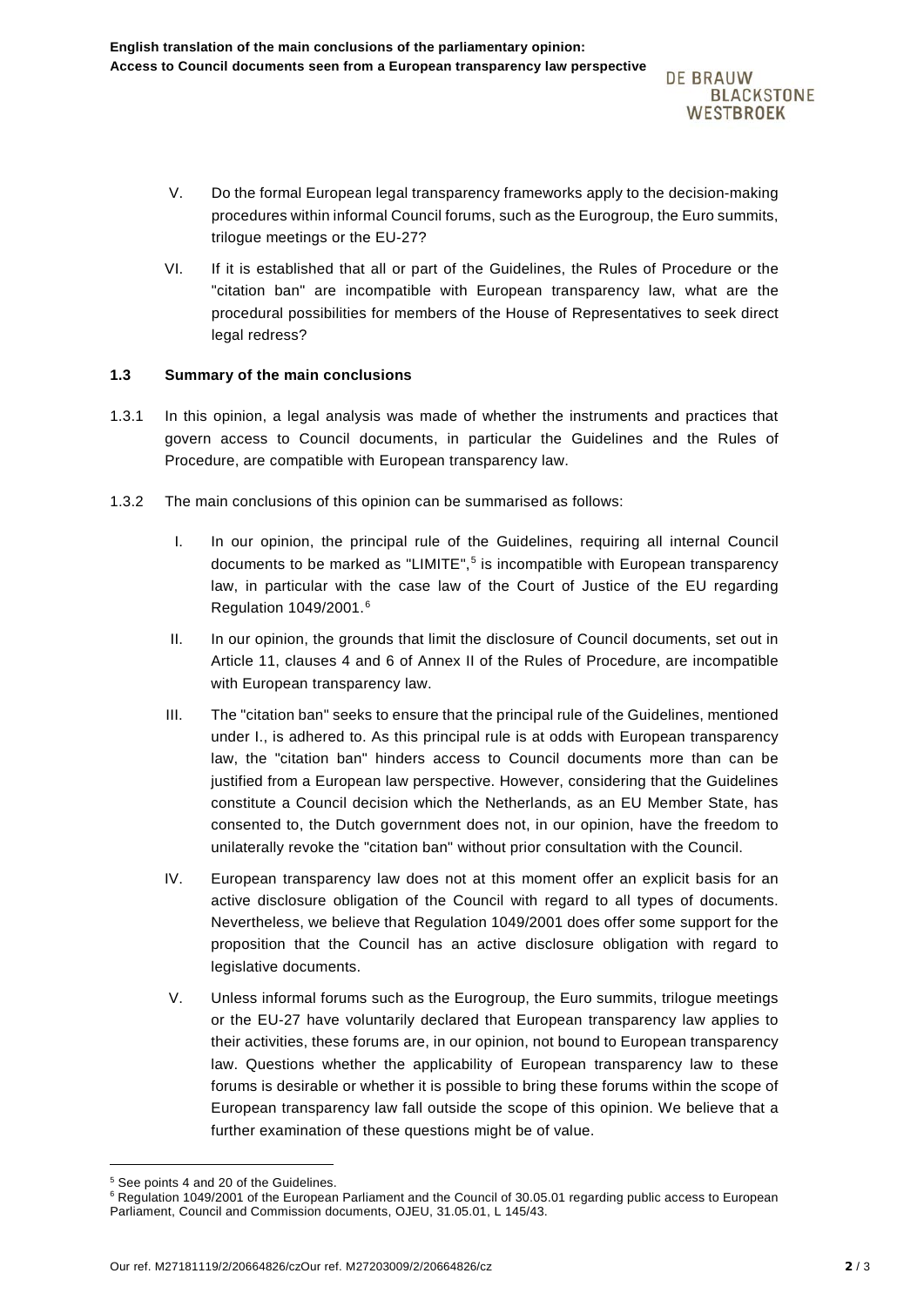**DE BRAUW BLACKSTONE** WESTBROEK

VI. The procedural possibilities for members of the House of Representatives to seek legal redress for the incompatibilities found in this opinion are limited. It is impossible, both for members of the House of Representatives and for the Dutch government, to institute direct annulment proceedings against the Guidelines or the Rules of Procedure, quite apart from the fact that the time limit for bringing such proceedings has long expired.

We do, however, see the following possibilities for members of the House of Representatives to further the disclosure of Council documents, and of legislative documents in particular:

- (i) (Individual) members of the House of Representatives can (regularly) request the disclosure of Council documents based on Regulation 1049/2001 and can institute legal proceedings before the Court of Justice of the EU against a possible rejection decision;
- (ii) The House of Representatives can call upon the Dutch government to confirm that the categorical disclosure prohibition for all internal Council documents is incompatible with European transparency law and to insist that the Council amends the Guidelines and the Rules of Procedure in order to remove their – increasingly discernible – incompatibilities with European transparency law;
- (iii) The House of Representatives can call upon the Dutch government to enter into consultations with the Council in order to amend the "citation ban" in light of the Guidelines' incompatibility with European transparency law;
- (iv) The House of Representatives can call upon the Dutch government to if appropriate in consultation with the Council – cease applying the "citation ban" in specific cases where internal Council documents clearly do not fall under one of the non-disclosure exceptions of Regulation 1049/2001;
- (v) Members of the House of Representatives can raise these issues with their colleagues in the European Parliament. Considering that the European Parliament plays an important role in the European legislative process and is jointly responsible for this legislative process' compliance with the requirements of European transparency law, the European Parliament could confront the Council with what can be regarded as a systematic violation of European transparency law;
	- (vi) Members of the House of Representatives can raise the issue of the incompatibility of the Guidelines and the Rules of Procedure with European transparency law with the European Ombudsman.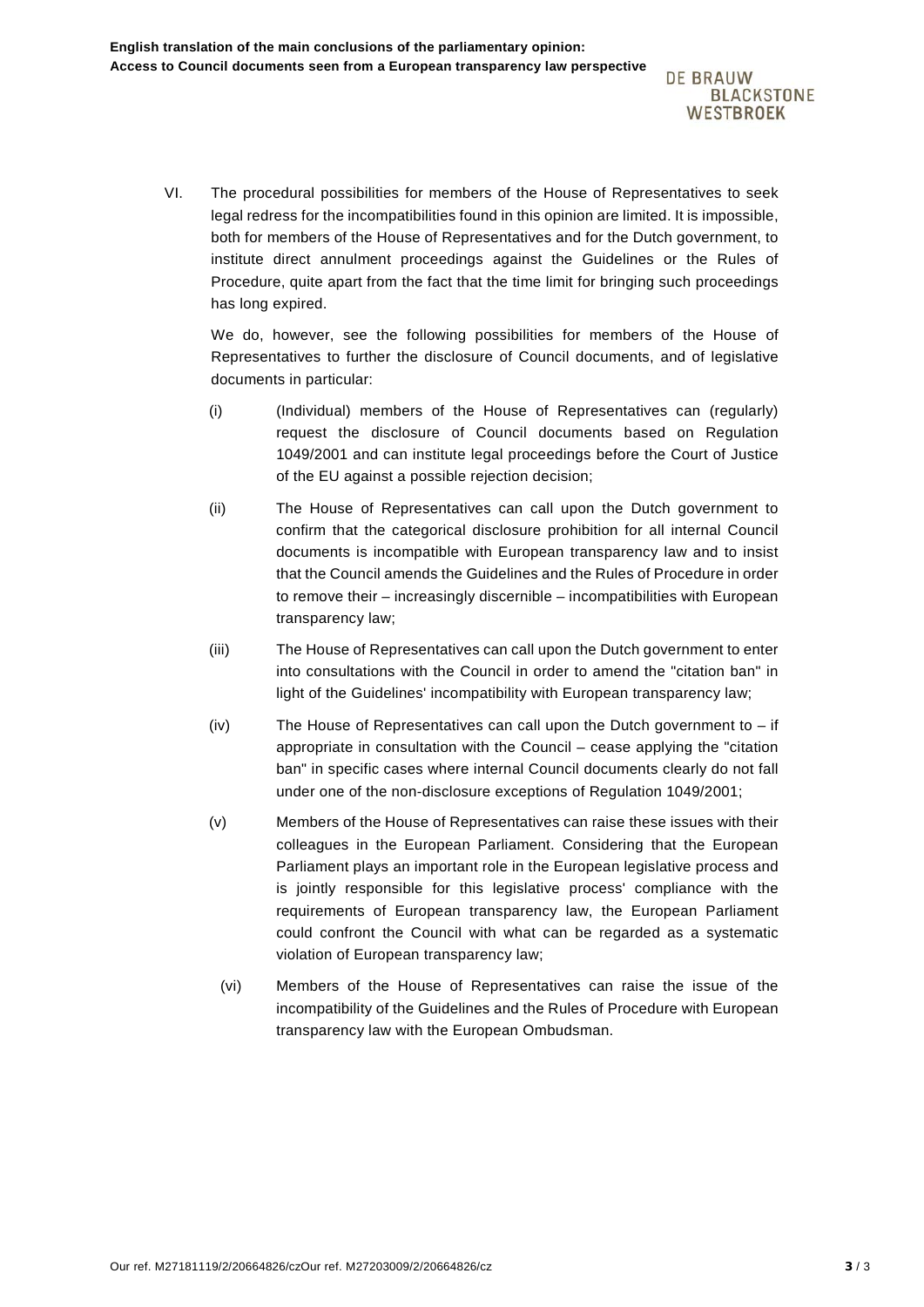**DE BRAUW<br>BLACKSTONE<br>WESTBROEK** 

**BIJLAGE 2** 

Relevante verdragsbepalingen en wetgeving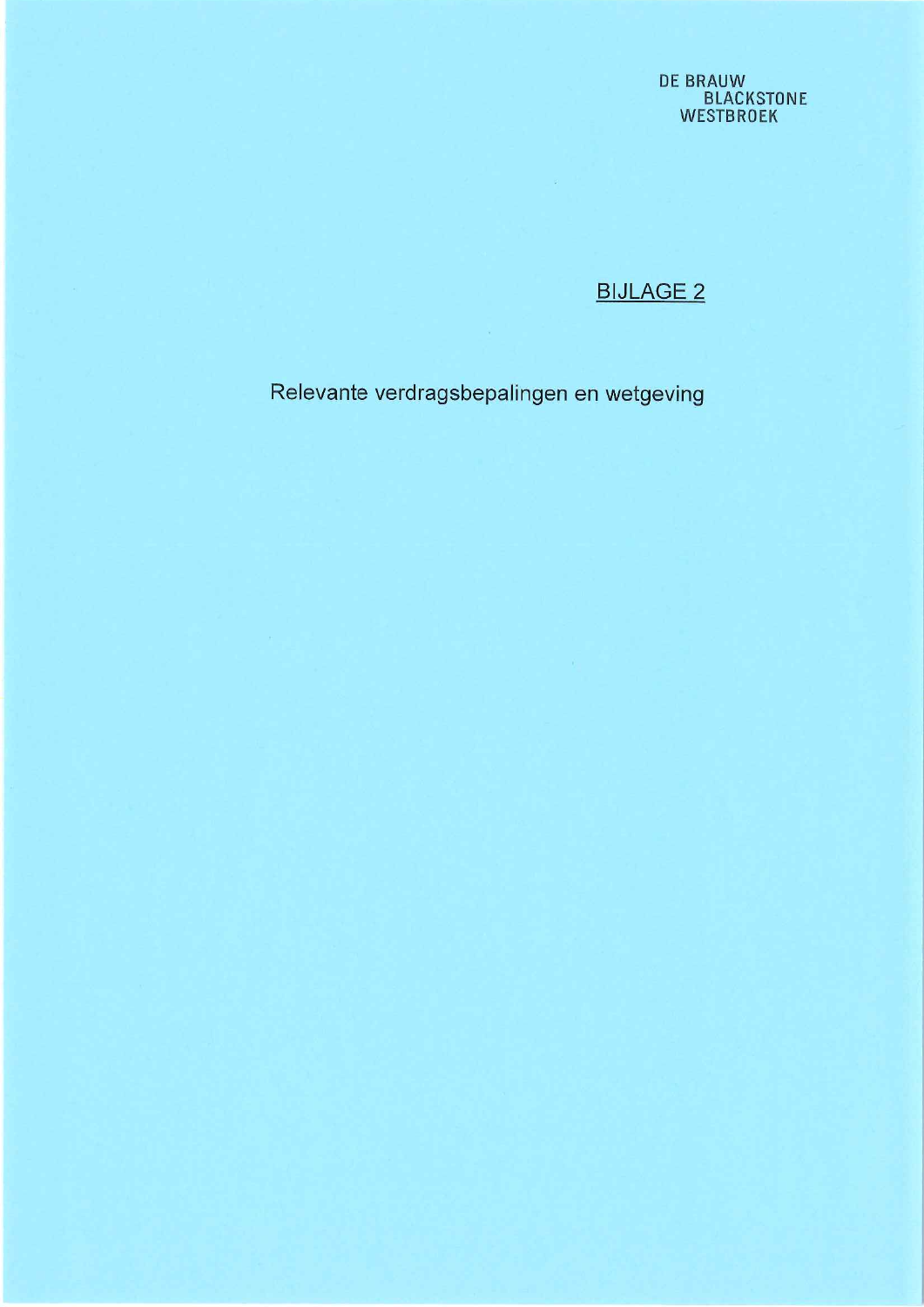## **1 RELEVANTE VERDRAGSBEPALINGEN**

## − *Artikel 1 VEU*

 $[\ldots]$ 

Dit Verdrag markeert een nieuwe etappe in het proces van totstandbrenging van een steeds hechter verbond tussen de volkeren van Europa, waarin de besluiten in zo groot mogelijke openheid en zo dicht mogelijk bij de burger worden genomen.

#### − *Artikel 15 VWEU*

1. Om goed bestuur te bevorderen en de deelneming van het maatschappelijk middenveld te waarborgen, werken de instellingen, organen en instanties van de Unie in een zo groot mogelijke openheid.

2. Het Europees Parlement, en de Raad wanneer hij beraadslaagt en stemt over een ontwerp van wetgevingshandeling, vergaderen in het openbaar.

3. Iedere burger van de Unie en iedere natuurlijke of rechtspersoon met verblijfplaats of statutaire zetel in een lidstaat heeft recht op toegang tot documenten van de instellingen, organen en instanties van de Unie, ongeacht de informatiedrager waarop zij zijn vastgelegd, volgens de beginselen en onder de voorwaarden die overeenkomstig het huidige lid worden bepaald.

Het Europees Parlement en de Raad bepalen bij verordeningen volgens de gewone wetgevingsprocedure de algemene beginselen en de beperkingen op grond van openbare of particuliere belangen betreffende dit recht op toegang tot documenten.

Elke instelling, elk orgaan of elke instantie zorgt voor transparantie in zijn of haar werkzaamheden en neemt in zijn of haar eigen reglement van orde specifieke bepalingen betreffende de toegang tot zijn of haar documenten op, overeenkomstig de in de tweede alinea bedoelde verordeningen.

Ten aanzien van het Hof van Justitie van de Europese Unie, de Europese Centrale Bank en de Europese Investeringsbank, geldt het onderhavige lid alleen voor de uitoefening van hun administratieve taken.

Het Europees Parlement en de Raad zorgen voor de openbaarmaking van de stukken betreffende de wetgevingsprocedures overeenkomstig de voorwaarden van de in de tweede alinea bedoelde verordeningen.

## − *Artikel 339 VWEU*

De leden van de instellingen van de Unie, de leden van de comités, alsmede de ambtenaren en personeelsleden van de Unie zijn gehouden, zelfs na afloop van hun functie, de inlichtingen die naar hun aard vallen onder de geheimhoudingsplicht en met name de inlichtingen betreffende de ondernemingen en hun handelsbetrekkingen of de bestanddelen van hun kostprijzen, niet openbaar te maken.

## − *Artikel 42 EU-Handvest*

#### *Recht van inzage in documenten*

Iedere burger van de Unie en iedere natuurlijke of rechtspersoon met verblijfplaats of statutaire zetel in een lidstaat heeft een recht van inzage in de documenten van de instellingen, organen en instanties van de Unie, ongeacht het medium waarop zij zijn vastgelegd.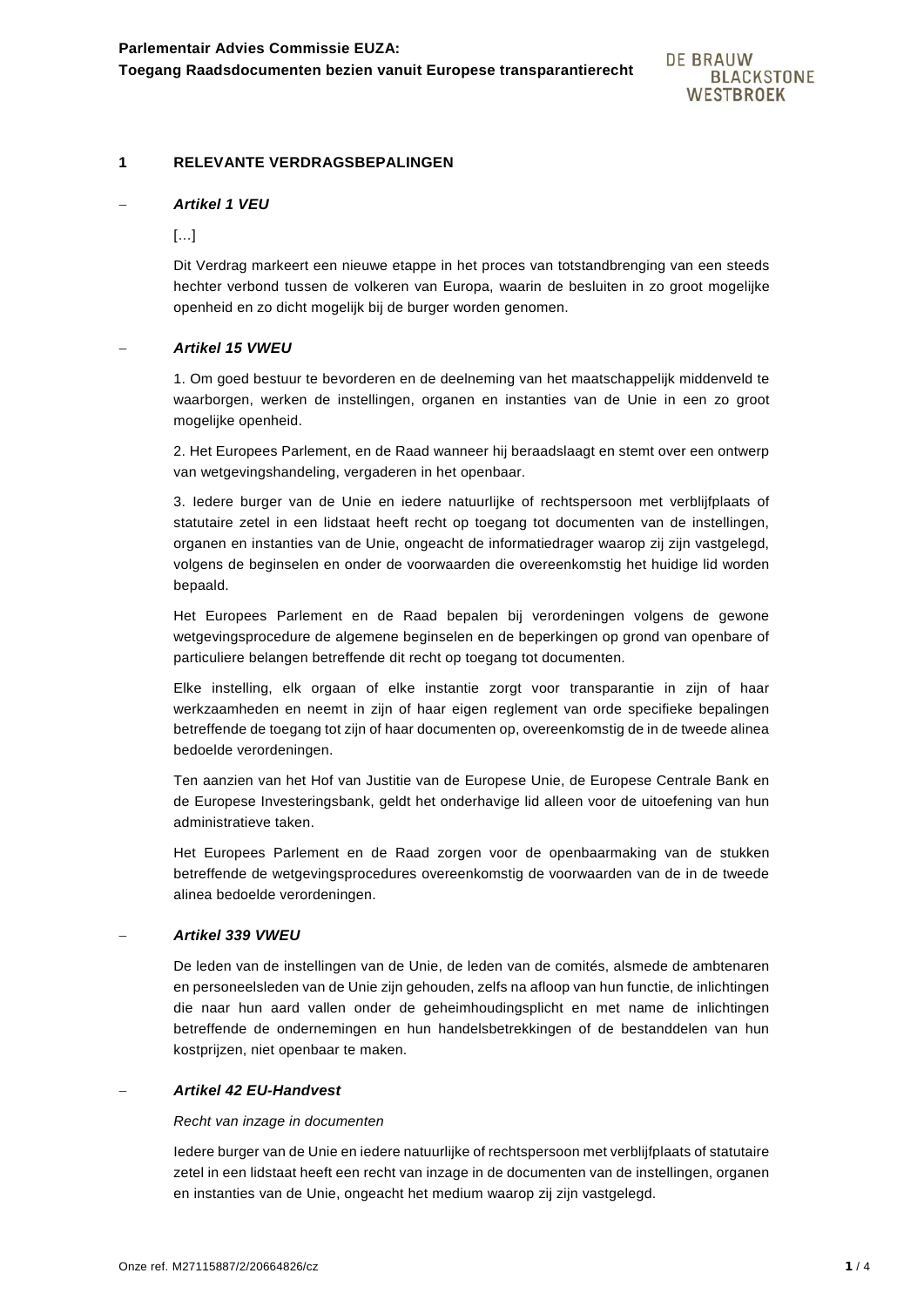## **2 RELEVANTE PASSAGES UIT VERORDENING 1049/2001 ("EUROWOB")**

#### **2.1 Relevante consideransen**

(1) In artikel 1, tweede alinea, van het Verdrag betreffende de Europese Unie vindt het begrip "openheid" zijn verankering: het Verdrag markeert een nieuwe etappe in het proces van totstandbrenging van een steeds hechter verbond tussen de volkeren van Europa, waarin de besluiten in zo groot mogelijke openheid en zo dicht mogelijk bij de burger worden genomen.

(2) Deze openheid maakt een betere deelneming van de burgers aan het besluitvormingsproces mogelijk en waarborgt een grotere legitimiteit en meer doelmatigheid en verantwoordelijkheid van de administratie ten opzichte van de burgers binnen een democratisch systeem. Zij draagt bij aan de versterking van de beginselen van democratie en eerbiediging van de grondrechten, zoals vervat in artikel 6 van het Verdrag betreffende de Europese Unie en in het Handvest van de grondrechten van de Europese Unie.

(4) Deze verordening heeft tot doel het recht van toegang van het publiek tot documenten maximaal zijn beslag te geven en de voorwaarden en beperkingen van dat recht vast te leggen in overeenstemming met artikel 255, lid 2, van het EG-Verdrag.

(6) Ruimere toegang tot documenten dient te worden verleend in gevallen waarin de instellingen optreden in hun hoedanigheid van wetgever, inbegrepen in het geval van gedelegeerde bevoegdheden, waarbij tegelijkertijd de doeltreffendheid van het besluitvormingsproces van de instelling behouden moet blijven. Dergelijke documenten dienen zo veel mogelijk rechtstreeks toegankelijk te worden gemaakt.

(11) In beginsel dienen alle documenten van de instellingen voor het publiek toegankelijk te zijn. Dit neemt niet weg dat de bescherming van bepaalde openbare en particuliere belangen door een uitzonderingenregeling dient te worden gewaarborgd. De instellingen dienen het recht te hebben om hun interne raadplegingen en beraadslagingen te beschermen, wanneer dat voor het behoud van hun vermogen om hun taken uit te voeren, noodzakelijk is. Bij het beoordelen van de uitzonderingen dienen de instellingen rekening te houden met de beginselen van de communautaire wetgeving betreffende de bescherming van persoonsgegevens, op alle terreinen van de activiteiten van de Unie.

(12) Alle regels inzake toegang tot de documenten van de instellingen dienen in overeenstemming te zijn met deze verordening.

#### **2.2 Relevante artikelen**

#### − *Artikel 1*

*Doel*

Deze verordening beoogt:

a) de bepaling van de beginselen, voorwaarden en beperkingen op grond van openbare of particuliere belangen betreffende het in artikel 255 van het EG-Verdrag neergelegde recht van toegang tot documenten van het Europees Parlement, de Raad en de Commissie (hierna "de instellingen"), en wel zodanig, dat een zo ruim mogelijke toegang tot documenten wordt gewaarborgd,

b) de vaststelling van regels die een zo gemakkelijk mogelijke uitoefening van dit recht verzekeren, en

c) de bevordering van goede administratieve praktijken met betrekking tot de toegang tot documenten.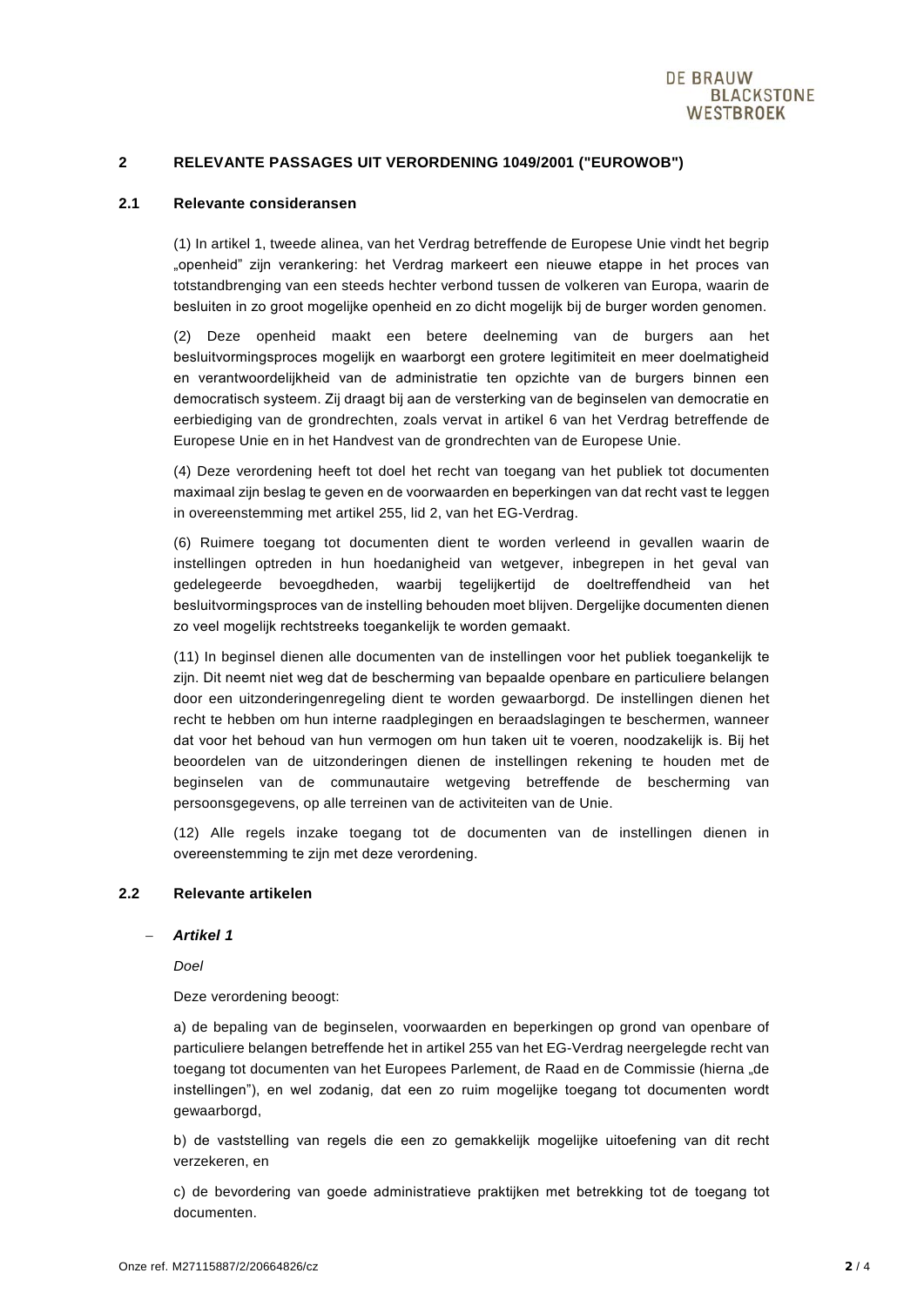## − *Artikel 2*

#### *Toegangsgerechtigden en toepassingsgebied*

1. Iedere burger van de Unie en iedere natuurlijke of rechtspersoon met verblijfplaats of statutaire zetel in een lidstaat heeft een recht van toegang tot documenten van de instellingen, volgens de beginselen en onder de voorwaarden en beperkingen, die in deze verordening worden bepaald.

2. De instellingen kunnen toegang tot documenten verlenen, volgens dezelfde beginselen, en onder dezelfde voorwaarden en beperkingen, aan natuurlijke of rechtspersonen die geen verblijfplaats of geen statutaire zetel hebben in een lidstaat.

3. Deze verordening is van toepassing op alle bij een instelling berustende documenten, dit wil zeggen documenten die door de instelling zijn opgesteld of ontvangen en zich in haar bezit bevinden, op alle werkterreinen van de Europese Unie.

4. Onverminderd de artikelen 4 en 9 worden documenten voor het publiek toegankelijk gemaakt hetzij na een schriftelijk verzoek, hetzij direct in elektronische vorm, hetzij via een register. In het bijzonder worden documenten die in het kader van een wetgevingsprocedure zijn opgesteld of ontvangen direct toegankelijk gemaakt overeenkomstig artikel 12.

5. Voor gevoelige documenten in de zin van artikel 9, lid 1, geldt overeenkomstig dat artikel een bijzondere behandeling.

6. Deze verordening doet niet af aan een eventueel recht van toegang van het publiek tot documenten die bij de instellingen berusten, dat voortvloeit uit instrumenten van internationaal recht of besluiten van de instellingen ter uitvoering daarvan.

#### − *Artikel 4*

#### *Uitzonderingen*

1. De instellingen weigeren de toegang tot een document wanneer de openbaarmaking ervan zou leiden tot ondermijning van de bescherming van:

a) het openbaar belang, wat betreft:

- de openbare veiligheid,
- defensie en militaire aangelegenheden,
- de internationale betrekkingen,
- het financieel, monetair of economisch beleid van de Gemeenschap of van een lidstaat;

b) de persoonlijke levenssfeer en de integriteit van het individu, in het bijzonder gelet op de Gemeenschapswetgeving inzake de bescherming van persoonsgegevens.

2. De instellingen weigeren de toegang tot een document wanneer de openbaarmaking ervan zou leiden tot ondermijning van de bescherming van:

— de commerciële belangen van een natuurlijke of rechtspersoon, met inbegrip van intellectuele eigendom,

- gerechtelijke procedures en juridisch advies,
- het doel van inspecties, onderzoeken en audits,

tenzij een hoger openbaar belang openbaarmaking gebiedt.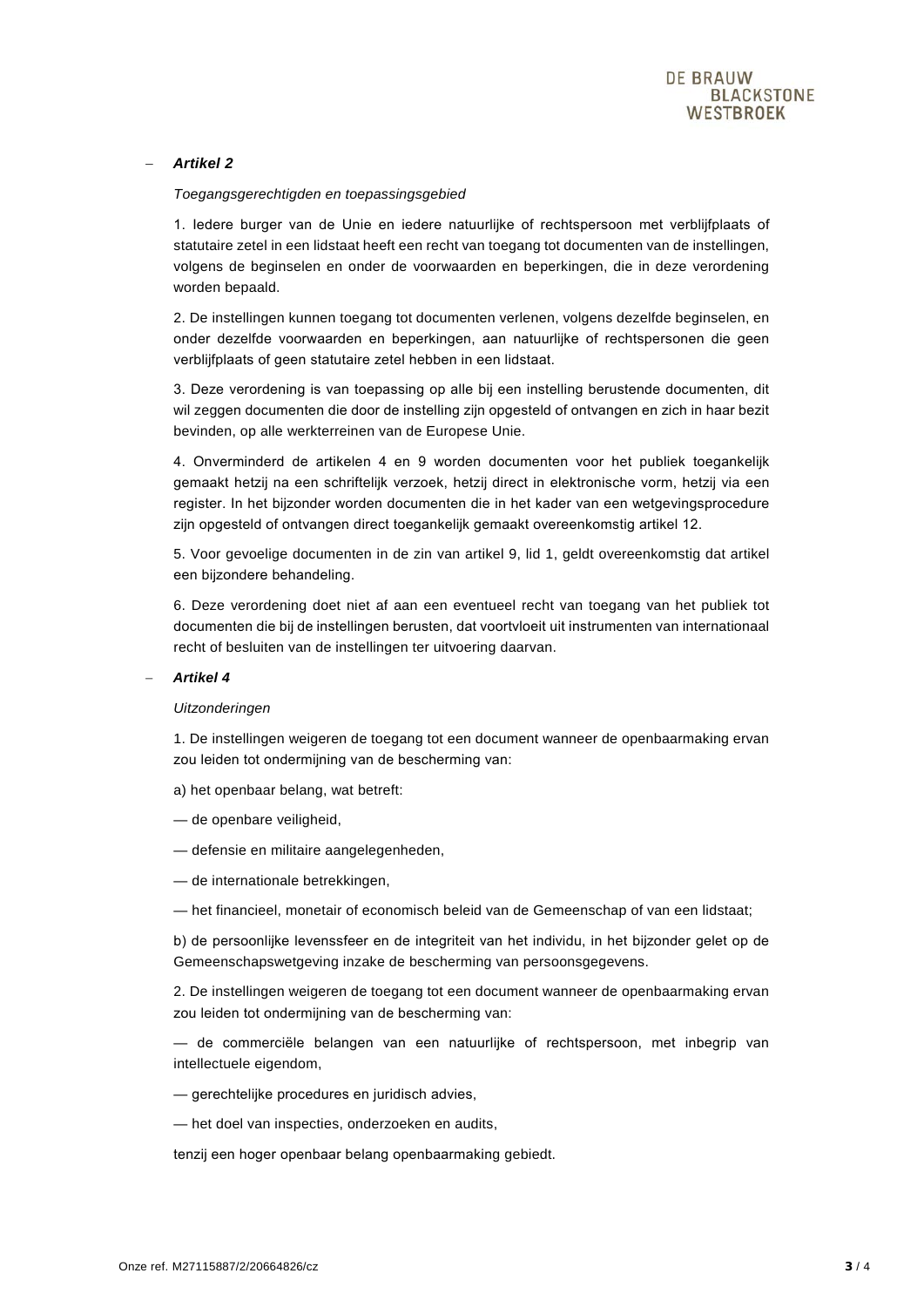3. De toegang tot een document dat door een instelling is opgesteld voor intern gebruik of door een instelling is ontvangen, en dat betrekking heeft op een aangelegenheid waarover de instelling nog geen besluit heeft genomen, wordt geweigerd, indien de openbaarmaking ervan het besluitvormingsproces van de instelling ernstig zou ondermijnen, tenzij een hoger openbaar belang openbaarmaking gebiedt.

De toegang tot een document met standpunten voor intern gebruik in het kader van beraadslagingen en voorafgaand overleg binnen de betrokken instelling wordt ook geweigerd nadat het besluit genomen is, indien de openbaarmaking van het document het besluitvormingsproces van de instelling ernstig zou ondermijnen, tenzij een hoger openbaar belang openbaarmaking gebiedt.

4. Wanneer het gaat om documenten van derden, wordt de derde door de instelling geraadpleegd om te kunnen beoordelen of een uitzondering van de leden 1 of 2 van toepassing is, tenzij het duidelijk is dat het document wel of niet openbaar moet worden gemaakt.

5. Een lidstaat kan de instelling verzoeken, een van deze lidstaat afkomstig document niet zonder zijn voorafgaande toestemming openbaar te maken.

6. Indien het gevraagde document slechts ten dele onder de uitzonderingen valt, worden de overige delen ervan wel vrijgegeven.

7. De uitzonderingen van de leden 1 tot en met 3 zijn slechts van toepassing gedurende de periode waarin bescherming op grond van de inhoud van het document gerechtvaardigd is. De uitzonderingen gelden voor ten hoogste 30 jaar. In geval van documenten die vallen onder de uitzonderingen op grond van de persoonlijke levenssfeer of van commerciële belangen en in geval van gevoelige documenten, kunnen de uitzonderingen zo nodig na afloop van deze periode van toepassing blijven.

#### − *Artikel 12*

*Rechtstreekse toegang in elektronische vorm of via een register*

1. Voorzover mogelijk maken de instellingen de documenten rechtstreeks toegankelijk voor het publiek, in elektronische vorm of via een register, overeenkomstig de regels van de betrokken instelling.

2. In het bijzonder wetgevingsdocumenten, dat wil zeggen documenten die zijn opgesteld of ontvangen in de loop van procedures tot aanneming van in of voor de lidstaten bindende besluiten, dienen, met inachtneming van de artikelen 4 en 9, rechtstreeks toegankelijk te worden gemaakt.

3. Indien mogelijk dienen andere documenten, met name documenten die verband houden met de ontwikkeling van beleid of strategie, rechtstreeks toegankelijk te worden gemaakt.

4. Biedt het register geen rechtstreekse toegang, dan dient het aan te geven waar het document gelokaliseerd is.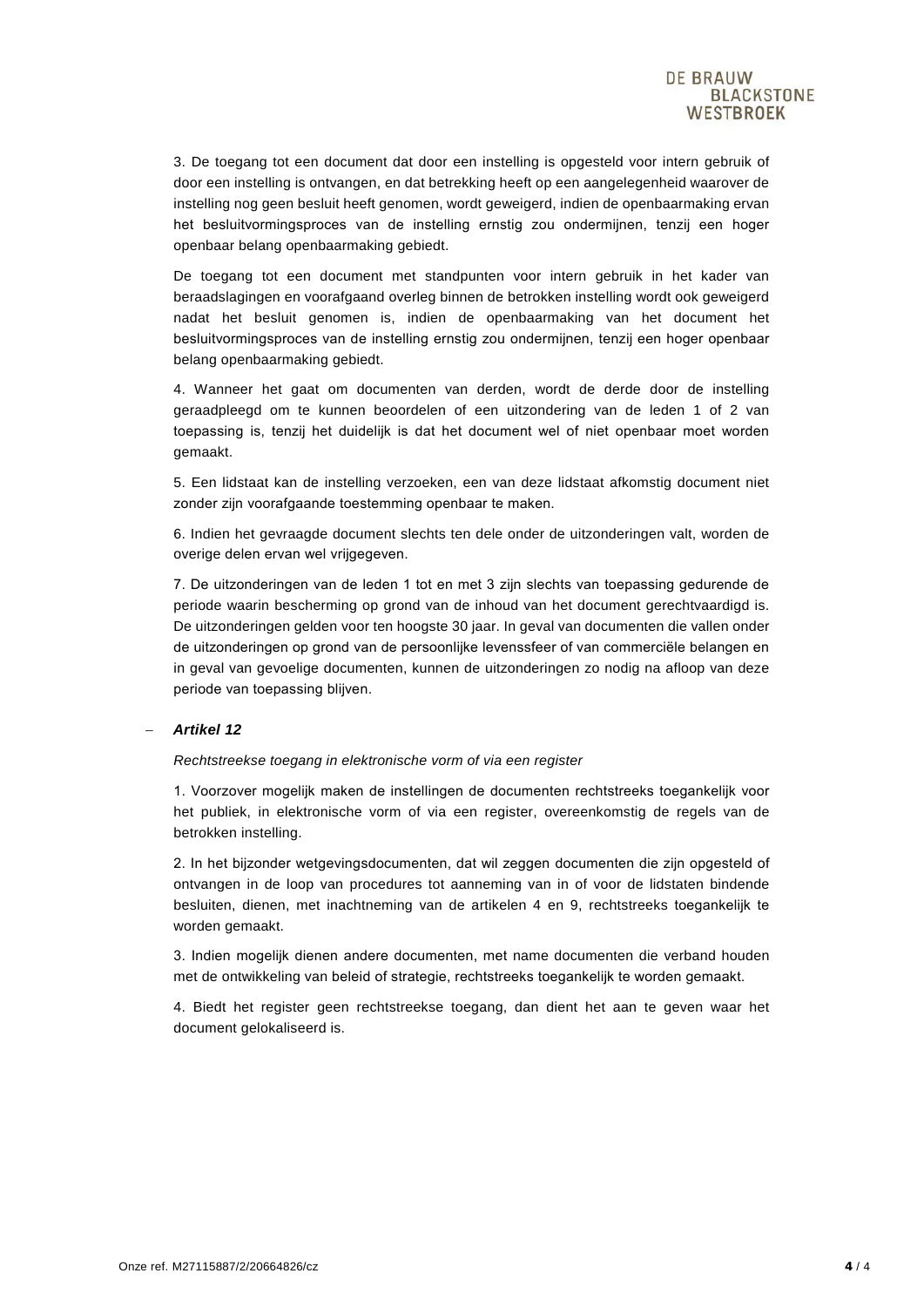**DE BRAUW<br>BLACKSTONE<br>WESTBROEK** 

# **BIJLAGE 3**

Richtsnoeren (integrale tekst)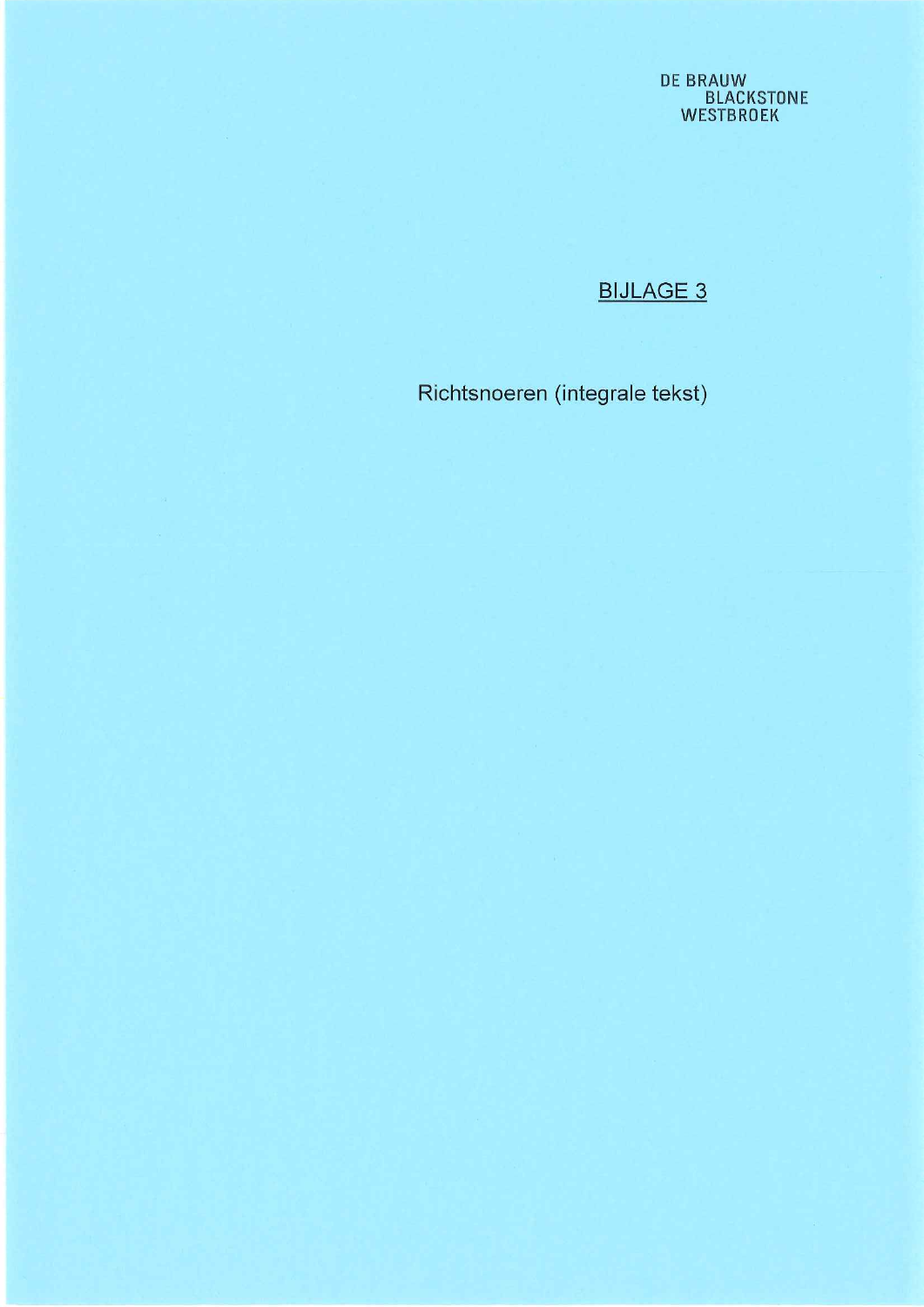

**RAAD VAN DE EUROPESE UNIE** **Brussel, 9 juni 2011 (10.06) (OR. en)**

**11336/11**

**POLGEN 99 CSC 39 CAB 38**

## **NOTA I/A-PUNT**

| van:     | de Groep Antici                                        |
|----------|--------------------------------------------------------|
| aan:     | het Comité van permanente vertegenwoordigers / de Raad |
| Betreft: | Behandeling van interne Raadsdocumenten                |

## **Inleiding**

- 1. Op verzoek van het Coreper heeft Beveiligingscomité van de Raad op 29 september en 16 november 2010 en op 17 februari 2011, gesproken over de behandeling van gevoelige, niet-gerubriceerde informatie binnen de Raad, met als doel daarover aan de Groep Antici verslag uit te brengen (zie doc. 12204/10 van 14 juli 2010).
- 2. De Groep Antici heeft dit onderwerp op 16 en 30 mei 2011 besproken en de laatste hand gelegd aan de ontwerprichtsnoeren die in de bijlage staan.
- 3. Bij de bespreking van dit onderwerp is ten volle rekening gehouden met de eerder door het Coreper geuite wens dat richtsnoeren licht en evenredig moeten zijn zodat zij de soepele werking van de Raad niet belemmeren.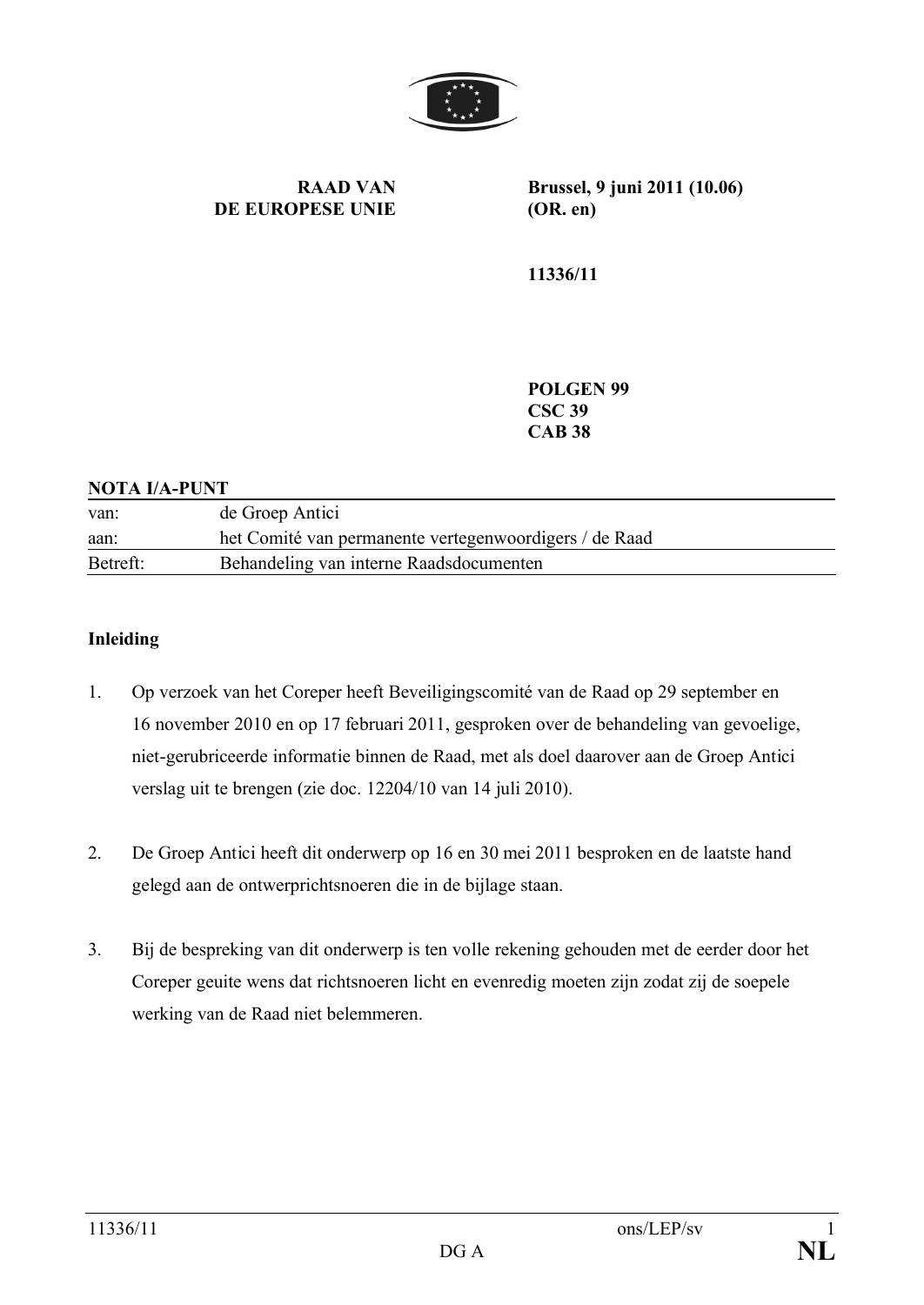- 4. Uit de debatten is in dit stadium een algemene benadering naar voren gekomen ten aanzien van de behandeling van gevoelige, niet-gerubriceerde informatie binnen de Raad. De huidige richtsnoeren over de behandeling van interne Raadsdocumenten die niet automatisch openbaar worden gemaakt ("LIMITE") moeten enigermate verder worden uitgewerkt en duidelijker zichtbaar worden gemaakt, zodat de aspecten bescherming, opslag en verwijdering van de behandelingsprocedures versterkt worden. Voorts moeten de nieuwe richtsnoeren door de Raad worden bekrachtigd.
- 5. Behoudens bevestiging door het Coreper, wordt de Raad verzocht de bijgaande richtsnoeren goed te keuren.

 $\overline{\phantom{a}}$  , where  $\overline{\phantom{a}}$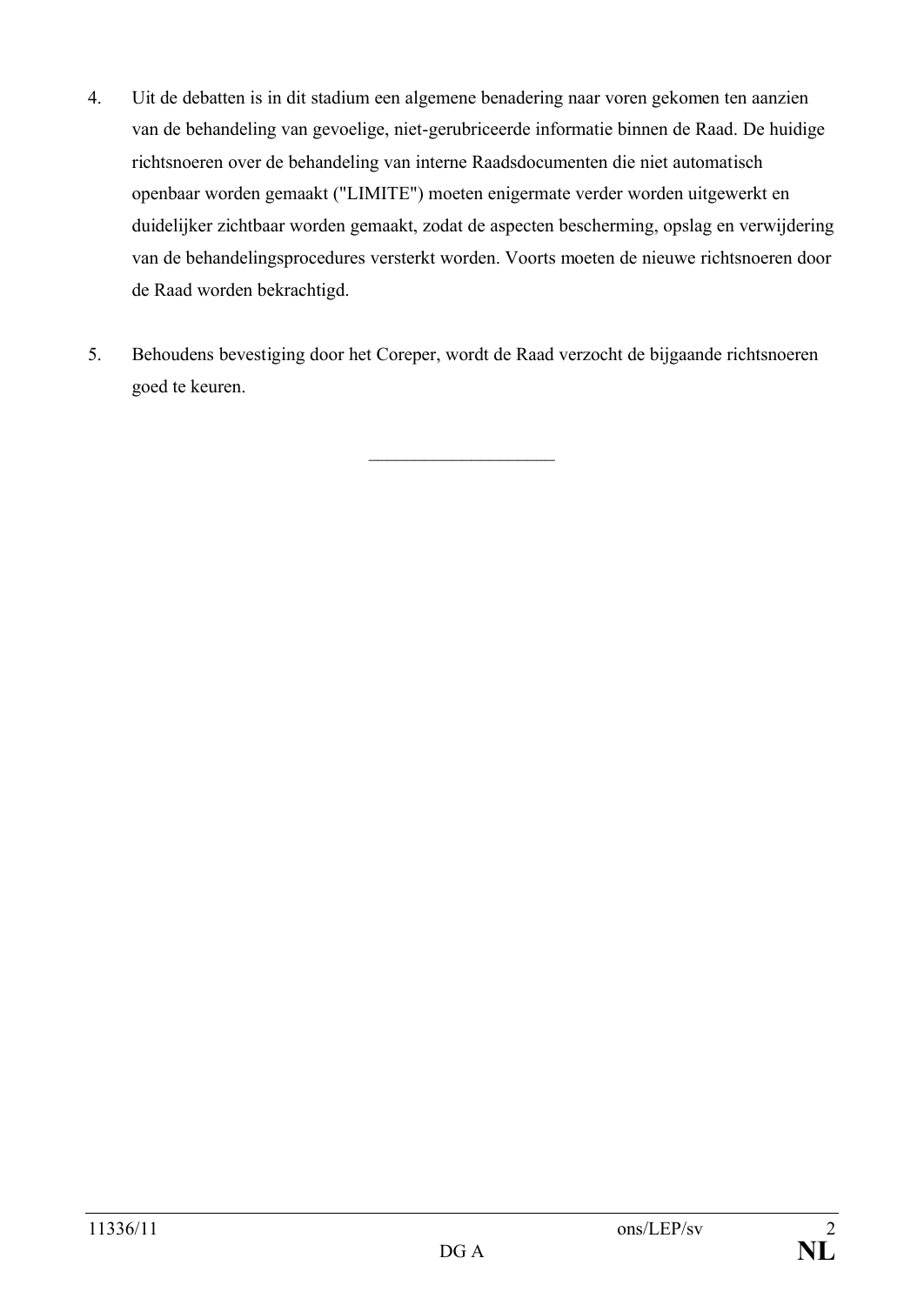## **RICHTSNOEREN**

## **voor de behandeling van interne Raadsdocumenten**

## **I. Inleiding**

- 1. In dit document staan specifieke vereisten vermeld inzake de behandeling van nietgerubriceerde Raadsdocumenten voor interne verspreiding in de Raad, onder de leden van de Raad, bij de Commissie, de Europese Dienst voor extern optreden (EDEO) en, afhankelijk van het beleidsterrein, bepaalde andere EU-instellingen en (zoals het Europees Parlement, het Hof van Justitie, de Europese Centrale Bank) en EU-organen (zoals het Comité van de regio's, het Europees Economisch en Sociaal Comité). Wanneer deze documenten te vroeg bekend worden gemaakt, kan dat de besluitvormingsprocedures van de Raad nadelig beïnvloeden.
- 2. Deze specifieke vereisten gelden voor de werking van de Raad en dienen bijgevolg te worden geëerbiedigd door de lidstaten, in de mate waarin zij lid zijn van de Raad, overeenkomstig het beginsel van loyale samenwerking dat de betrekkingen tussen de instellingen en de lidstaten regelt.
- 3. De richtsnoeren in dit document vervangen de richtsnoeren in document 5847/06 van 16 maart 2006 over de behandeling van documenten met de code LIMITE.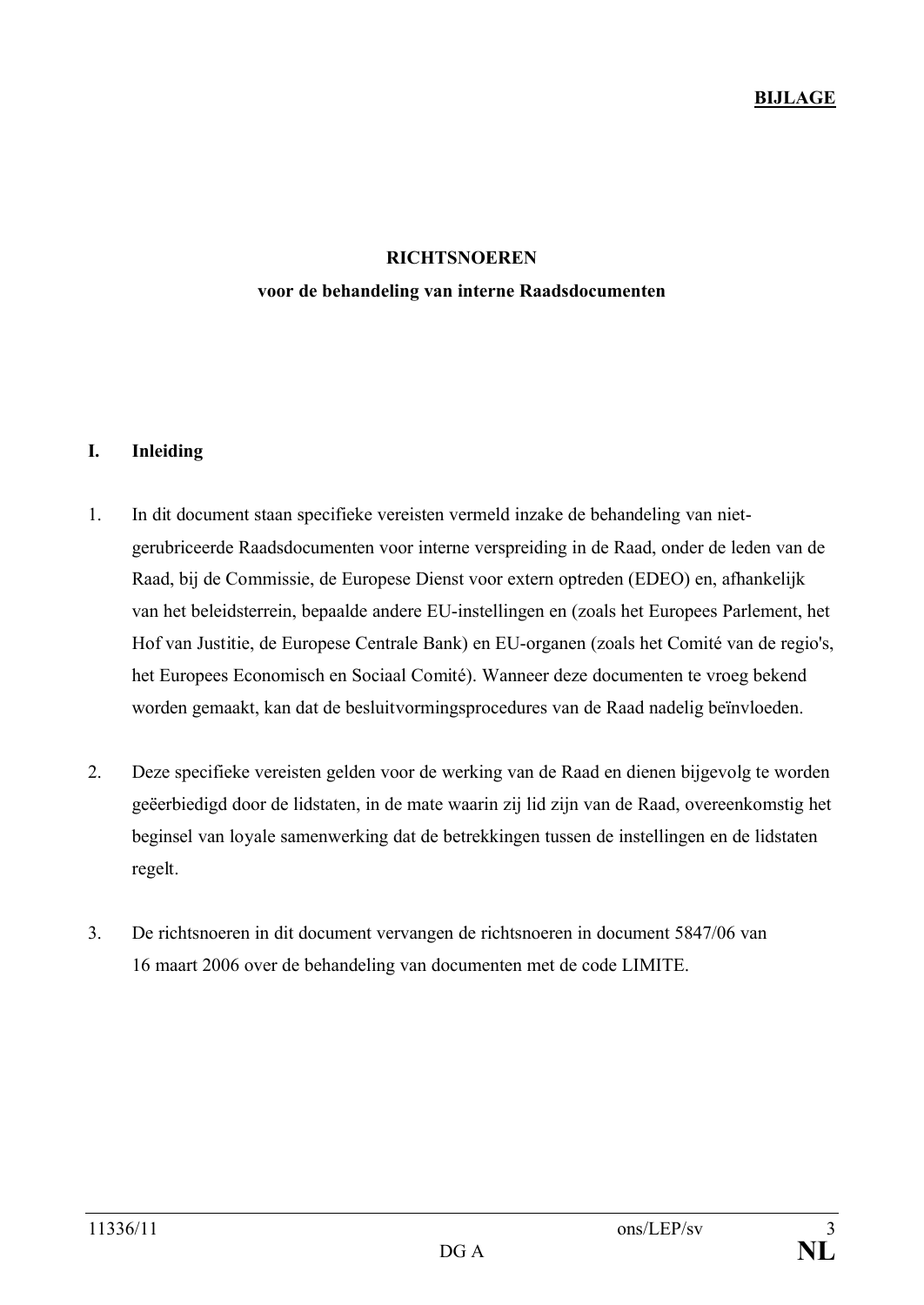## **II. Code en toepasselijke wetgeving**

- 4. Op de eerste bladzijde en in de footer van alle daaropvolgende bladzijden van alle taalversies van interne Raadsdocumenten moet de code LIMITE staan. LIMITE is een verspreidingscode en geen rubriceringsniveau in de zin van de beveiligingsvoorschriften van de Raad**<sup>1</sup>** .
- 5. Documenten met de code LIMITE worden geacht onder de geheimhoudingsplicht te vallen overeenkomstig artikel 339 van het Verdrag betreffende de werking van de Europese Unie en artikel 6, lid 1 van het reglement van orde van de Raad**<sup>2</sup>** . Bovendien dienen zij te worden behandeld overeenkomstig de EU-wetgeving in kwestie, en met name
	- (i) Verordening (EG) nr. 1049/2001 van het Europees Parlement en de Raad van 30 mei 2001 inzake de toegang van het publiek tot documenten van het Europees Parlement, de Raad en de Commissie**<sup>3</sup>** ;
	- (ii) Verordening (EG) nr. 45/2001 van het Europees Parlement en de Raad van 18 december 2000 betreffende de bescherming van natuurlijke personen in verband met de verwerking van persoonsgegevens door de communautaire instellingen en organen en betreffende het vrije verkeer van die gegevens**<sup>4</sup>** ;
	- (iii) Verordening (EEG, EURATOM) nr. 354/83 van de Raad van 1 februari 1983 inzake het voor het publiek toegankelijk maken van de historische archieven van de Europese Economische Gemeenschap en de Europese Gemeenschap voor Atoomenergie**<sup>5</sup>** .
- 6. Niet-gerubriceerde documenten zonder de code LIMITE zijn automatisch toegankelijk voor het publiek. Dat geldt voor de meeste Raadsdocumenten**<sup>6</sup>** .

**<sup>1</sup>** Besluit van de Raad van 31 maart 2011 betreffende de beveiligingsvoorschriften voor de bescherming van gerubriceerde EU-informatie (PB L 141, 27.05.2011, blz. 17-65).

<sup>&</sup>lt;sup>2</sup> Besluit 2009/937/EU van de Raad van 1 december 2009 houdende vaststelling van zijn reglement van orde (PB L 325 van 11.12.2009, blz. 35-61).

**<sup>3</sup>** PB L 145 van 31.5.2001, blz. 43-48.

**<sup>4</sup>** PB L 8 van 12.1.2001, blz. 1-22.

**<sup>5</sup>** PB L 43 van 15.2.1983, blz. 1-3.

**<sup>6</sup>** In 2010 gold dat voor 75,5% van alle officiële Raadsdocumenten.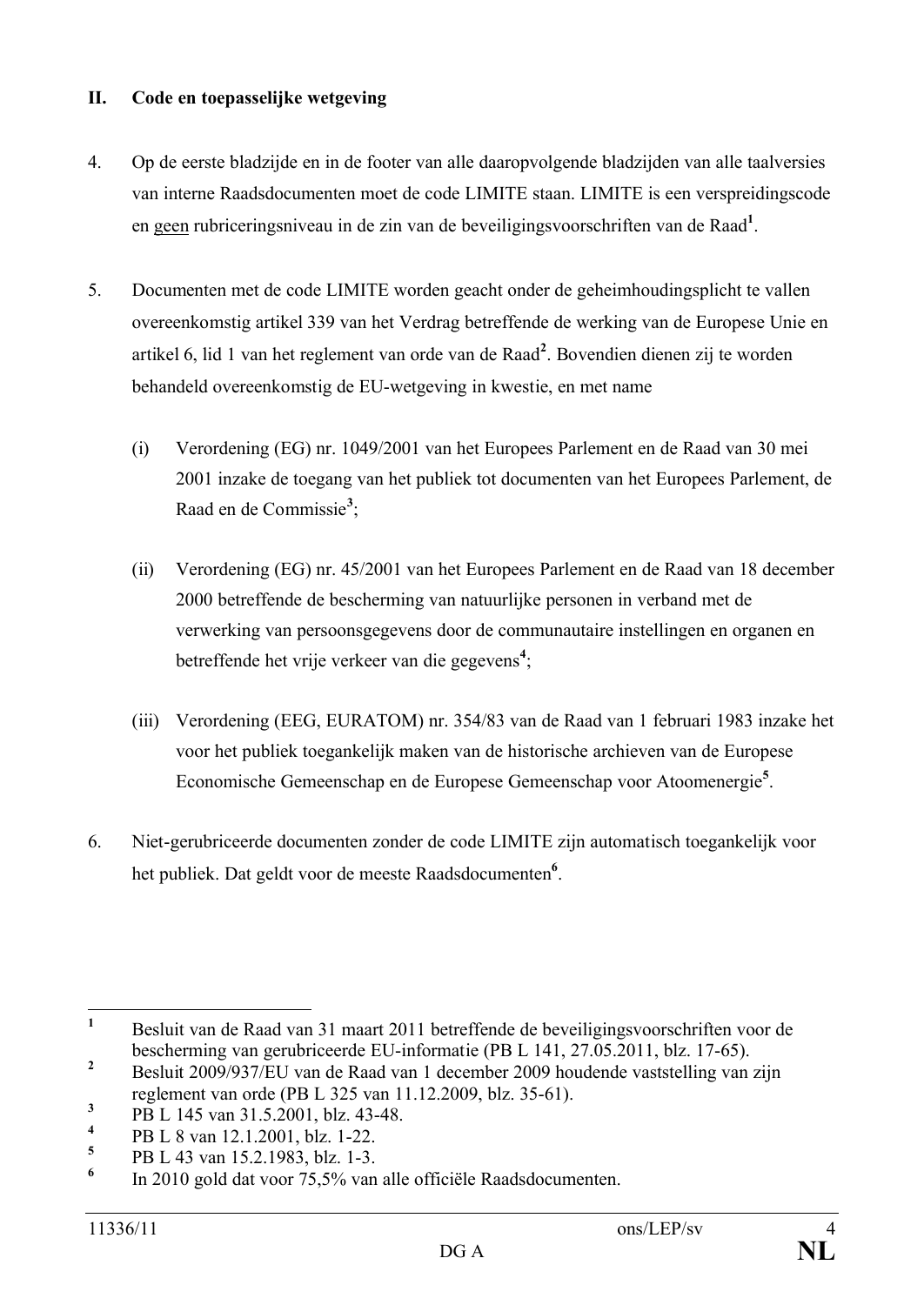## **III. Minimum beschermingsmaatregelen voor documenten met de markering LIMITE**

- 7. LIMITE-documenten moeten, wanneer dat mogelijk is, in officiële gebouwen worden opgeslagen. Functionarissen van de EU en van de lidstaten mogen LIMITE-documenten niet zichtbaar op hun bureau laten liggen wanneer zij hun kamer verlaten zonder die af te sluiten of wanneer zij externe bezoekers ontvangen. Wanneer dergelijke documenten niet worden gebruikt, moeten zij in afgesloten meubilair worden bewaard.
- 8. De functionaris moet LIMITE-documenten, wanneer hij die uit officiële gebouwen meeneemt, altijd bij zich hebben of in afgesloten meubilair leggen.
- 9. EXTRANET is het elektronisch verspreidingssysteem voor officiële Raadsdocumenten, dus ook de documenten met de code LIMITE. Indien LIMITE-documenten bij wijze van uitzondering per post, niet-versleutelde fax of e-mail moeten worden verzonden, moet erop worden toegezien dat zij pas worden verstuurd nadat een daarvoor bevoegde functionaris er toestemming voor heeft gegeven en uitsluitend naar personen die de documenten mogen ontvangen**<sup>7</sup>** .
- 10. Wanneer LIMITE-documenten per post worden verstuurd, moeten de enveloppen en pakjes worden gericht aan een persoon en/of functie en moet er een afzender worden vermeld, maar niet de vermelding LIMITE.
- 11. Voor communicatie- en informatiesystemen (CIS) waarin LIMITE-documenten omgaan hoeven geen specifieke technische beschermingsmaatregelen te worden genomen naast de standaardmaatregelen ter bescherming van het netwerk.
- 12. Extra oplettendheid is vereist wanneer grote aantallen LIMITE-documenten worden opgeslagen op media met opnamecapaciteit (zoals verwijderbare harde schijven, geheugensticks, cd's), aangezien de collectieve schade die optreedt wanneer zo'n medium wordt verloren en de inhoud ervan ongeoorloofd wordt bekendgemaakt, veel ernstiger is voor het besluitvormingsproces van de Raad dan de ongeoorloofde bekendmaking van één LIMITEdocument.

**<sup>7</sup>** Met EXTRANET kunnen gebruikers officiële Raadsdocumenten met de code LIMITE, minder dan een uur nadat deze documenten zijn uitgekomen, op hun persoonlijke computer krijgen. Voorts worden de gebruikers middels de functie "e-kennisgeving" van het systeem snel op de hoogte gebracht van de beschikbaarheid van documenten. In uitzonderlijke omstandigheden kunnen LIMITE-documenten echter via e-mail worden verspreid, zodat de debatten tijdig kunnen worden voorbereid.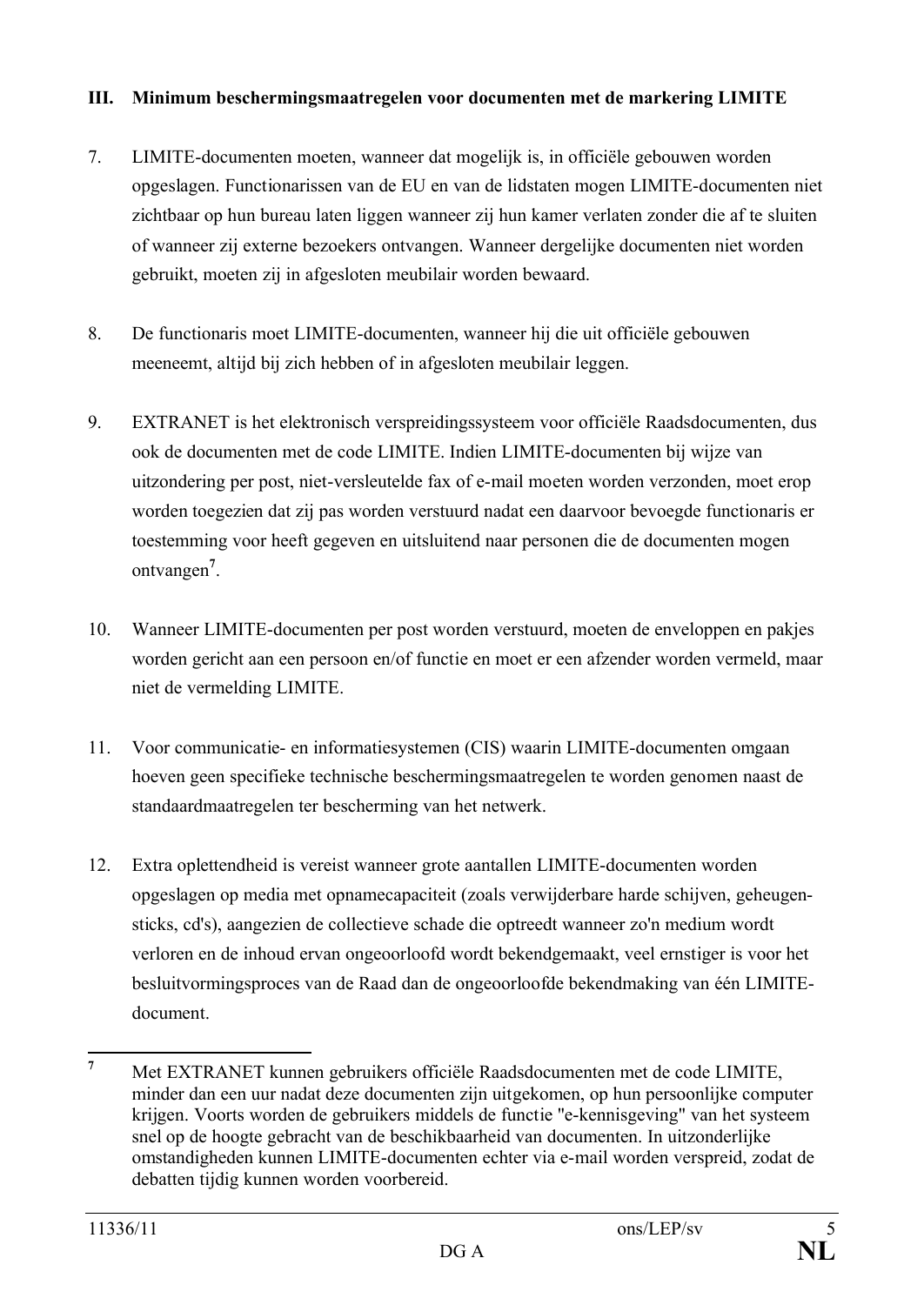13. Wanneer LIMITE-documenten niet meer nodig zijn en naar behoren zijn gearchiveerd, moeten alle resterende exemplaren ervan worden versnipperd of op soortgelijke wijze worden vernietigd. Wanneer dat niet kan moeten de documenten worden verscheurd. Er zijn geen speciale vereisten nodig voor het wissen van LIMITE-documenten op herbruikbare digitale opslagmedia.

## **IV. Verspreiding van LIMITE-documenten**

- 14. Als LIMITE gecodeerde Raadsdocumenten mogen worden verstuurd naar iedere functionaris bij een nationale overheid van een lidstaat, bij de Europese Raad, de Raad, de Europese Commissie en de EDEO. LIMITE-documenten mogen ook worden gezonden naar onderdanen van een lidstaat die uit hoofde van hun functie naar behoren bevoegd zijn om dergelijke documenten in te zien.
- 15. Bepaalde LIMITE-documenten mogen ter beschikking worden gesteld van toetredende landen**<sup>8</sup>** en andere EU-instellingen en -organen, naargelang de onderwerpcode op de eerste bladzijde van het document.
- 16. Particuliere contractanten kunnen een bevoorrechte toegang tot LIMITE-documenten krijgen overeenkomstig de contractuele verplichtingen, die moeten stroken met dit beleid, met name op het punt van het beroepsgeheim en de niet-openbaarmaking.
- 17. LIMITE-documenten mogen niet zonder voorafgaande (bij voorkeur schriftelijke) toestemming van een ter zake bevoegde functionaris onder andere entiteiten of personen, de media of het grote publiek worden verspreid (zie ook de punten 18 en 19).
- 18. Na schriftelijk verzoek aan het secretariaat-generaal van de Raad (SGR) en na toestemming van daartoe bevoegde Raadsfunctionarissen kunnen bij wijze van uitzondering LIMITEdocumenten op papier ter beschikking worden gesteld van de voorzitters van commissies van het Europees Parlement, met dien verstande dat het Europees Parlement de documenten behandelt op een wijze die strookt met dit beleid en het deze documenten, of gedeelten ervan, niet zonder voorafgaande toestemming openbaar maakt.

**<sup>8</sup>** De Raad heeft overeenstemming bereikt over uitvoerige interne regelingen voor de uitvoering van de informatie- en overlegprocedure met toetredende landen (zie doc. 16326/04 van 6 januari 2005, *Interne uitvoeringsregelingen van de EU voor de interimperiode).*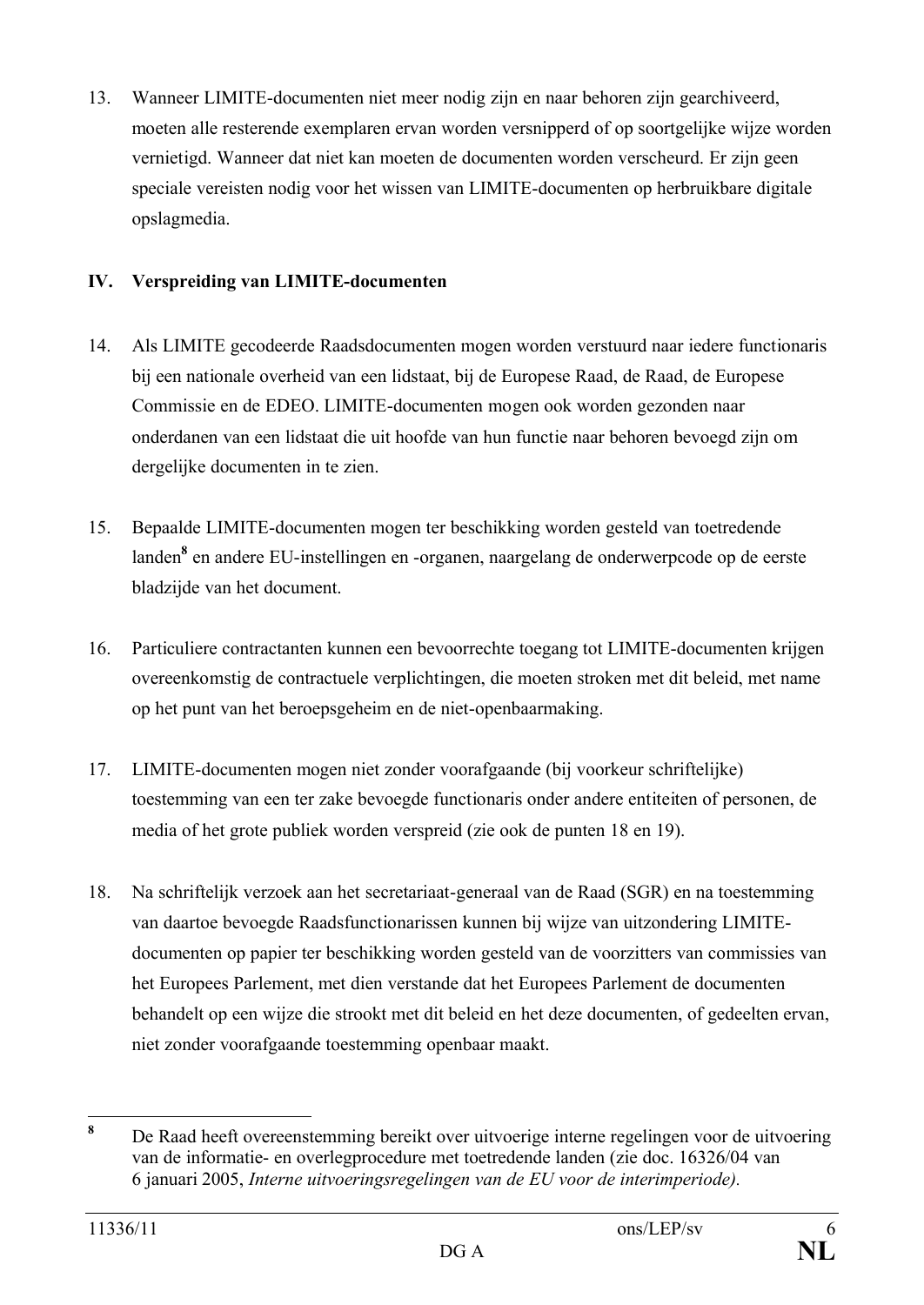19. LIMITE-documenten mogen alleen worden vrijgegeven aan derde landen of internationale organisaties op grond van een besluit van de Raad, dan wel door personen die op grond van een besluit van de Raad naar behoren tot vrijgave van dergelijke documenten zijn gemachtigd. Derde partijen wordt verzocht deze documenten te behandelen op een wijze die strookt met dit beleid en de documenten niet zonder voorafgaande toestemming openbaar te maken.

## **V. Toegang van het publiek tot LIMITE-documenten**

- 20. LIMITE-documenten worden niet openbaar gemaakt tenzij daartoe bevoegde Raadsfunctionarissen, de rijksoverheid van een lidstaat (zie punt 21) of, indien van toepassing, de Raad, overeenkomstig Verordening (EG) nr. 1049/2001 en zijn reglement van orde, daartoe hebben besloten.
- 21. Personeel in een andere EU-instelling of een ander EU-orgaan dan de Raad mag zelf niet besluiten LIMITE-documenten openbaar te maken, zonder voordien het SGR te hebben geraadpleegd. Rijksoverheidspersoneel van een lidstaat raadpleegt het SGR alvorens een dergelijk besluit te nemen, tenzij duidelijk is dat het document openbaar gemaakt kan worden, overeenkomstig artikel 5 van Verordening (EG) nr. 1049/2001.
- 22. De inhoud van LIMITE-documenten mag alleen bekend worden gemaakt op veilige internetsites of op het web gebaseerde platforms (zoals EXTRANET-L) die door de Raad zijn goedgekeurd of toegangsbescherming hebben.

 $\overline{\phantom{a}}$  , where  $\overline{\phantom{a}}$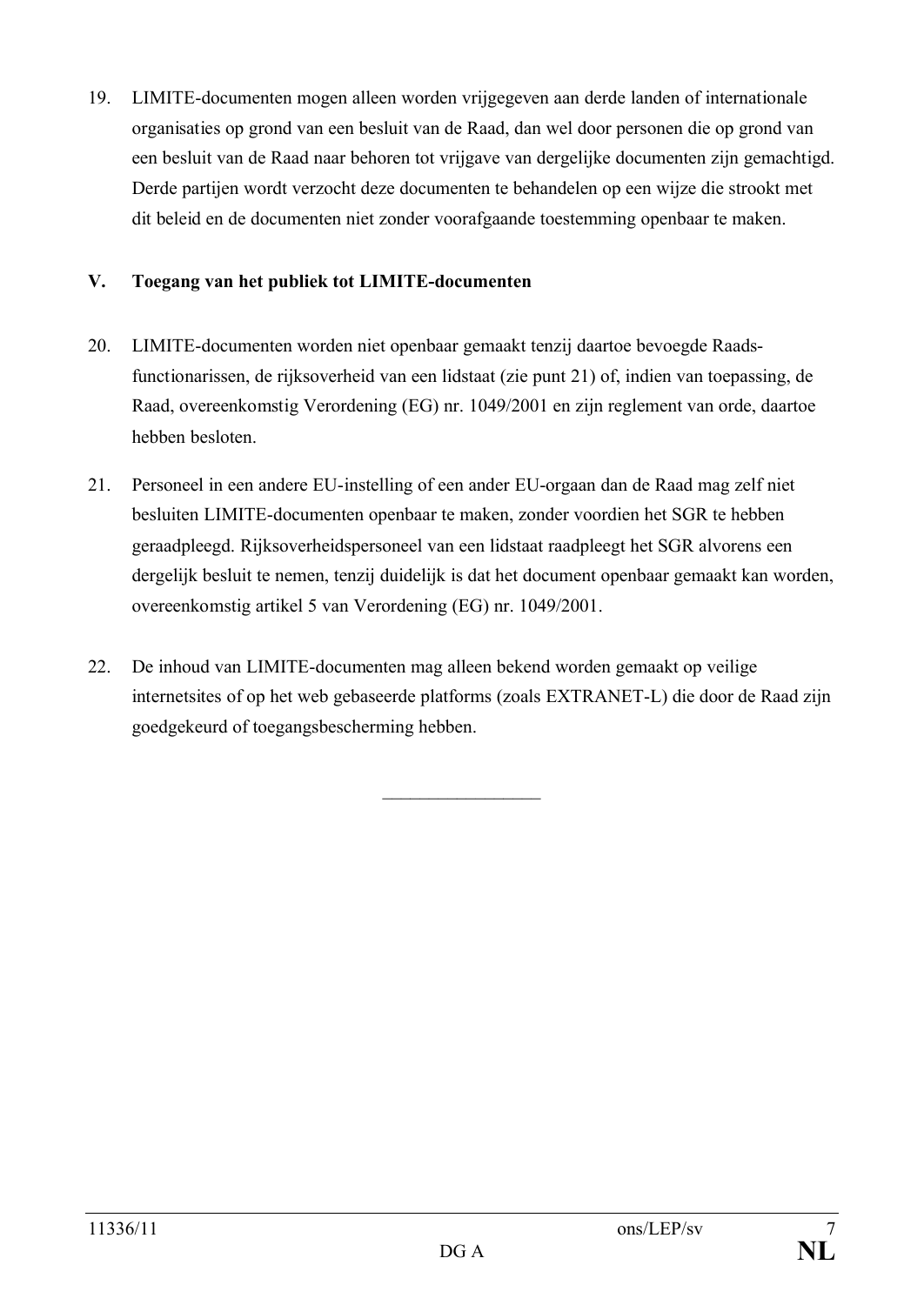**DE BRAUW<br>BLACKSTONE<br>WESTBROEK** 

# **BIJLAGE 4**

Ordereglement (integrale tekst)

 $\mathbb{R}^n$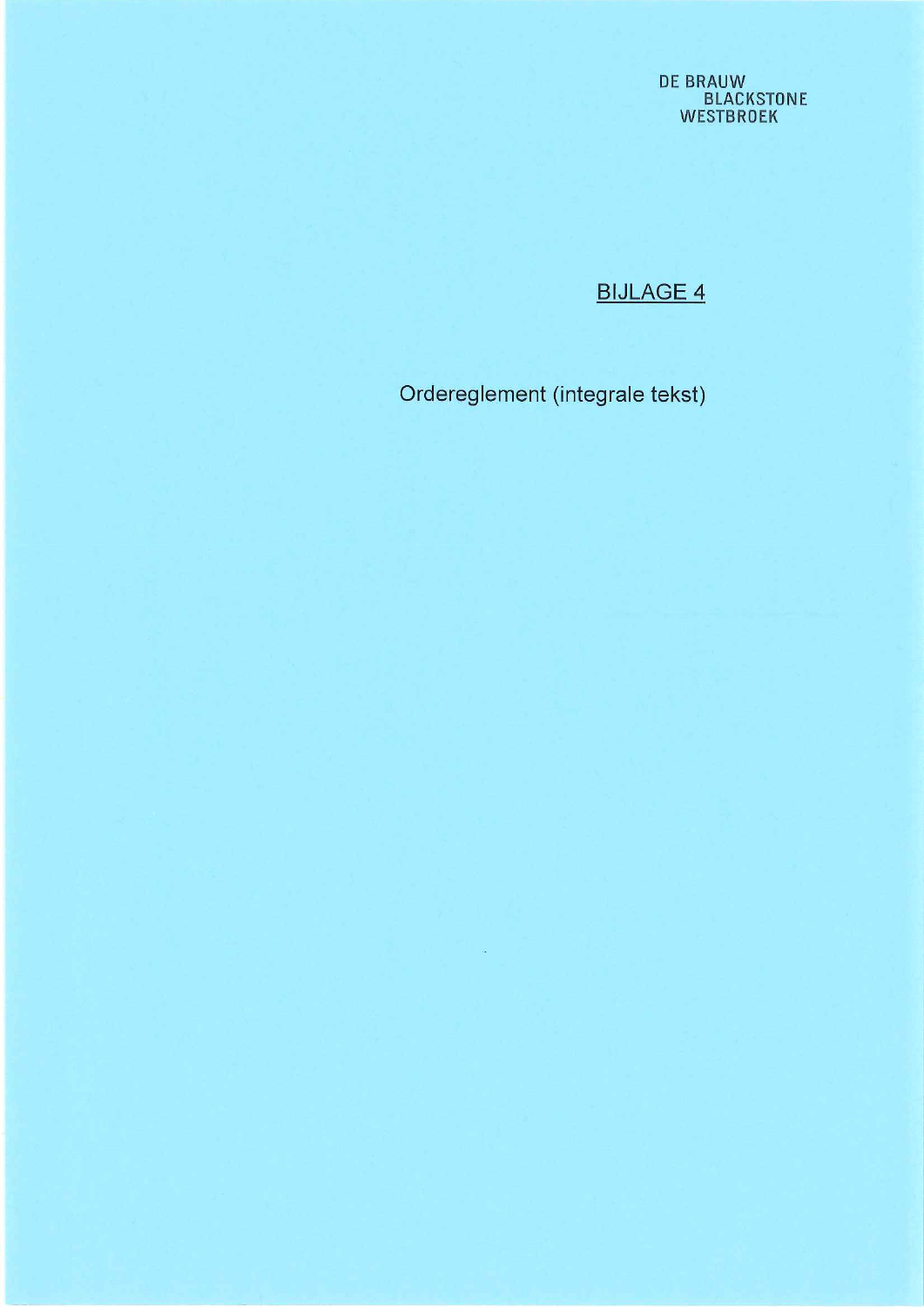**Dit document vormt slechts een documentatiehulpmiddel en verschijnt buiten de verantwoordelijkheid van de instellingen**

## **►B BESLUIT VAN DE RAAD**

## **van 1 december 2009**

## **houdende vaststelling van zijn reglement van orde**

(2009/937/EU)

## (PB L 325 van 11.12.2009, blz. 35)

## Gewijzigd bij:

#### Publicatieblad

|                                        |                                                                | nr.   | blz. | datum      |
|----------------------------------------|----------------------------------------------------------------|-------|------|------------|
| $\triangleright$ <u>M1</u>             | Besluit 2010/594/EU van de Europese Raad van 16 september 2010 | L263  | 12   | 6.10.2010  |
| $\triangleright$ <u>M2</u>             | Besluit 2010/795/EU van de Raad van 14 december 2010           | L 338 | 47   | 22.12.2010 |
| $\triangleright$ <u>M3</u>             | Besluit 2011/900/EU van de Raad van 19 december 2011           | L 346 | 17   | 30.12.2011 |
| $\triangleright$ <u>M4</u>             | Besluit 2013/37/EU van de Raad van 14 januari 2013             | L 16  | 16   | 19.1.2013  |
| $\triangleright$ <u>M5</u>             | Besluit 2013/345/EU van de Raad van 1 juli 2013                | L 183 | 11   | 2.7.2013   |
| $\triangleright \underline{\text{M6}}$ | Besluit 2013/746/EU van de Raad van 10 december 2013           | L 333 | 77   | 12.12.2013 |
| $\triangleright$ <u>M7</u>             | Besluit 2014/692/EU van de Raad van 29 september 2014          | L 289 | 18   | 3.10.2014  |
| $\blacktriangleright$ M <sub>8</sub>   | Besluit 2014/900/EU van de Raad van 9 december 2014            | L 358 | 25   | 13.12.2014 |

## Gerectificeerd bij:

►**C1** Rectificatie PB L 55 van 5.3.2010, blz. 83 (2009/937/EU)

►**C2** Rectificatie PB L 175 van 10.7.2010, blz. 38 (2009/937/EU)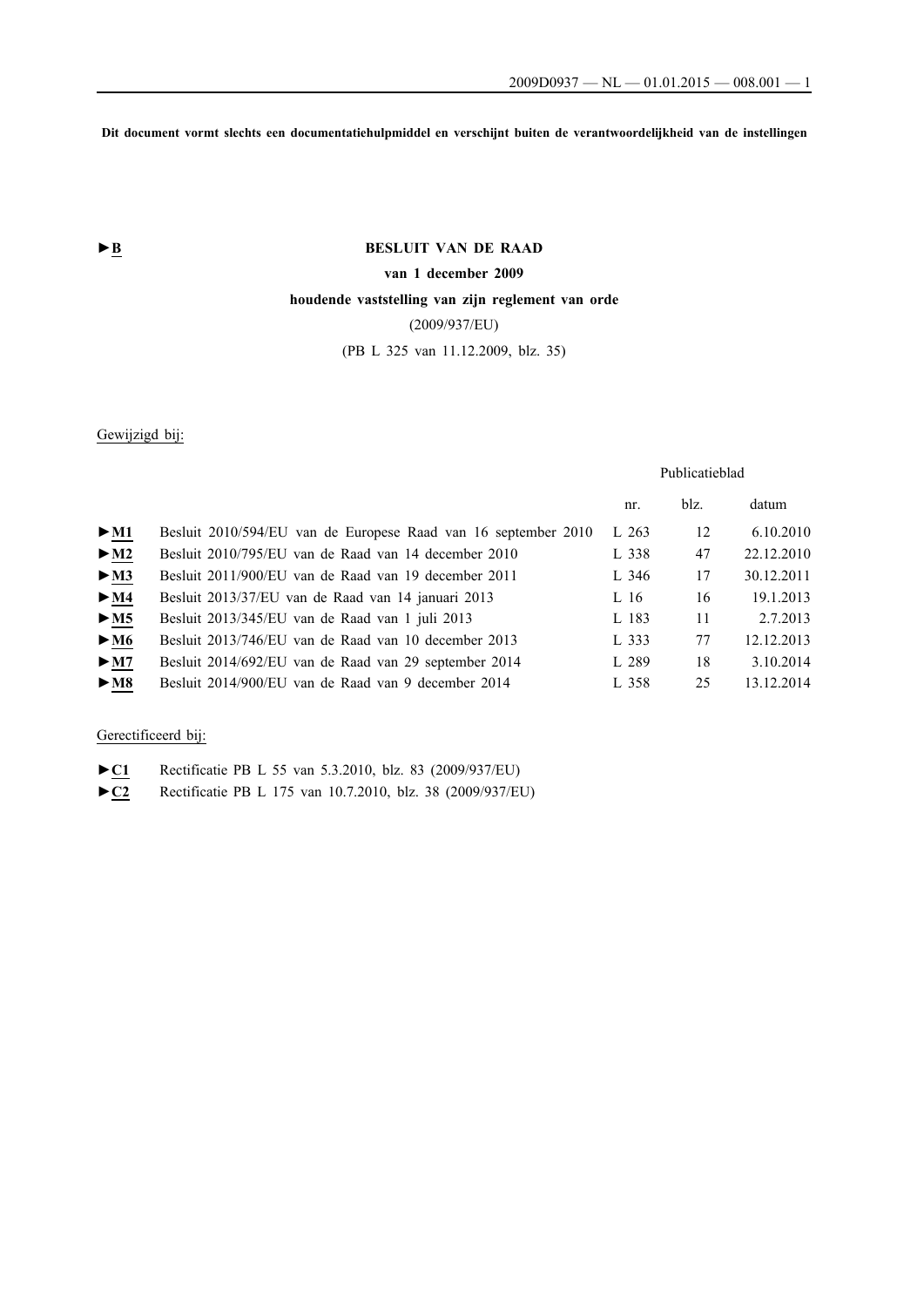#### **BESLUIT VAN DE RAAD**

#### **van 1 december 2009**

#### **houdende vaststelling van zijn reglement van orde**

(2009/937/EU)

DE RAAD VAN DE EUROPESE UNIE,

Gelet op het Verdrag betreffende de werking van de Europese Unie, en met name op artikel 240, lid 3,

Overwegende hetgeen volgt:

- (1) Door het Verdrag van Lissabon worden de werking, het voorzitterschap en de structuur van de Raad op verschillende punten gewijzigd, en komen er wijzigingen in het stelsel van rechtshandelingen van de Unie en in het verloop van de vaststellingsprocedure van de besluiten, waarbij met name onderscheid wordt gemaakt tussen wetgevingshandelingen en overige besluiten.
- (2) Het reglement van orde dat op 15 september 2006 (1) is vastgesteld, dient derhalve te worden vervangen door een reglement van orde dat de wijzigingen bevat die nodig zijn voor de uitvoering van het Verdrag van Lissabon.

HEEFT HET VOLGENDE BESLUIT AANGENOMEN:

#### *Artikel 1*

Het reglement van orde van de Raad van 15 september 2006 wordt vervangen door de bepalingen in de bijlage.

In afwijking van artikel 2, lid 2, van Bijlage III van het reglement van orde van de Raad zijn de bevolkingscijfers die bij het onderhavige besluit worden toegevoegd aan artikel 1 van de genoemde bijlage van toepassing voor de periode van 1 december 2009 tot en met 31 december 2010.

## *Artikel 2*

Overeenkomstig het Protocol betreffende de rol van de nationale parlementen in de Europese Unie is artikel 3, lid 3, van het reglement van orde van de Raad zoals vastgesteld bij het onderhavige besluit van toepassing op de ontwerp-wetgevingshandelingen die vanaf de dag van inwerkingtreding van het Verdrag van Lissabon worden vastgesteld en doorgestuurd.

#### *Artikel 3*

Dit besluit wordt van kracht op de dag waarop het wordt vastgesteld.

Het wordt bekendgemaakt in het *Publicatieblad van de Europese Unie*.

<sup>(1)</sup> Besluit 2006/683/EG, Euratom van de Raad van 15 september 2006 houdende vaststelling van zijn reglement van orde (PB L 285 van 16.10.2006, blz. 47).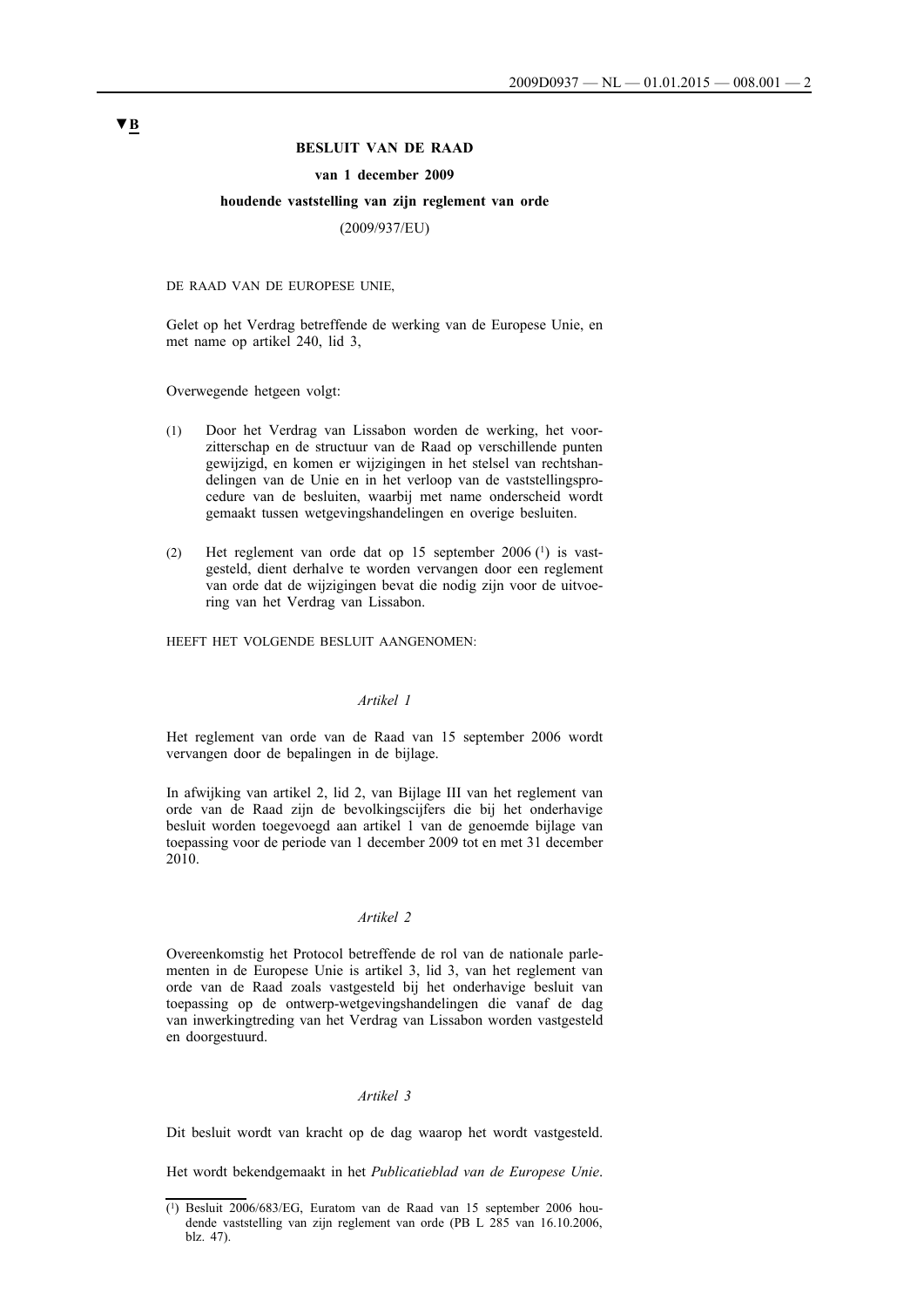#### *BIJLAGE*

#### **REGLEMENT VAN ORDE VAN DE RAAD**

#### *Artikel 1*

#### **Algemene bepalingen, convocatie en vergaderplaatsen**

1. De Raad wordt door zijn voorzitter, op diens initiatief, op initiatief van een van zijn leden of van de Commissie, in vergadering bijeengeroepen (1).

Zeven maanden vóór de aanvang van het betrokken halfjaar doet het voorzitterschap voor elke Raadsformatie en na passend overleg, mededeling van de beoogde data voor de zittingen die de Raad moet houden om zijn wetgevingswerkzaamheden te verrichten of operationele besluiten te nemen. Deze data worden opgenomen in één document dat voor alle Raadsformaties geldt.

3. De Raad heeft zijn zetel te Brussel. In de maanden april, juni en oktober houdt de Raad zijn zittingen in Luxemburg (2).

In uitzonderlijke omstandigheden kan de Raad of het Comité van permanente vertegenwoordigers van de regeringen van de lidstaten (Coreper), met eenparigheid van stemmen, op deugdelijke gronden besluiten dat een zitting op een andere plaats wordt gehouden.

4 (3). Het voorzitterschap van de Raad, met uitzondering van de formatie Buitenlandse Zaken, wordt gedurende 18 maanden door vooraf bepaalde groepen van drie lidstaten vervuld. Deze groepen worden volgens een toerbeurtsysteem op basis van gelijkheid van de lidstaten samengesteld, waarbij rekening wordt gehouden met de verscheidenheid van de lidstaten en het geografisch evenwicht binnen de Unie.

Ieder lid van de groep zit bij toerbeurt gedurende een periode van zes maanden alle Raadsformaties voor, met uitzondering van de formatie Buitenlandse Zaken. De andere leden van de groep staan het voorzitterschap in al zijn verantwoordelijkheden bij op basis van een gemeenschappelijk programma. De leden van de groep kunnen onderling tot andere regelingen besluiten.

5. De besluiten van de Raad of het Coreper uit hoofde van dit reglement van orde worden aangenomen met gewone meerderheid van stemmen, tenzij dit reglement in een andere stemprocedure voorziet.

In dit reglement van orde gelden, behoudens specifieke bepalingen, verwijzingen naar het voorzitterschap of de voorzitter als verwijzingen naar iedere persoon die het voorzitterschap van een Raadsformatie of, in voorkomend geval, van een voorbereidende instantie van de Raad vervult.

#### *Artikel 2*

#### **►C2 Raadsformaties, rol van de formatie Algemene Zaken en van de formatie Buitenlandse Zaken en programmering ◄**

1. De Raad komt in verschillende formaties bijeen, afhankelijk van de besproken aangelegenheden. De lijst van Raadsformaties andere dan die van Algemene Zaken en van Buitenlandse Zaken, wordt door de Europese Raad vastgesteld met gekwalificeerde meerderheid van stemmen (4). De lijst van Raadsformaties staat in bijlage I.

<sup>(1)</sup> Dit lid is de letterlijke weergave van artikel 237 van het Verdrag betreffende de werking van de Europese Unie (hierna het "VWEU" te noemen).

<sup>(2)</sup> Dit lid is de letterlijke weergave van punt b) van het enig artikel van het Protocol betreffende de plaats van de zetels van de instellingen, van bepaalde instanties, organen, organisaties en diensten van de Europese Unie.

<sup>(3)</sup> Dit lid is de letterlijke weergave van artikel 1 van het besluit van de Europese Raad van 1 oktober 2009 betreffende de uitoefening van het voorzitterschap van de Raad (PB L 315 van 2.12.2009, blz. 50).

<sup>(4)</sup> Deze twee zinnen zijn een aangepaste weergave van artikel 16, lid 6, van het Verdrag betreffende de Europese Unie (hierna het "VEU" te noemen) en van artikel 236, onder a), van het VWEU.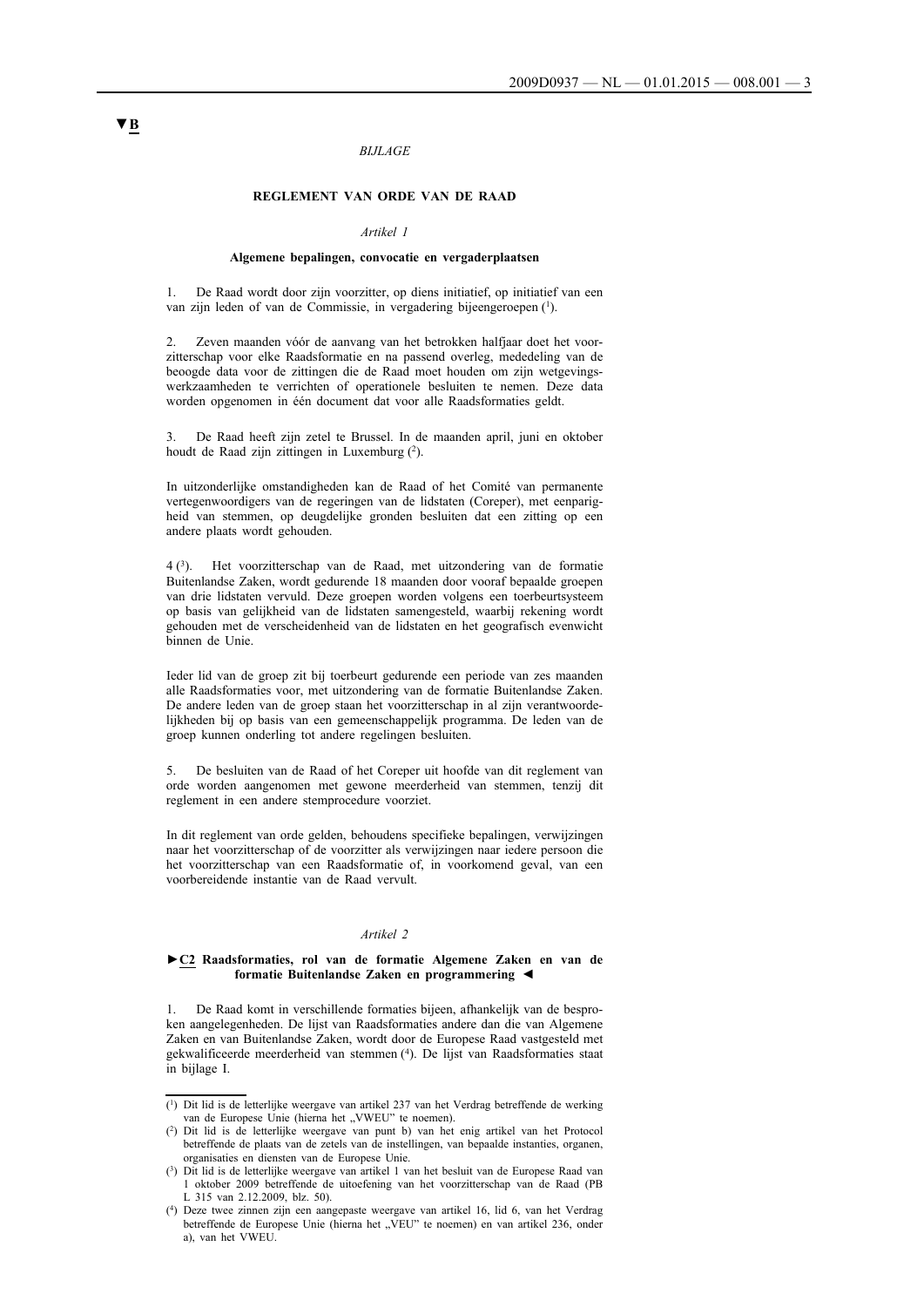2. De Raad Algemene Zaken zorgt voor de samenhang van de werkzaamheden van de verschillende Raadsformaties. De Raad Algemene Zaken bereidt de bijeenkomsten van de Europese Raad voor en volgt deze op, in samenspraak met de voorzitter van de Europese Raad en de Commissie (1). Hij is verantwoordelijk voor de algehele coördinatie van het beleid, voor institutionele en administratieve vraagstukken, horizontale dossiers die gevolgen hebben voor verschillende beleidsterreinen van de Europese Unie zoals het meerjarig financieel kader en de uitbreiding, alsmede voor elk dossier waarmee hij door de Europese Raad wordt belast, met inachtneming van de regels betreffende de werking van de Economische en Monetaire Unie.

3. De wijze waarop de bijeenkomsten van de Europese Raad worden voorbereid is geregeld bij artikel 3 van het reglement van orde van de Europese Raad, als volgt:

a) Met het oog op de in artikel 2, lid 2, van het reglement van orde van de Europese Raad bedoelde voorbereiding, legt de voorzitter ten minste vier weken voor elke in artikel 1, lid 1, van het reglement van orde van de Europese Raad bedoelde gewone bijeenkomst van de Europese Raad, in nauwe samenwerking met het lid van de Europese Raad dat de lidstaat vertegenwoordigt die het halfjaarlijks voorzitterschap van de Raad bekleedt, en met de voorzitter van de Commissie, de Raad Algemene Zaken een geannoteerde ontwerp-agenda voor.

Bijdragen van andere Raadsformaties aan de werkzaamheden van de Europese Raad worden uiterlijk twee weken voor de bijeenkomst van de Europese Raad toegezonden aan de Raad Algemene Zaken.

De voorzitter van de Europese Raad bereidt in nauwe samenwerking zoals bedoeld in de eerste alinea, de ontwerp-beleidslijnen voor de conclusies van de Europese Raad en, in voorkomend geval, de ontwerp-conclusies en ontwerp-besluiten van de Europese Raad voor, die worden besproken in de Raad Algemene Zaken.

Binnen vijf dagen voorafgaand aan de bijeenkomst van de Europese Raad wordt een laatste zitting van de Raad Algemene Zaken gehouden. De voorzitter van de Europese Raad stelt in het licht van deze laatste besprekingen de voorlopige agenda op.

b) Behalve om dwingende en onvoorziene redenen, bijvoorbeeld in verband met de internationale actualiteit, mag tussen de zitting van de Raad Algemene Zaken na afloop waarvan de voorlopige agenda van de Europese Raad wordt opgesteld, en de bijeenkomst van de Europese Raad, geen enkele andere Raadsformatie of voorbereidende instantie een aan de Europese Raad voorgelegde aangelegenheid bespreken.

c) De Europese Raad stelt bij het begin van zijn bijeenkomst zijn agenda vast.

In de regel moeten de in de agenda opgenomen aangelegenheden op voorhand zijn bestudeerd, overeenkomstig de bepalingen van dit lid.

4. De Raad Algemene Zaken draagt in samenwerking met de Commissie in het kader van een meerjarenprogrammering overeenkomstig lid 6, zorg voor de samenhang en de continuïteit van de werkzaamheden van de verschillende Raadsformaties (2).

5. De Raad Buitenlandse Zaken werkt het externe optreden van de Unie uit volgens de door de Europese Raad vastgestelde strategische lijnen en zorgt voor de samenhang in het externe optreden van de Europese Unie (3). Hij is verantwoordelijk voor het gehele externe optreden van de Unie, namelijk het gemeenschappelijk buitenlands en veiligheidsbeleid, het gemeenschappelijk veiligheidsen defensiebeleid, de gemeenschappelijke handelspolitiek, alsmede ontwikkelingssamenwerking en humanitaire hulp.

<sup>(1)</sup> Deze twee zinnen zijn een letterlijke weergave van artikel 16, lid 6, tweede alinea, van het VEU.

<sup>(2)</sup> Dit lid is de weergave van artikel 3, eerste zin, van het besluit van de Europese Raad van 1 oktober 2009 betreffende de uitoefening van het voorzitterschap van de Raad.

<sup>(3)</sup> Deze zin is de letterlijke weergave van artikel 16, lid 6, derde alinea, van het VEU.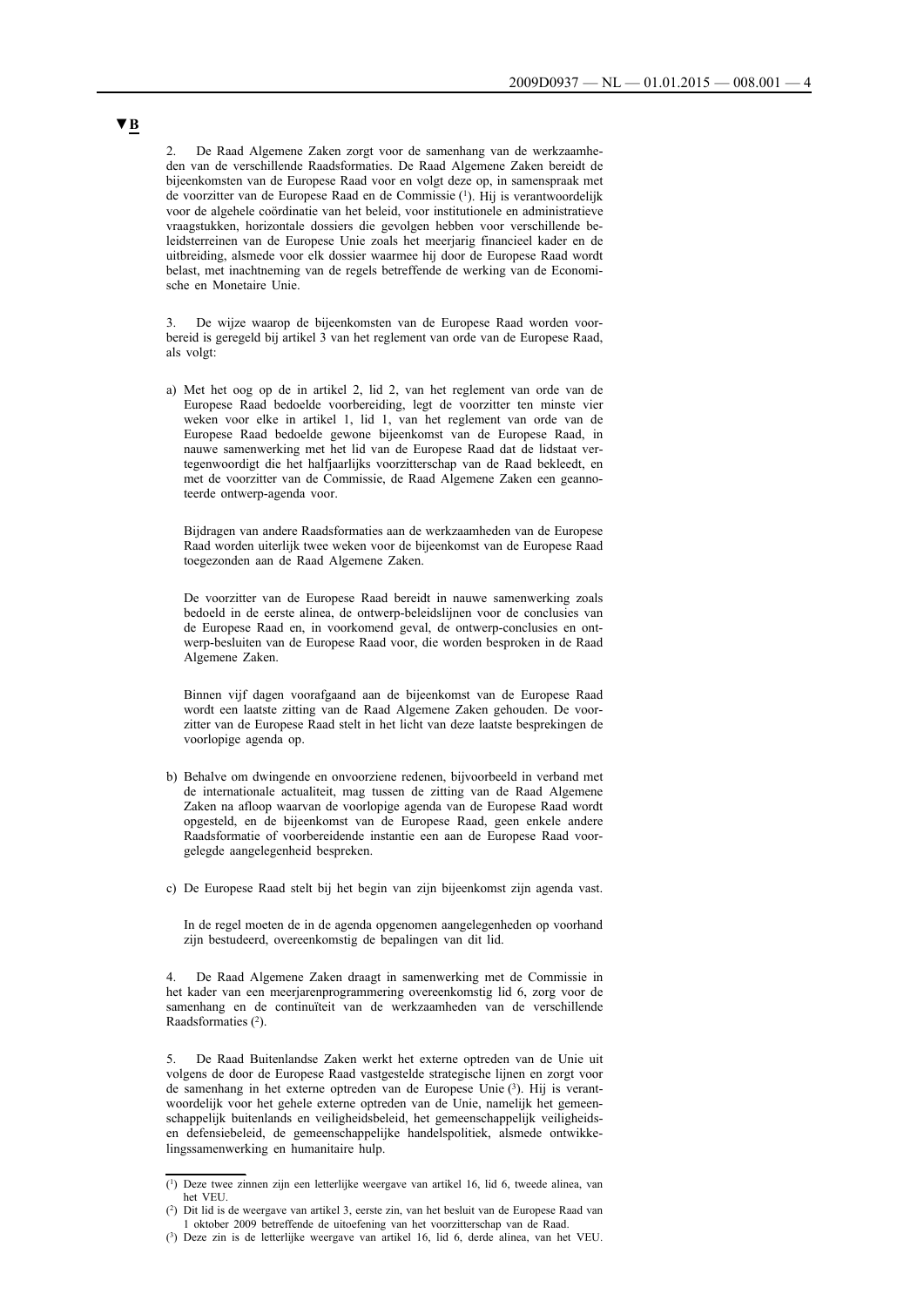De Raad Buitenlandse Zaken wordt voorgezeten door de hoge vertegenwoordiger van de Unie voor buitenlandse zaken en veiligheidsbeleid, die zich, indien nodig kan laten vervangen door het lid dat in deze formatie de lidstaat vertegenwoordigt die het halfjaarlijks voorzitterschap van de Raad bekleedt (1).

6. Om de 18 maanden wordt door de vooraf bepaalde groep van drie lidstaten die overeenkomstig artikel 1, lid 4, tijdens deze periode het voorzitterschap van de Raad bekleden, een ontwerp-programma van de Raadswerkzaamheden voor de betreffende periode opgesteld. Voor werkzaamheden die in die periode verband houden met buitenlandse zaken wordt dit ontwerp opgesteld met de voorzitter van die Raadsformatie. Dit ontwerp-programma wordt opgesteld in nauwe samenwerking met de Commissie en de voorzitter van de Europese Raad, na passend overleg. Het wordt in één document, uiterlijk een maand vóór de betreffende periode ingediend, zodat het door de Raad Algemene Zaken kan worden goedgekeurd (2).

7. Het voorzitterschap van de betreffende periode stelt, na passend overleg, voor elke Raadsformatie ontwerp-agenda's van de voor de komende zes maanden geplande Raadszittingen op, waarin ter indicatie de beoogde wetgevingswerkzaamheden en operationele besluiten worden vermeld. Deze ontwerpen worden uiterlijk één week voor het betreffende halfjaar opgesteld op basis van het 18 maandenprogramma van de Raad en na raadpleging van de Commissie. Zij worden opgenomen in één document dat voor alle Raadsformaties geldt. Indien nodig, kunnen meer Raadszittingen dan de aanvankelijk beoogde worden gepland.

Indien in de loop van een halfjaar blijkt dat een voor die periode geplande zitting niet meer gerechtvaardigd is, roept het voorzitterschap deze niet bijeen.

#### *Artikel 3* (3)

#### **Agenda**

1. De voorzitter stelt voor iedere zitting de voorlopige agenda op, rekening houdend met het 18-maandenprogramma van de Raad. De agenda wordt ten minste veertien dagen voor de aanvang van de zitting aan de overige leden van de Raad en aan de Commissie toegezonden. Hij wordt op hetzelfde tijdstip naar de nationale parlementen van de lidstaten gezonden.

"Wanneer de Raad Buitenlandse Zaken wordt bijeengeroepen om aangelegenheden betreffende de gemeenschappelijke handelspolitiek te bespreken, de HV zich laat vervangen door het halfjaarlijks voorzitterschap overeenkomstig artikel 2, lid 5, tweede alinea.". (2) Zie de verklaring onder b):

"Het 18-maandenprogramma omvat een algemeen inleidend gedeelte, waarin het programma in de context van de strategische langetermijnrichtsnoeren van de Europese Unie wordt geplaatst. Over dit gedeelte wordt door de drie voorzitterschappen die het ontwerp van het 18-maandenprogramma opstellen, overleg gepleegd met de drie volgende voorzitterschappen, in het kader van het in de derde zin van lid 6 bedoelde nassend overleg". In het ontwerp van het 18-maandenprogramma moet onder meer ook plaats worden ingeruimd voor belangrijke punten die voortkomen uit de op initiatief van de Commissie gevoerde dialoog over de politieke jaarprioriteiten.".

c) Ad artikel 3, leden 1 en 2:

"Het voorzitterschap tracht te bewerkstelligen dat de leden van de Raad de voorlopige agenda van elke Raadszitting die gewijd is aan de toepassing van de bepalingen van de titel van het VWEU met betrekking tot de ruimte van vrijheid, veiligheid en recht, alsmede de documentatie die betrekking heeft op de agendapunten, in beginsel ten minste 21 dagen voor het begin van die zitting ontvangen.

d) Ad de artikelen 1 en 3:

"Onverminderd artikel 30, lid 2, van het VEU, waarin wordt bepaald dat, in gevallen waarin snelle besluitvorming is vereist, op zeer korte termijn een buitengewone zitting van de Raad kan worden bijeengeroepen, is de Raad zich ervan bewust dat vraagstukken in verband met het gemeenschappelijk buitenlands en veiligheidsbeleid snel en efficiënt moeten worden behandeld. De bepalingen van artikel 3 staan zulks niet in de weg.".

<sup>(1)</sup> Zie verklaring onder a):

a) Ad artikel 2, lid 5, tweede alinea:

b) Ad artikel 2, lid 6:

<sup>(3)</sup> Zie de verklaringen onder c) en d):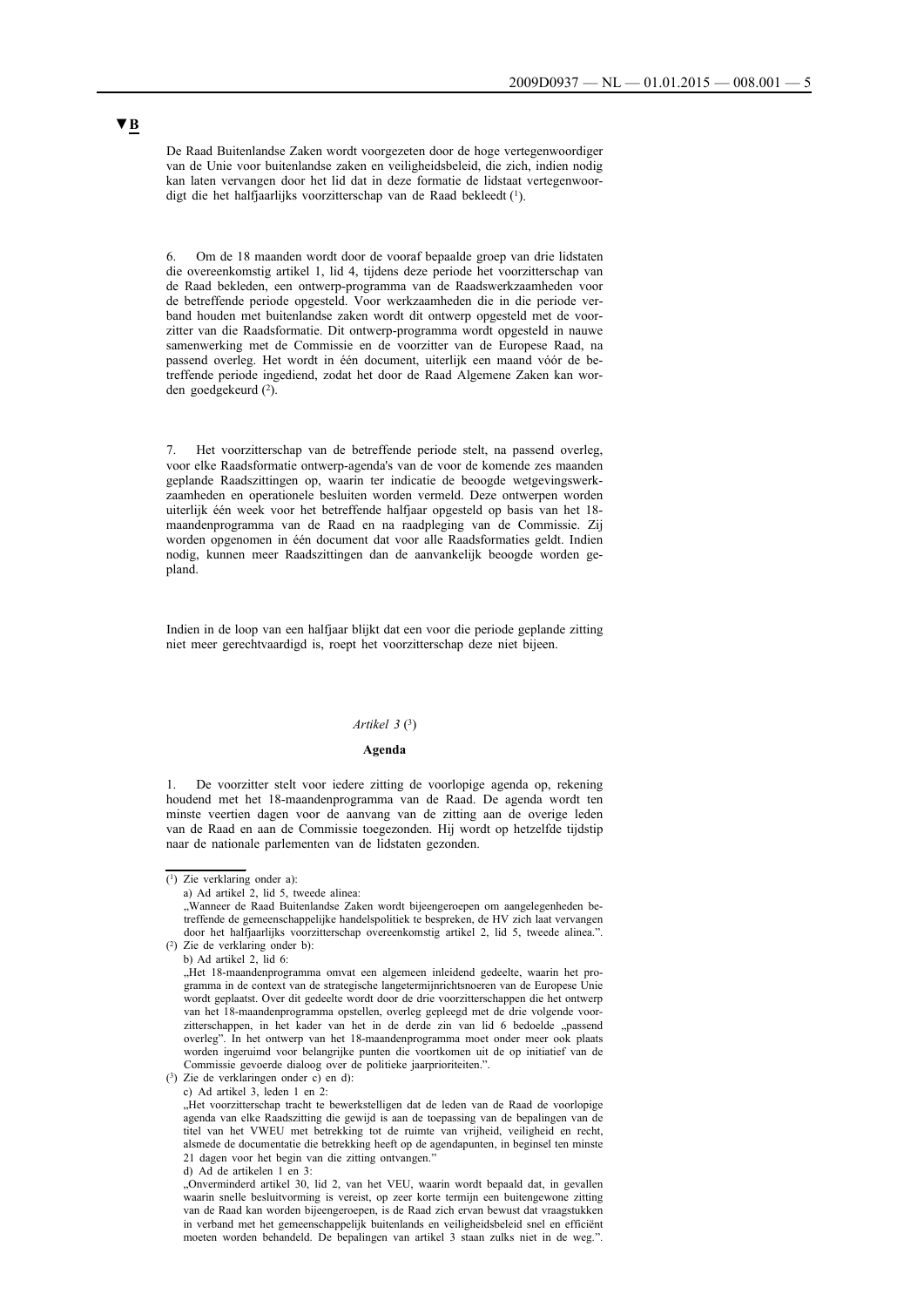2. De voorlopige agenda bevat de punten waarvoor het door een lid van de Raad of door de Commissie ingediende verzoek tot agendering en, in voorkomend geval, de daarop betrekking hebbende documentatie, ten minste zestien dagen voor de aanvang van de zitting op het secretariaat-generaal zijn ontvangen. Op de voorlopige agenda wordt tevens door middel van een asterisk aangegeven over welke punten het voorzitterschap, een lid van de Raad of de Commissie een stemming kunnen vragen. Een punt wordt aldus aangeduid zodra aan alle procedurele vereisten van de Verdragen is voldaan.

3. Indien de periode van acht weken genoemd in het Protocol betreffende de rol van de nationale parlementen in de Europese Unie en het Protocol betreffende de toepassing van de beginselen van subsidiariteit en evenredigheid van toepassing is, worden de punten betreffende de aanneming van een wetgevingshandeling of een standpunt in eerste lezing in het kader van een gewone wetgevingsprocedure pas met het oog op een besluit op de voorlopige agenda geplaatst nadat de genoemde periode van acht weken is verstreken.

De Raad kan van de in de eerste alinea genoemde periode van acht weken afwijken ten aanzien van het agenderen van een punt waarvoor de in artikel 4 van het Protocol betreffende de rol van de nationale parlementen in de Europese Unie bedoelde uitzondering in spoedeisende gevallen geldt. De Raad spreekt zich uit overeenkomstig de stemprocedure die geldt voor het aannemen van het betreffende besluit of standpunt.

Behalve in naar behoren gemotiveerde dringende gevallen moeten tussen de plaatsing van een ontwerp van wetgevingshandeling op de voorlopige agenda van de Raad en de vaststelling van een standpunt tien dagen verstrijken (1).

4. Op de voorlopige agenda kunnen slechts de punten worden geplaatst waarvoor de documentatie uiterlijk op de verzenddatum van deze agenda aan de leden van de Raad en aan de Commissie wordt toegezonden.

5. Het secretariaat-generaal doet aan de leden van de Raad en aan de Commissie de verzoeken tot agendering van punten en de documentatie toekomen waarvoor de bovengenoemde termijnen niet in acht zijn genomen.

Tenzij de urgentie gebiedt anders te handelen en onverminderd lid 3, worden punten die betrekking hebben op ontwerp-wetgevingshandelingen waarvan het Coreper de behandeling niet uiterlijk aan het einde van de week voorafgaand aan de week vóór de zitting heeft voltooid, door het voorzitterschap van de voorlopige agenda afgevoerd.

6. De voorlopige agenda wordt gesplitst in twee delen, die gewijd zijn aan beraadslagingen over wetgevingshandelingen respectievelijk niet-wetgevingswerkzaamheden. Het eerste deel wordt "Wetgevingsberaadslagingen" genoemd en het tweede deel "Niet-wetgevingswerkzaamheden".

De punten in de respectieve delen van de voorlopige agenda, worden gesplitst in A- en B-punten. Als A-punt worden de punten opgenomen die de Raad zonder debat kan goedkeuren, met dien verstande dat ieder lid van de Raad, alsmede de Commissie, bij de goedkeuring ervan zijn mening kenbaar kan maken en verklaringen in de notulen kan laten opnemen.

7. De agenda wordt bij de aanvang van iedere zitting door de Raad vastgesteld. Punten die niet op de voorlopige agenda voorkomen, kunnen slechts met eenparigheid van stemmen op de agenda worden geplaatst. Aldus geagendeerde punten kunnen in stemming worden gebracht indien aan alle procedurele vereisten van de Verdragen is voldaan.

8. Indien een standpuntbepaling ten aanzien van een A-punt evenwel aanleiding kan geven tot een nieuw debat of indien een lid van de Raad of de Commissie hierom verzoekt, wordt dit punt van de agenda afgevoerd, tenzij de Raad anders beslist.

9. Elk verzoek om een punt onder "diversen" op te nemen, gaat vergezeld van een schriftelijke toelichting.

<sup>(1)</sup> Deze alinea is een letterlijke weergave van artikel 4 van het Protocol betreffende de rol van de nationale parlementen.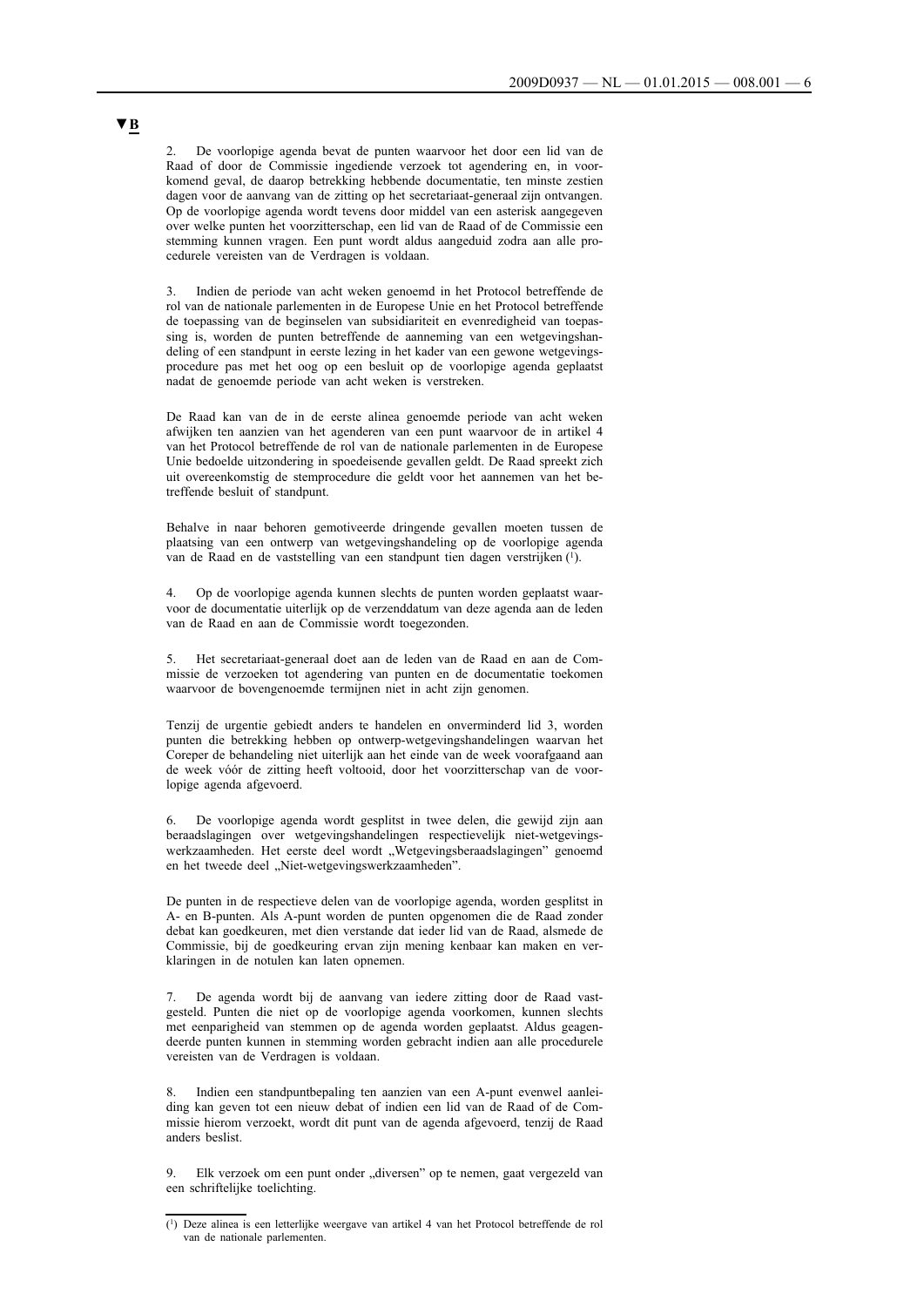#### *Artikel 4*

#### **Vertegenwoordiging van een lid van de Raad**

Behoudens de bepalingen van artikel 11 inzake de overdracht van stemrecht, kan een lid van de Raad dat verhinderd is een zitting bij te wonen, zich laten vertegenwoordigen.

#### *Artikel 5*

#### **Zittingen**

1. De Raad beraadslaagt en stemt in openbare zitting over een ontwerp van wetgevingshandeling (1). In andere gevallen, behalve die genoemd in artikel 8, zijn de zittingen van de Raad niet openbaar.

2. De Commissie wordt uitgenodigd deel te nemen aan de zittingen van de Raad. Hetzelfde geldt voor de Europese Centrale Bank in de gevallen waarin deze van haar initiatiefrecht gebruikmaakt. De Raad kan echter besluiten te beraadslagen buiten tegenwoordigheid van de Commissie of de Europese Centrale Bank.

3. De leden van de Raad en van de Commissie kunnen zich laten vergezellen door ambtenaren die hen bijstaan. De namen en functies van deze ambtenaren worden vooraf aan het secretariaat-generaal meegedeeld. Het maximale aantal personen per delegatie dat zich tegelijkertijd in de vergaderzaal bevindt, de leden van de Raad daaronder begrepen, kan door de Raad worden vastgesteld.

4. Toegang tot de zittingen van de Raad wordt uitsluitend verleend op vertoon van een door het secretariaat-generaal uitgereikte pas.

#### *Artikel 6*

#### **Geheimhoudingsplicht en overlegging van documenten in rechte**

1. Onverminderd de artikelen 7, 8 en 9 alsmede de bepalingen betreffende de toegang van het publiek tot documenten, zijn de beraadslagingen van de Raad aan geheimhouding onderworpen, voor zover de Raad niet anders besluit.

2. De Raad of het Coreper kan toestemming verlenen tot het in rechte overleggen van afschriften van of uittreksels uit Raadsdocumenten die nog niet overeenkomstig de bepalingen betreffende de toegang van het publiek tot documenten voor het publiek beschikbaar zijn gesteld.

#### *Artikel 7*

#### **Wetgevingsprocedure en openbaarheid**

1. De Raad beraadslaagt en stemt in openbare zitting over een ontwerp van wetgevingshandeling. Daartoe bevat de agenda een deel genaamd "Wetgevingsberaadslagingen".

2. De aan de Raad voorgelegde documenten die zijn vermeld onder een agendapunt van het deel "Wetgevingsberaadslagingen" worden openbaar gemaakt, evenals de delen van de notulen van de Raad die op dat agendapunt betrekking hebben.

3. De openbare zittingen van de Raad met betrekking tot het deel "Wetgevingsberaadslagingen" van zijn agenda, worden met audiovisuele middelen voor het publiek toegankelijk gesteld, met name in een luisterzaal, en via videostreaming in alle officiële talen van de instellingen van de Europese Unie uitgezonden. Een opname ervan moet minstens een maand lang op de internetsite van de Raad beschikbaar zijn. Het resultaat van de stemming wordt visueel weergegeven.

Het secretariaat-generaal draagt er zorg voor het publiek vooraf op de hoogte te brengen van de dagen en - bij benadering - het uur waarop deze audiovisuele uitzendingen plaatsvinden en treft alle praktische maatregelen om voor een behoorlijke toepassing van dit artikel te zorgen.

<sup>(1)</sup> Letterlijke weergave van artikel 16, lid 8, eerst zin, van het VEU.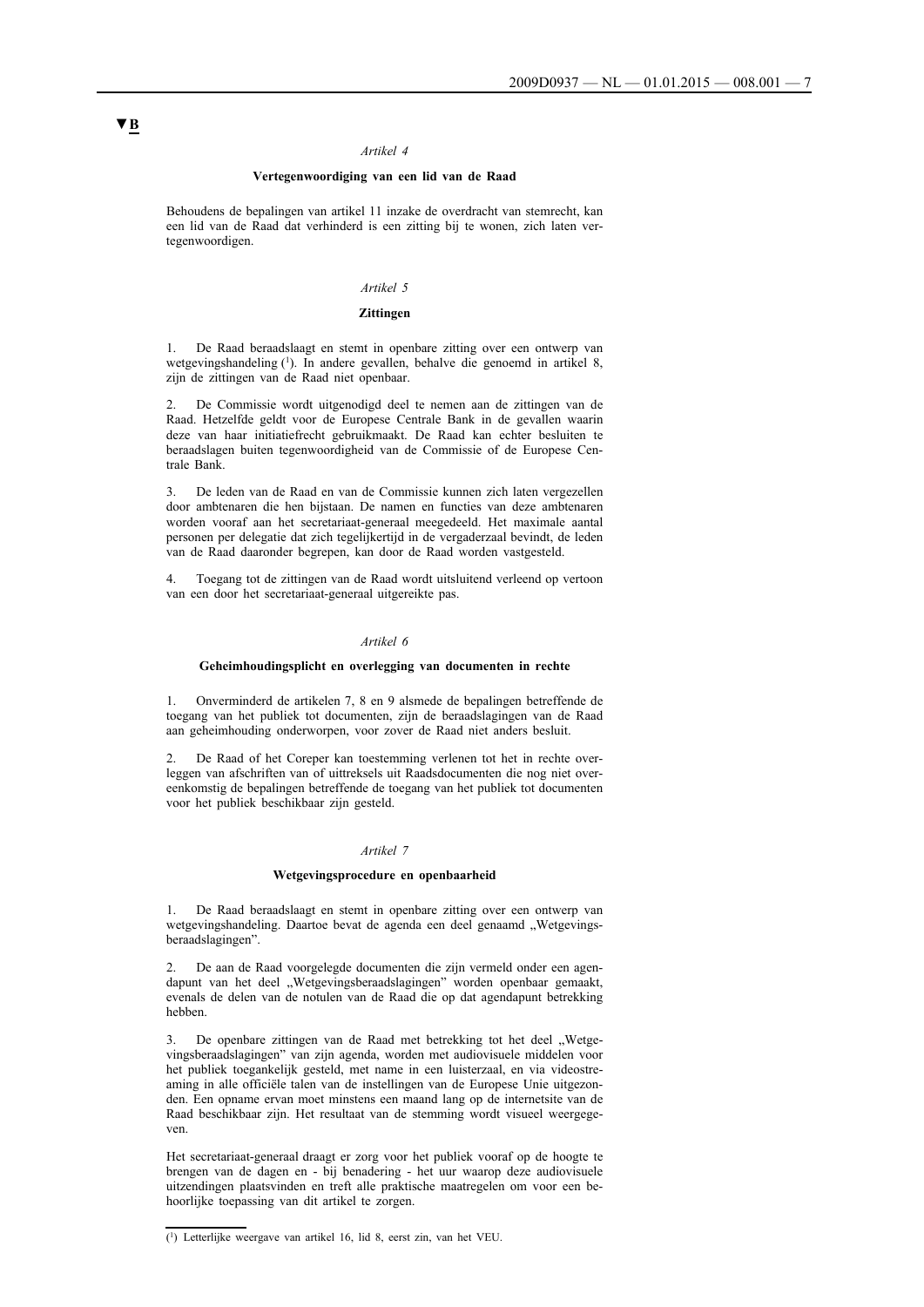4. De uitslag van de stemmingen en de stemverklaringen van de leden van de Raad of hun vertegenwoordigers in het bemiddelingscomité in kader van de gewone wetgevingsprocedure, alsmede de verklaringen in de Raadsnotulen en de punten van deze notulen betreffende de vergadering van het bemiddelingscomité, worden openbaar gemaakt.

5. Wanneer hem wetgevingsvoorstellen of -initiatieven worden voorgelegd, onthoudt de Raad zich ervan instrumenten aan te nemen waarin de Verdragen niet voorzien, zoals resoluties, conclusies of andere verklaringen dan die welke de aanneming van de handeling vergezelden en voor opneming in de notulen van de Raad bestemd zijn.

#### *Artikel 8*

#### **Andere gevallen van openbare beraadslagingen van de Raad en openbare debatten**

1. Indien de Raad een niet-wetgevend voorstel wordt voorgelegd met betrekking tot de aanneming van in of voor de lidstaten bindende rechtsregels in de vorm van verordeningen, richtlijnen of besluiten, op grond van de desbetreffende bepalingen van de Verdragen - met uitzondering van administratieve of budgettaire handelingen, handelingen die verband houden met interinstitutionele of internationale betrekkingen of niet-bindende handelingen (zoals conclusies, aanbevelingen of resoluties) - is de eerste beraadslaging van de Raad over belangrijke nieuwe voorstellen openbaar. Het voorzitterschap bepaalt welke nieuwe voorstellen belangrijk zijn, maar de Raad of het Coreper kan in voorkomende gevallen anders besluiten.

Het voorzitterschap kan per geval besluiten dat de daaropvolgende beraadslagingen van de Raad over een in lid 1 bedoeld voorstel openbaar zijn, maar de Raad of het Coreper kan anders besluiten.

2. Op grond van een door de Raad of het Coreper met gekwalificeerde meerderheid van stemmen genomen besluit houdt de Raad openbare debatten over gewichtige aangelegenheden die de belangen van de Europese Unie en haar burgers betreffen.

De aangelegenheden of specifieke thema's voor een dergelijk debat worden door het voorzitterschap, de leden van de Raad of de Commissie voorgesteld, met inachtneming van het gewicht ervan en van hun belang voor de burger.

3. De Raad Algemene Zaken voert een openbaar oriënterend debat over het 18-maandenprogramma van de Raad. De oriënterende debatten die andere Raadsformaties over hun prioriteiten voeren, zijn eveneens openbaar. De presentatie door de Commissie van haar vijfjarenprogramma, haar jaarlijkse werkprogramma en haar jaarlijkse beleidsstrategie, alsmede het daaropvolgende debat in de Raad, zijn openbaar.

4. Vanaf het tijdstip waarop de voorlopige agenda overeenkomstig artikel 3 wordt toegezonden:

- a) worden de in overeenstemming met lid 1 openbare agendapunten van de Raad aangeduid met de woorden "openbare beraadslaging";
- b) worden de in overeenstemming met de leden 2 en 3 openbare agendapunten van de Raad aangeduid met de woorden "openbaar debat".

De beraadslagingen en debatten van de Raad die in overeenstemming met dit artikel openbaar zijn, worden voor het publiek toegankelijk gesteld met audiovisuele middelen als bedoeld in artikel 7, leden 2 en 3.

#### *Artikel 9*

#### **Openbaarheid van stemmingen, stemverklaringen en notulen in andere gevallen**

1. Indien de Raad, niet-wetgevingshandelingen als bedoeld in artikel 8, lid 1, aanneemt, worden de uitslag van de stemming en de stemverklaringen van de leden van de Raad, alsmede de verklaringen in de Raadsnotulen en de punten van deze notulen betreffende de aanneming van deze handelingen, openbaar gemaakt.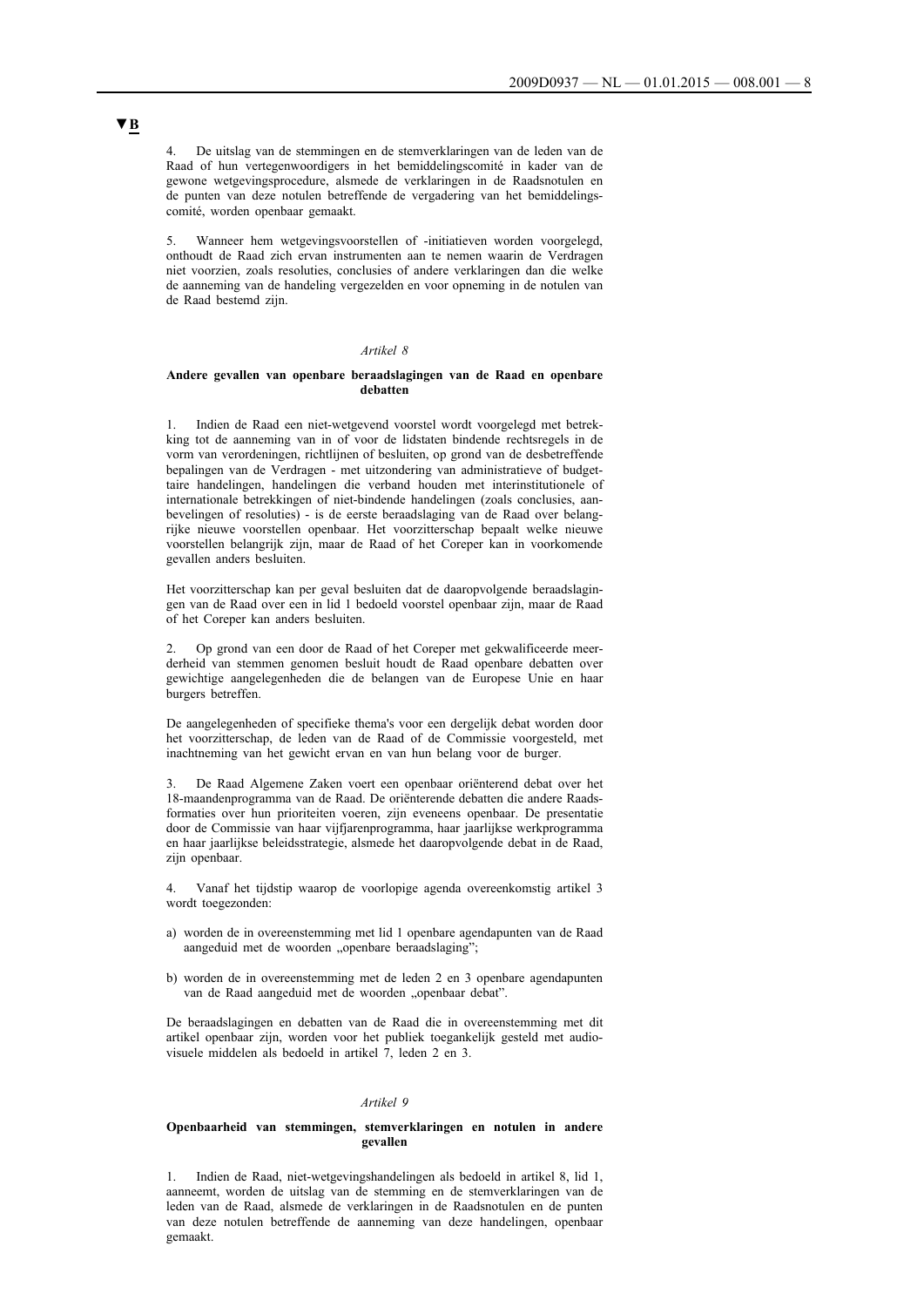- 2. De uitslag van de stemmingen wordt voorts openbaar gemaakt:
- a) indien de Raad optreedt in het kader van titel V van het VEU, bij eenparig besluit dat de Raad of het Coreper op verzoek van een van zijn leden heeft genomen;
- b) in de andere gevallen, bij besluit dat de Raad of het Coreper op verzoek van een van zijn leden heeft genomen.

In de gevallen waarin de uitslag van een stemming in de Raad overeenkomstig de eerste alinea, onder a) en b), openbaar wordt gemaakt, worden op verzoek van de betrokken leden van de Raad de stemverklaringen eveneens openbaar gemaakt, met inachtneming van dit reglement van orde, van de rechtszekerheid en van de belangen van de Raad.

De verklaringen in de Raadsnotulen en de punten van deze notulen betreffende de aanneming van de in de eerste alinea, onder a) en b), bedoelde handelingen, worden openbaar gemaakt bij besluit dat de Raad of het Coreper op verzoek van een van zijn leden heeft genomen.

3. Tenzij de beraadslagingen van de Raad overeenkomstig de artikelen 7 en 8 openbaar zijn, wordt de uitslag van de stemming niet openbaar gemaakt in het geval van beraadslagingen die leiden tot een indicatieve stemming of tot de aanneming van voorbereidende handelingen.

#### *Artikel 10*

## **Toegang van het publiek tot de documenten van de Raad**

De specifieke bepalingen inzake de toegang van het publiek tot de documenten van de Raad staan in bijlage II.

#### *Artikel 11*

#### **Stemprocedure en quorum**

#### 1. De Raad stemt op initiatief van zijn voorzitter.

Voorts is de voorzitter verplicht te laten stemmen op initiatief van een lid van de Raad of van de Commissie, voor zover een meerderheid van de leden van de Raad zich in die zin uitspreekt.

2. De leden van de Raad stemmen in de volgorde die voor de lidstaten is vastgesteld overeenkomstig de lijst van de opeenvolgende voorzitterschappen, te beginnen met het lid dat volgt op het lid dat het voorzitterschap uitoefent.

3. Ieder lid van de Raad kan slechts door één ander lid worden gemachtigd om namens hem te stemmen (1).

4. Er kan slechts worden gestemd indien ten minste de meerderheid van de leden van de Raad die op grond van de Verdragen aan de stemming kunnen deelnemen, aanwezig is. Op het tijdstip van de stemming controleert de voorzitter, bijgestaan door het secretariaat-generaal, of het quorum is bereikt.

#### **▼M7**

5. Bij de aanneming van een besluit door de Raad met gekwalificeerde meerderheid van stemmen wordt 65 % van de bevolking van de Unie of, indien niet alle lidstaten aan de stemming deelnemen, van de bevolking van de deelnemende lidstaten, en het minimum aantal van de leden van de Raad die meer dan 35 % van de bevolking van de deelnemende lidstaten vertegenwoordigen, berekend aan de hand van de bevolkingscijfers in bijlage III. Deze cijfers zijn ook van toepassing tussen 1 november 2014 en 31 maart 2017 wanneer, overeenkomstig artikel 3, lid 2, van het aan het Verdrag betreffende de Europese Unie, het Verdrag betreffende de werking van de Europese Unie en het Verdrag tot oprichting van de Europese Gemeenschap voor Atoomenergie gehechte Protocol nr. 36 betreffende de overgangsbepalingen, een lid van de Raad verzoekt dat het besluit wordt genomen met de in lid 3 van dat artikel omschreven gekwalificeerde meerderheid en een lid van de Raad verzoekt na te gaan of de lidstaten welke de gekwalificeerde meerderheid vormen, ten minste 62 % van de totale bevolking van de Unie vertegenwoordigen.

<sup>(1)</sup> Dit lid is de letterlijke weergave van artikel 239 van het VWEU.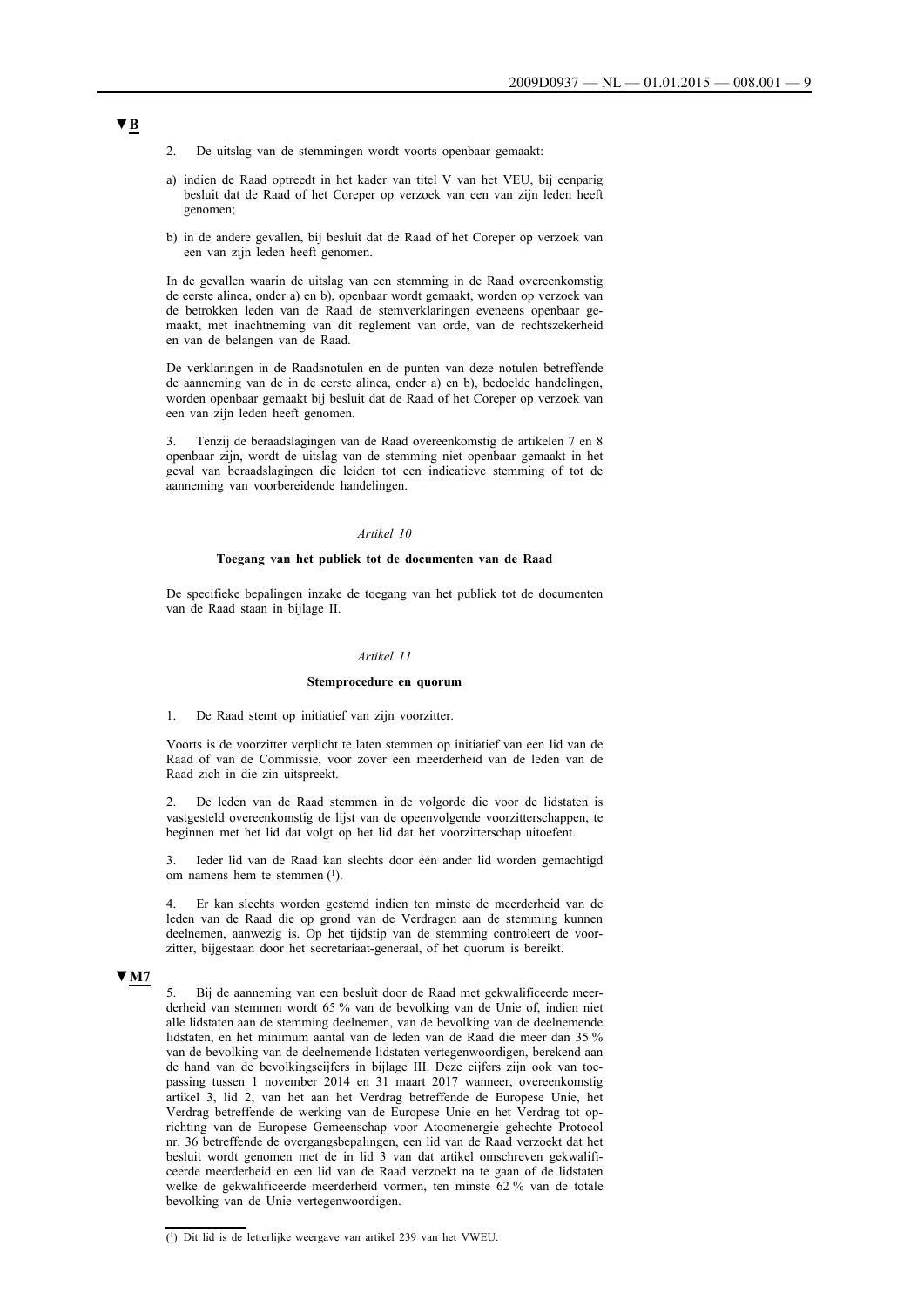## **▼M7**

6. Met ingang van 1 januari van elk jaar wijzigt de Raad, overeenkomstig de gegevens waarover het Bureau voor de statistiek van de Europese Unie op 30 september van het voorgaande jaar beschikt, de in bijlage III vermelde cijfers. Dat besluit wordt bekendgemaakt in het *Publicatieblad van de Europese Unie*.

## **▼B**

#### *Artikel 12*

#### **Gewone schriftelijke procedure en stilzwijgende procedure**

1. De besluiten van de Raad over een dringende aangelegenheid kunnen worden aangenomen door middel van een schriftelijke stemming, indien de Raad of het Coreper met eenparigheid van stemmen besluit van deze procedure gebruik te maken. Ook de voorzitter kan, in bijzondere omstandigheden, voorstellen van deze procedure gebruik te maken, in welk geval de schriftelijke stemming kan plaatsvinden indien alle lidstaten deze procedure aanvaarden.

In de gevallen waarin de schriftelijke stemming een onderwerp betreft dat de Commissie bij de Raad aanhangig heeft gemaakt, is de toepassing van de schriftelijke procedure afhankelijk van het akkoord van de Commissie.

Het secretariaat-generaal stelt elke maand een overzicht op van de volgens de schriftelijke procedure aangenomen besluiten. Dat overzicht bevat de eventuele in de notulen van de Raad op te nemen verklaringen. De delen van dat overzicht die betrekking hebben op de aanneming van wetgevinghandelingen worden openbaar gemaakt.

2. Op initiatief van het voorzitterschap kan de Raad volgens een vereenvoudigde schriftelijke procedure, "stilzwijgende procedure" genaamd:

- a) de tekst van het antwoord op een schriftelijke vraag of, in voorkomend geval, een mondelinge vraag van een lid van het Europees Parlement vaststellen, nadat het ontwerp-antwoord door het Coreper is behandeld (1);
- b) de leden van het Economisch en Sociaal Comité en de leden en plaatsvervangende leden van het Comité van de Regio's benoemen, nadat het ontwerpbesluit door het Coreper is behandeld;
- c) besluiten andere instellingen, organen of instanties te raadplegen, in de gevallen waarin dit bij de Verdragen is voorgeschreven;
- d) handelen ter uitvoering van het gemeenschappelijk buitenlands en veiligheidsbeleid, via het Coreu-netwerk ("stilzwijgende Coreu-procedure") (<sup>2</sup>).

In dat geval wordt de tekst, na het verstrijken van de door het voorzitterschap naar gelang van de urgentie gestelde termijn, geacht te zijn aangenomen, tenzij een lid van de Raad bezwaar maakt.

3. De voltooiing van de schriftelijke procedures wordt door het secretariaatgeneraal geconstateerd.

#### *Artikel 13*

#### **Notulen**

1. Van iedere zitting worden notulen gemaakt, die na goedkeuring worden ondertekend door de secretaris-generaal. Hij kan zijn ondertekeningsbevoegdheid delegeren aan directeuren-generaal van het secretariaat-generaal.

In de notulen worden in de regel voor elk agendapunt vermeld:

— de aan de Raad voorgelegde documenten;

den van de Raad."

"Conform de gangbare praktijk van de Raad zal de termijn doorgaans op drie werkdagen worden bepaald."

(2) Zie de verklaring onder f): f) Ad artikel 12, lid 2, onder d): "De Raad herinnert eraan dat het Coreu-systeem moet worden gebruikt overeenkomstig de conclusies van de Raad van 12 juni 1995 (doc. 7896/95) betreffende de werkmetho-

<sup>(1)</sup> Zie de verklaring onder e):

e) Ad artikel 12, lid 2, onder a), b) en c):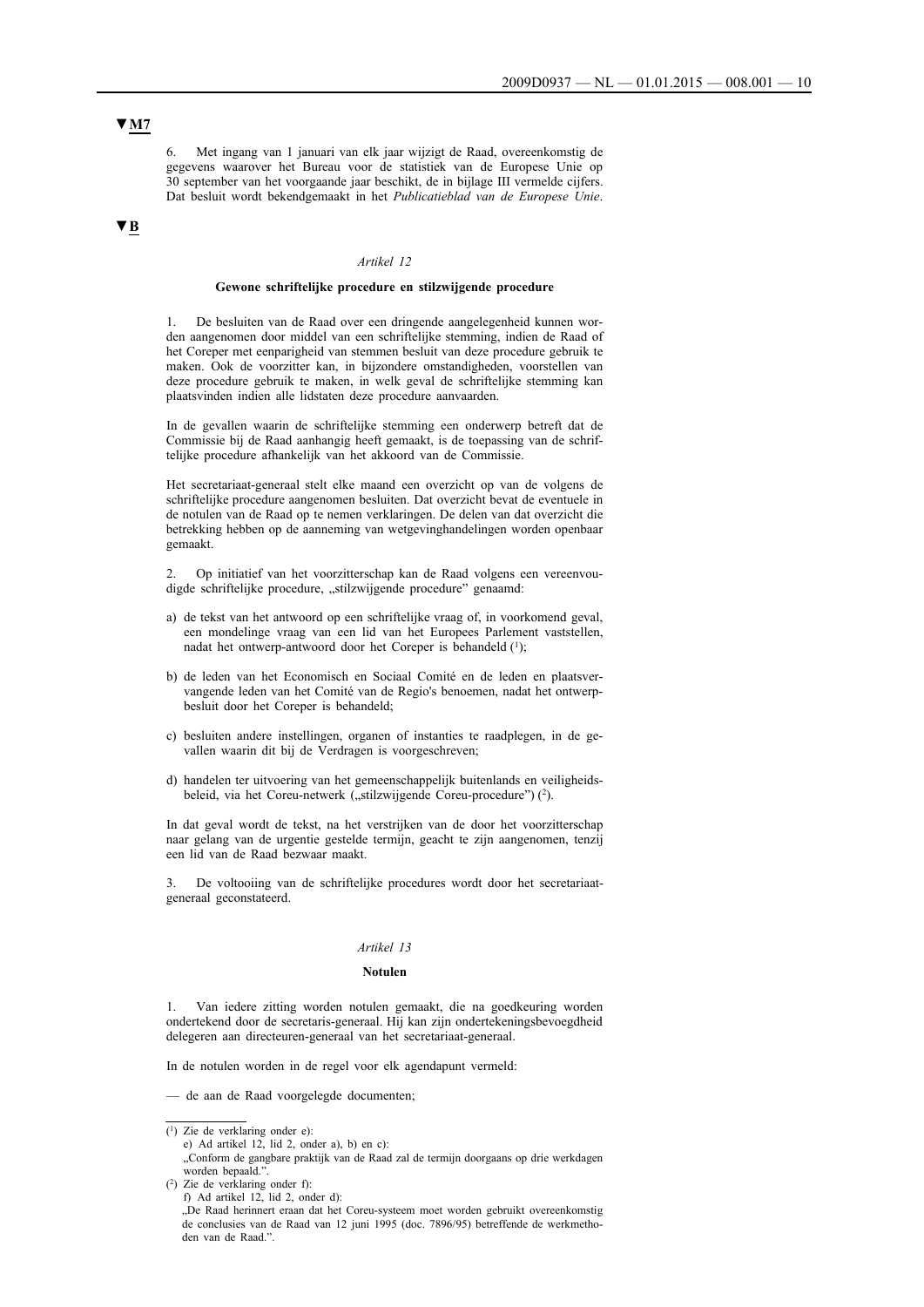— de besluiten of conclusies van de Raad;

— de verklaringen van de Raad en de verklaringen die een lid van de Raad of de Commissie wil laten notuleren.

2. De ontwerp-notulen worden binnen twee weken door het secretariaat-generaal opgesteld en ter goedkeuring aan de Raad of aan het Coreper voorgelegd.

3. Ieder lid van de Raad, of de Commissie, kan vóór de goedkeuring van de notulen verzoeken om de besprekingen over een bepaald agendapunt uitvoeriger weer te geven. Het verzoek kan in het Coreper worden gedaan.

4. De notulen van het deel "Wetgevingsberaadslagingen" van de zittingen van de Raad worden na goedkeuring rechtstreeks aan de nationale parlementen gezonden, op hetzelfde tijdstip als aan de regeringen van de lidstaten.

#### *Artikel 14*

#### **Beraadslagingen en besluiten op basis van documenten en ontwerpen die zijn gesteld in de bij de geldende talenregeling voorgeschreven talen**

1. Behoudens een andersluidend besluit dat de Raad, met eenparigheid van stemmen, op grond van de urgentie neemt, beraadslaagt en besluit de Raad alleen op de grondslag van documenten en ontwerpen die gesteld zijn in de door de geldende regeling van het taalgebruik voorgeschreven talen.

2. Ieder lid van de Raad kan zich tegen beraadslaging verzetten indien de tekst van een amendement niet is gesteld in die van de in lid 1 bedoelde talen welke het lid van de Raad aanwijst.

#### *Artikel 15*

#### **Ondertekening van de handelingen**

De tekst van de door het Europees Parlement en de Raad overeenkomstig de gewone wetgevingsprocedure aangenomen handelingen, alsmede van de door de Raad aangenomen handelingen, wordt voorzien van de handtekening van de voorzitter die op het ogenblik van de aanneming ervan in functie is, en van die van de secretaris-generaal. De secretaris-generaal kan zijn tekenbevoegdheid delegeren aan directeuren-generaal van het secretariaat-generaal.

#### *Artikel 16* (1)

#### **Ontbreken van het recht om aan de stemming deel te nemen**

Bij de toepassing van dit reglement van orde zal overeenkomstig bijlage IV naar behoren rekening worden gehouden met de gevallen waarin een of meer leden van de Raad, op grond van de Verdragen, niet aan de stemming mogen deelnemen.

#### *Artikel 17*

#### **Bekendmaking van de handelingen in het Publicatieblad**

1. De volgende handelingen worden door de secretaris-generaal in het *Publi*catieblad van de Europese Unie (hierna: "het Publicatieblad" genoemd) bekendgemaakt:

a) de in artikel 297, lid 1 en lid 2, tweede alinea, van het VWEU bedoelde handelingen;

<sup>(1)</sup> Zie de verklaring onder g):

g) Ad artikel 16 en bijlage IV

<sup>&</sup>quot;De Raad komt overeen dat de bepalingen van artikel 16 en van bijlage IV van toepassing zijn op handelingen voor de aanneming waarvan bepaalde leden van de Raad, overeenkomstig de Verdragen, niet aan de stemming mogen deelnemen. De toepassing van artikel 7 van het VEU valt echter niet onder deze bepalingen. Bij de eerste toepassing van de bepalingen betreffende nauwere samenwerking, zal de Raad, in het licht van de ervaring die op andere gebieden is opgedaan, bezien of artikel 16 en bijlage IV van dit reglement van orde aanpassing behoeven.".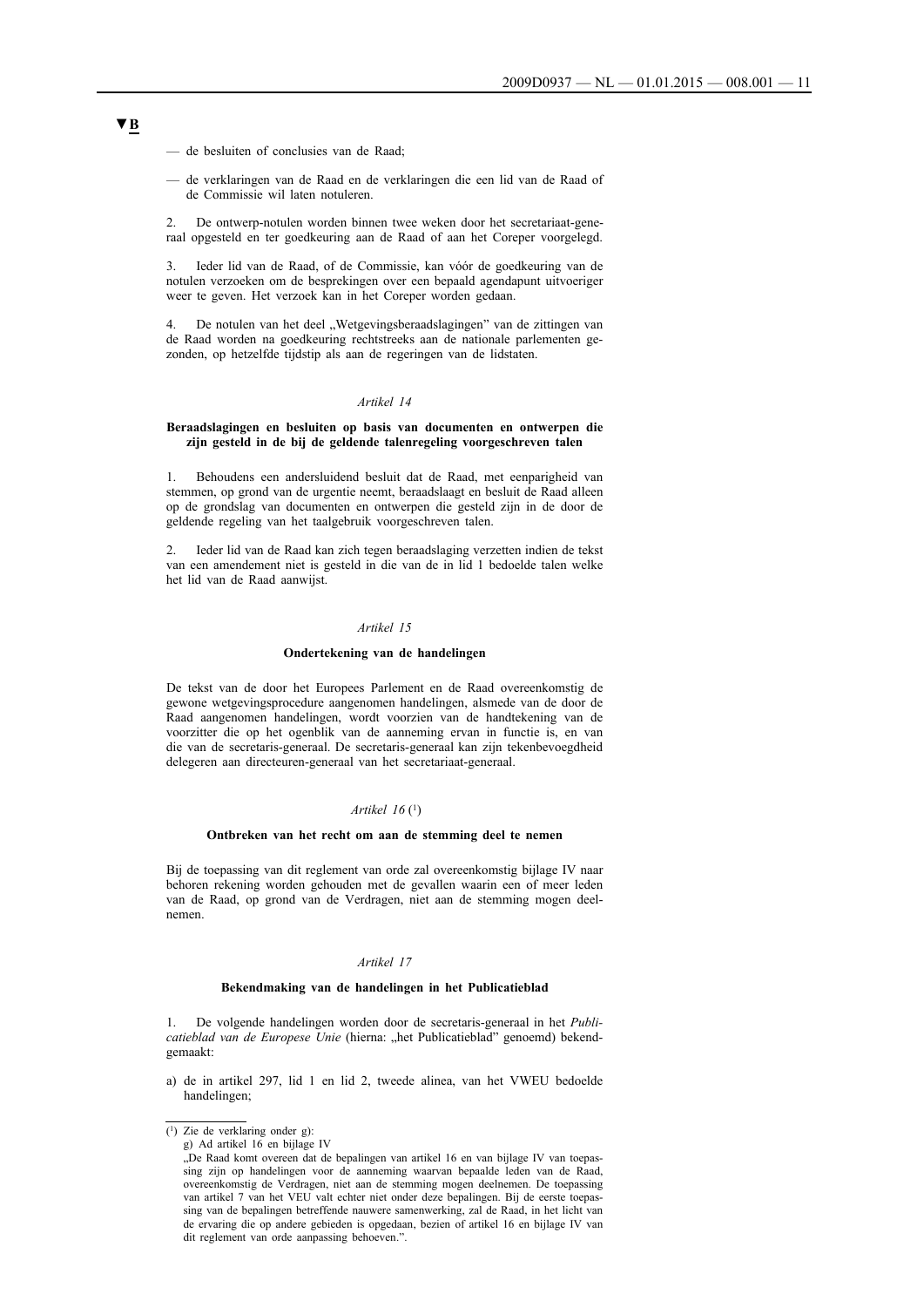- b) de door de Raad volgens de gewone wetgevingsprocedure in eerste lezing vastgestelde standpunten, alsmede de motivering van deze standpunten;
- c) de overeenkomstig artikel 76 van het VWEU bij de Raad ter aanneming van een wetgevingshandeling ingediende initiatieven;
- d) de door de Unie gesloten internationale overeenkomsten.

In het Publicatieblad wordt melding gemaakt van de inwerkingtreding van deze overeenkomsten;

e) de door de Unie gesloten internationale overeenkomsten op het gebied van het gemeenschappelijk buitenlands en veiligheidsbeleid, behalve in de gevallen waarin de Raad anders besluit op grond van de artikelen 4 en 9 van Verordening (EG) nr. 1049/2001 van het Europees Parlement en de Raad inzake de toegang van het publiek tot documenten van het Europees Parlement, de Raad en de Commissie (1).

In het Publicatieblad wordt melding gemaakt van de inwerkingtreding van de in het Publicatieblad bekendgemaakte overeenkomsten.

2. Behoudens andersluidend besluit van de Raad of het Coreper, worden de volgende teksten door de secretaris-generaal in het Publicatieblad bekendgemaakt:

- a) de overeenkomstig artikel 76 van het VWUE bij de Raad ingediende initiatieven in andere dan in lid 1, onder c) genoemde gevallen;
- b) de in artikel 297, lid 2, derde alinea, van het VWEU bedoelde richtlijnen en besluiten, de aanbevelingen en adviezen, met uitzondering van de in lid 3 bedoelde besluiten.

3. De Raad of het Coreper beslist per geval, met eenparigheid van stemmen, omtrent de bekendmaking in het Publicatieblad door de secretaris-generaal, van de in artikel 25 van het VEU bedoelde besluiten.

4. De Raad of het Coreper beslist per geval, rekening houdend met de eventuele bekendmaking van de basishandeling, omtrent de bekendmaking in het Publicatieblad door de secretaris-generaal van de volgende handelingen:

- a) de uitvoeringsbesluiten voor de in artikel 25 van het VEU bedoelde besluiten;
- b) de overeenkomstig artikel 31, lid 2, eerste en tweede streepje, van het VEU aangenomen besluiten;
- c) de overige handelingen van de Raad, zoals conclusies of resoluties.

5. Bij de sluiting van een overeenkomst tussen de Unie of de Europese Gemeenschap voor Atoomenergie en een of meer staten of internationale organisaties op grond waarvan een orgaan wordt ingesteld dat bevoegd is tot het nemen van besluiten, beslist de Raad of de besluiten van dat orgaan in het Publicatieblad zullen worden bekendgemaakt.

#### *Artikel 18*

#### **►C2 Kennisgeving van de handelingen ◄**

1. De in artikel 297, lid 2, derde alinea, van het VWEU bedoelde richtlijnen en besluiten, worden door de secretaris-generaal of namens hem door een directeur-generaal ter kennis gebracht van de adressaten.

2. De hieronder bedoelde handelingen worden, voor zover zij niet in het Publicatieblad worden bekendgemaakt, door de secretaris-generaal of namens hem door een directeur-generaal ter kennis gebracht van de adressaten:

a) de aanbevelingen;

b) de in artikel 25 van het VEU bedoelde besluiten;

3. De secretaris-generaal of namens hem een directeur-generaal zendt aan de regeringen van de lidstaten en aan de Commissie een voor eensluidend gewaarmerkt afschrift van de in artikel 297, lid 2, derde alinea, van het VWEU bedoelde richtlijnen en besluiten van de Raad, alsmede van de aanbevelingen van de Raad.

<sup>(1)</sup> PB L 145 van 31.5.2001, blz. 43.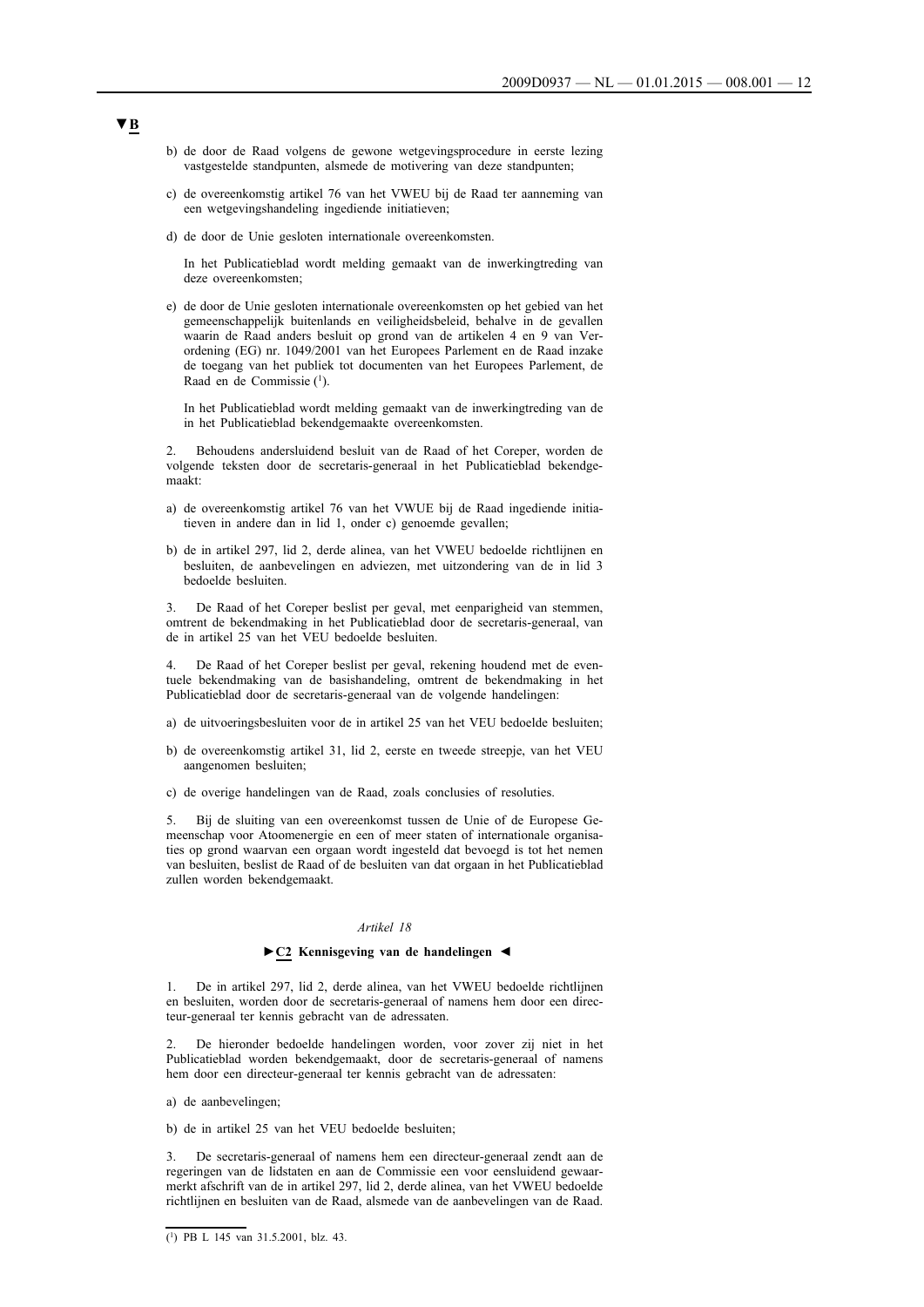## *Artikel 19* (1)

#### **Coreper, comités en werkgroepen**

1. Het Coreper heeft tot taak de werkzaamheden van de Raad voor te bereiden en de door de Raad verstrekte opdrachten uit te voeren. Hij ziet in elk geval (2) toe op de samenhang van het beleid en het optreden van de Europese Unie, alsmede op de inachtneming van de volgende beginselen en regels:

- a) de beginselen van wettigheid, subsidiariteit, evenredigheid en motivering van de handelingen;
- b) de regels tot vaststelling van de bevoegdheden van de instellingen, organen en instanties van de Unie;
- c) de begrotingsvoorschriften;
- d) de voorschriften ten aanzien van procedures, transparantie en redactionele kwaliteit.

2. Alle agendapunten van een Raadszitting worden vooraf behandeld door het Coreper, tenzij dit anders besluit. Gepoogd wordt op het niveau van het Coreper een akkoord te bereiken, dat ter aanneming aan de Raad wordt voorgelegd. Het Coreper zorgt ervoor dat de dossiers in adequate vorm aan de Raad worden voorgelegd en reikt in voorkomend geval oriëntaties, keuzemogelijkheden of voorstellen tot oplossing aan. In spoedgevallen kan de Raad met eenparigheid van stemmen besluiten te beraadslagen en te beslissen zonder dat de voorafgaande behandeling heeft plaatsgevonden.

3. Er kunnen door, of met goedkeuring van het Coreper comités of werkgroepen worden ingesteld voor het verrichten van bepaalde vooraf omschreven voorbereidende werkzaamheden of studies.

Het secretariaat-generaal draagt zorg voor de bijwerking en de openbaarmaking van de lijst van de voorbereidende instanties. Alleen de comités en werkgroepen die op deze lijst zijn vermeld, kunnen als voorbereidende instantie van de Raad bijeenkomen.

4. Het Coreper wordt, naar gelang van de onderwerpen op de agenda, voorgezeten door de permanent vertegenwoordiger of de plaatsvervangend permanent vertegenwoordiger van de lidstaat die het voorzitterschap van de Raad Algemene Zaken bekleedt.

Het Politiek en veiligheidscomité wordt voorgezeten door een vertegenwoordiger van de Hoge vertegenwoordiger van de Unie voor buitenlandse zaken en veiligheidsbeleid.

De andere voorbereidende instanties van de diverse Raadsformaties, met uitzondering van de formatie Buitenlandse Zaken, worden voorgezeten door een afgevaardigde van de lidstaat die het voorzitterschap van de bedoelde formatie bekleedt, tenzij de Raad met gekwalificeerde meerderheid van stemmen anders besluit. De in lid 3, tweede alinea, bedoelde lijst bevat ook de voorbereidende instanties waarvoor de Raad, overeenkomstig artikel 4 van het besluit van de Europese Raad betreffende de uitoefening van het voorzitterschap van de Raad, tot een ander soort voorzitterschap besloten heeft.

5. Voor de voorbereiding van de zittingen van de Raad in formaties die eenmaal per halfjaar bijeenkomen en die in de eerste helft van het halfjaar worden gehouden, kunnen de vergaderingen van andere comités dan het Coreper en van werkgroepen die in het voorafgaande halfjaar worden gehouden, worden voorgezeten door een afgevaardigde van de lidstaat die het voorzitterschap van de bedoelde Raadszittingen zal bekleden.

<sup>(1)</sup> Deze bepalingen laten de rol van het Economisch en Financieel Comité, zoals deze voortvloeit uit artikel 134 van het VWEU en de bestaande desbetreffende besluiten van de Raad (PB L 358 van 31.12.1998, blz. 109, **►C1** en PB L 5 van 9.1.1999, blz. 71), onverlet. ◄

<sup>(2)</sup> Zie de verklaring onder h): h) Ad artikel 19, lid 1:

<sup>&</sup>quot;Het Coreper ziet toe op de samenhang en op de eerbiediging van de in lid 1 genoemde beginselen, met name voor de dossiers die inhoudelijk in een ander kader worden behandeld.".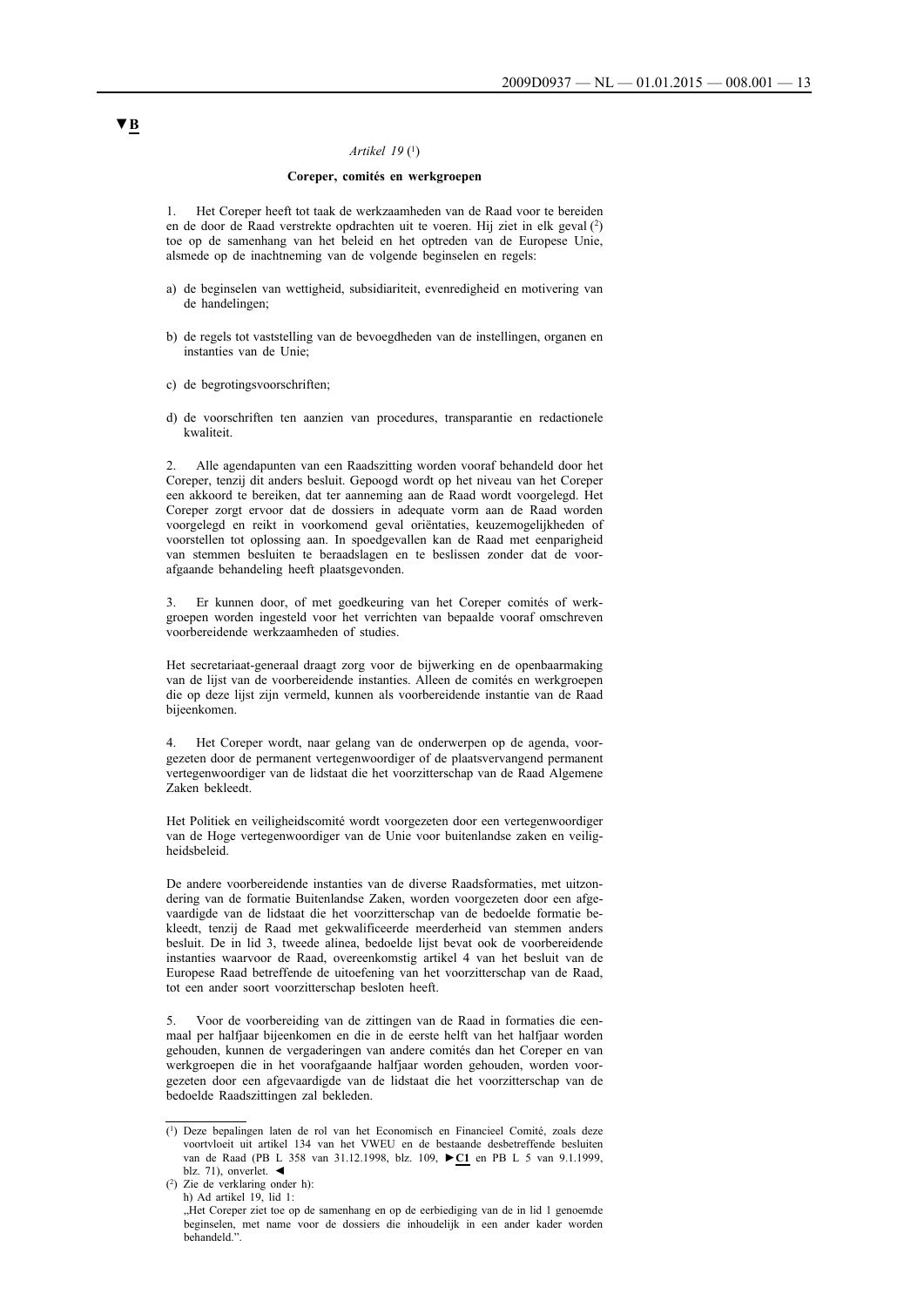6. Onder voorbehoud van de gevallen waarin een ander soort voorzitterschap geldt, kan, indien een dossier hoofdzakelijk in een bepaald halfjaar moet worden behandeld, een afgevaardigde van de lidstaat die het voorzitterschap tijdens dat halfjaar zal bekleden, tijdens het voorgaande halfjaar de vergaderingen van de voorbereidende instanties van de Raad voorzitten waarin dat dossier wordt besproken. **►C2** De praktische toepassing van deze alinea geschiedt op basis van een akkoord tussen de twee betrokken voorzitterschappen. ◄

In het specifieke geval van de behandeling van de begroting van de Unie voor een bepaald begrotingsjaar, worden de vergaderingen van de voorbereidende instanties van de Raad, behalve het Coreper, over de voorbereiding van punten op de agenda van de Raad inzake de behandeling van de begroting, voorgezeten door een afgevaardigde van de lidstaat die het voorzitterschap van de Raad zal bekleden in de tweede helft van het jaar dat aan het betrokken begrotingsjaar voorafgaat. Hetzelfde geldt, mits het andere voorzitterschap daarmee instemt, voor de uitoefening van het voorzitterschap van de Raadszittingen op het moment waarop de begrotingspunten in kwestie worden behandeld. De betrokken voorzitterschappen plegen overleg over de praktische regelingen.

7. Overeenkomstig de hierna genoemde toepasselijke bepalingen, kan het Coreper de volgende procedurebesluiten aannemen, mits de desbetreffende punten ten minste drie werkdagen vóór de vergadering op de voorlopige agenda zijn geplaatst. Om van die termijn af te wijken is eenparigheid van stemmen van het Coreper vereist  $(1)$ :

- a) besluit om een zitting van de Raad op een andere plaats dan Brussel of Luxemburg te houden (artikel 1, lid 3);
- b) machtiging om een afschrift van of een uittreksel uit een Raadsdocument in rechte over te leggen (artikel 6, lid 2);
- c) besluit om een openbaar debat van de Raad te houden of om een bepaalde beraadslaging van de Raad niet in het openbaar te houden (artikel 8, leden 1, 2 en  $3$ ).
- d) besluit tot openbaarmaking van de uitslag van de stemmingen en de verklaringen in de Raadsnotulen in de in artikel 9, lid 2, bedoelde gevallen;
- e) besluit om de schriftelijke procedure te volgen (artikel 12, lid 1);
- f) goedkeuring of wijziging van de notulen van de Raad (artikel 13, leden 2 en 3);
- g) besluit om een tekst of een besluit al dan niet in het Publicatieblad bekend te maken (artikel 17, leden 2, 3 en 4);
- h) besluit om een instelling of orgaan te raadplegen, in de gevallen waarin deze raadpleging door de Verdragen niet is voorgeschreven;
- i) besluit tot vaststelling of verlenging van een termijn om een instelling of orgaan te raadplegen;
- j) besluit om de in artikel 294, lid 14, van het VWEU bedoelde termijnen te verlengen;
- k) goedkeuring van de tekst van een aan een instelling of orgaan gerichte brief.

#### *Artikel 20*

#### **Het voorzitterschap en het goede verloop van de werkzaamheden**

1. Het voorzitterschap draagt zorg voor de toepassing van dit reglement van orde en ziet toe op het goede verloop van de besprekingen. Met name ziet het voorzitterschap toe en doet het toezien op de eerbiediging van de bepalingen van bijlage V over de werkmethoden van de Raad.

<sup>(1)</sup> Zie de verklaring onder i):

i) Ad artikel 19, lid 7

<sup>&</sup>quot;Indien een lid van de Raad van mening is dat met een ontwerp-procedurebesluit dat overeenkomstig artikel 19, lid 7, aan het Coreper ter aanneming is voorgelegd, een inhoudelijke kwestie aan de orde wordt gesteld, wordt het ontwerp-besluit aan de Raad voorgelegd.".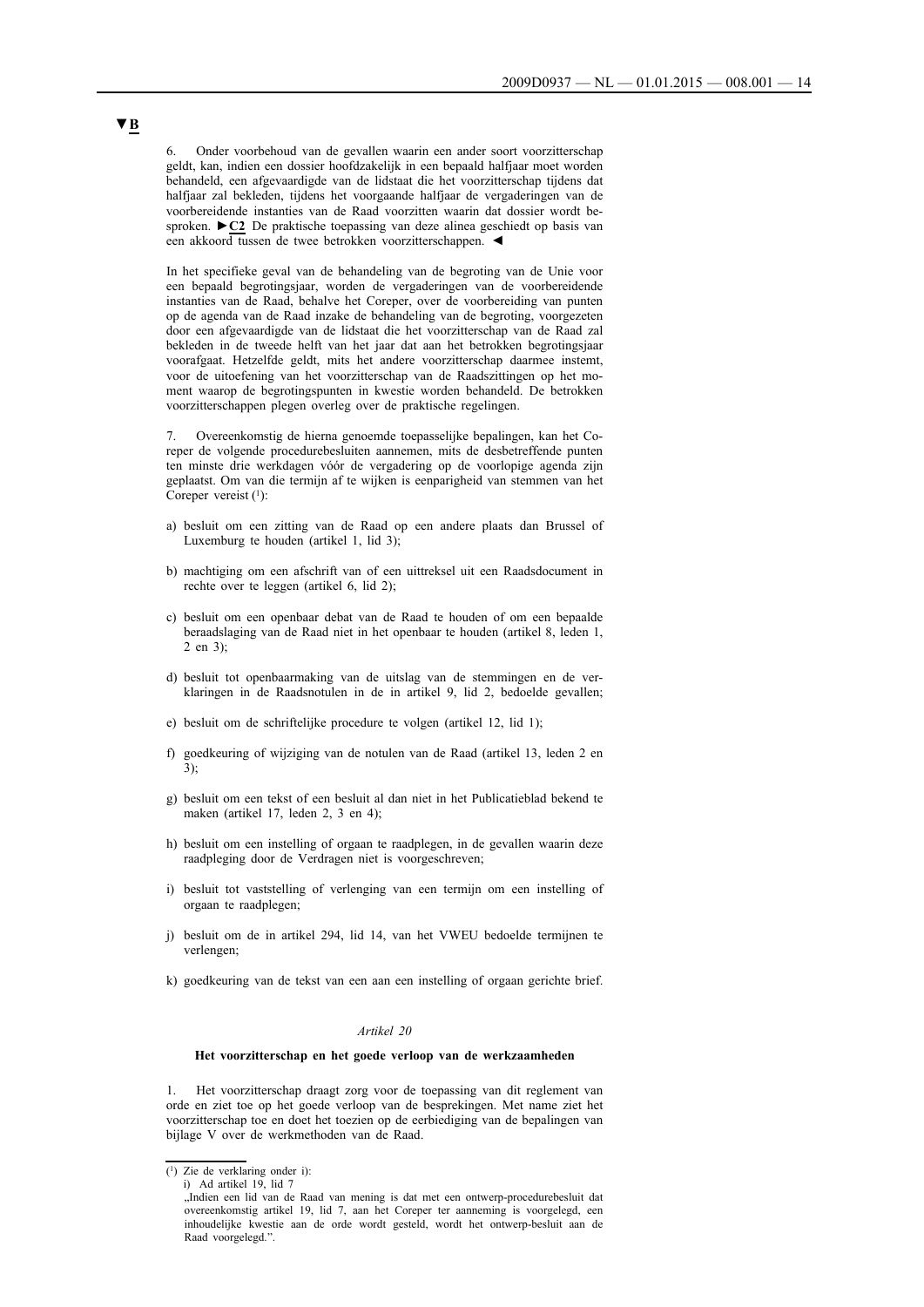Voor een goed verloop van de debatten kan het voorzitterschap voorts, tenzij de Raad anderszins besluit, elke maatregel nemen die ertoe strekt dat de beschikbare tijd tijdens de zittingen optimaal wordt gebruikt, meer in het bijzonder:

- a) het aantal personen per delegatie dat tijdens de zitting in de vergaderzaal aanwezig is, voor de behandeling van een bepaald punt beperken, en besluiten om al dan niet een luisterzaal te openen;
- b) de volgorde bepalen waarin de punten zullen worden behandeld en de duur vaststellen van de bespreking die aan elk punt wordt gewijd;
- c) de tijd die aan de bespreking van een bepaald punt besteed kan worden, indelen, in het bijzonder door de spreektijd van de deelnemers te beperken en de volgorde te bepalen waarin zij het woord kunnen nemen;
- d) de delegaties verzoeken hun voorstellen tot wijziging van de te bespreken tekst vóór een bepaalde datum schriftelijk in te dienen, in voorkomend geval met een beknopte toelichting;
- e) de delegaties die over een bepaald punt, een bepaalde tekst of een gedeelte daarvan een identiek of vergelijkbaar standpunt innemen, verzoeken een woordvoerder aan te wijzen die tijdens de zitting of vooraf schriftelijk hun gezamenlijke standpunt presenteert.

2. Onverminderd de bepalingen van artikel 19, leden 4 tot en met 6, alsmede zijn bevoegdheden en algemene politieke verantwoordelijkheid, wordt het halfjaarlijks voorzitterschap op basis van het 18-maandenprogramma of andere onderling gemaakte afspraken in al zijn verantwoordelijkheden bijgestaan door de overige leden van de vooraf bepaalde groep van drie lidstaten als bedoeld in artikel 1, lid 4. Eventueel wordt het ook bijgestaan door de vertegenwoordiger van de lidstaat die het volgende voorzitterschap zal bekleden. Deze laatste, of een lid van de genoemde groep, handelend op verzoek en volgens de instructies van het voorzitterschap, vervangt het voorzitterschap wanneer dat nodig is, neemt zo nodig een deel van zijn taken over en waarborgt de continuïteit van de werkzaamheden van de Raad.

#### *Artikel 21* (<sup>1</sup>) (<sup>2</sup>)

#### **Verslagen van comités en werkgroepen**

Ongeacht de andere bepalingen van dit reglement van orde organiseert het voorzitterschap de vergaderingen van de verschillende comités en werkgroepen zodanig dat hun verslagen beschikbaar zijn vóór de vergadering van het Coreper waarop ze worden behandeld.

Tenzij de urgentie gebiedt anders te handelen, worden de punten die betrekking hebben op wetgevingshandelingen waarvoor het comité of de werkgroep de werkzaamheden niet ten minste vijf werkdagen voor de vergadering van het Coreper heeft voltooid, door het voorzitterschap verschoven naar een volgende vergadering van het Coreper.

<sup>(1)</sup> Deze bepalingen laten de rol van het Economisch en Financieel Comité, zoals deze voortvloeit uit artikel 134 van het VWEU en de bestaande desbetreffende besluiten van de Raad (PB L 358 van 31.12.1998, blz. 109, **►C1** en PB L 5 van 9.1.1999, blz. 71), onverlet. ◄

<sup>(2)</sup> Zie de verklaring onder j):

j) Ad artikel 21

<sup>&</sup>quot;De verslagen van de werkgroepen en de andere documenten die als basis dienen voor de beraadslagingen van het Coreper moeten tijdig aan de delegaties ter bestudering worden toegezonden.".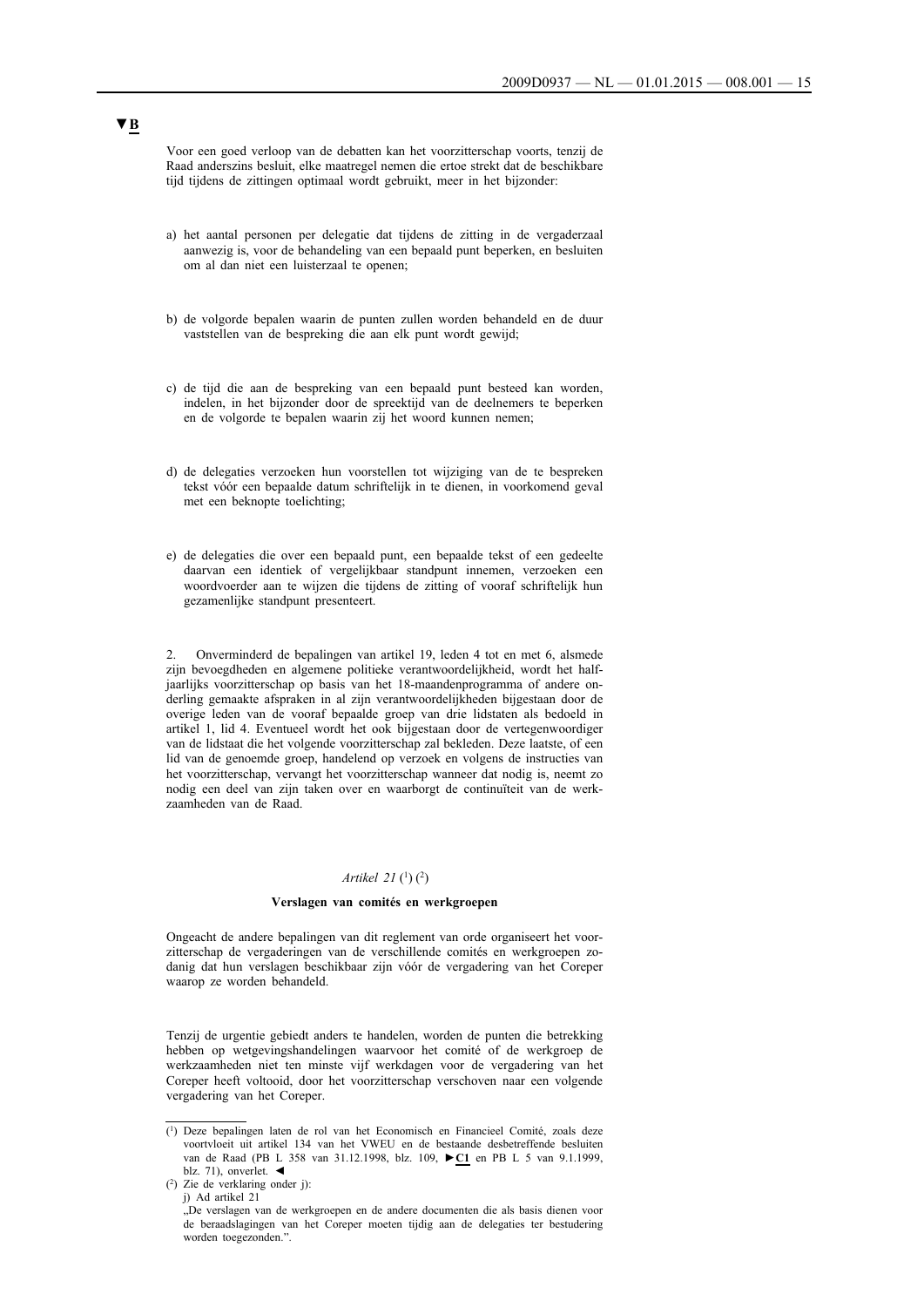#### *Artikel 22*

#### **Redactionele kwaliteit** (1)

Om de Raad bij te staan in zijn taak toe te zien op de redactionele kwaliteit van de wetgevingshandelingen die hij aanneemt, dient de Juridische dienst tijdig de redactionele kwaliteit van de voorstellen voor of ontwerpen van handelingen na te gaan en, overeenkomstig het Interinstitutioneel Akkoord van 22 december 1998 betreffende de gemeenschappelijke richtsnoeren voor de redactionele kwaliteit van de communautaire wetgeving  $(2)$ , de Raad en zijn instanties redactionele voorstellen te doen.

Gedurende het gehele wetgevingsproces besteden degenen die in het kader van de werkzaamheden van de Raad teksten voorleggen bijzondere aandacht aan de redactionele kwaliteit daarvan.

#### *Artikel 23*

#### **De secretaris-generaal en het secretariaat-generaal**

1. De Raad wordt bijgestaan door een secretariaat-generaal onder leiding van een secretaris-generaal. De secretaris-generaal wordt door de Raad met gekwalificeerde meerderheid van stemmen benoemd.

2. De Raad beslist over de organisatie van het secretariaat-generaal (3).

Onder gezag van de Raad neemt de secretaris-generaal alle maatregelen die nodig zijn om de goede werking van het secretariaat-generaal te waarborgen.

3. Het secretariaat-generaal wordt voortdurend nauw betrokken bij de organisatie, de coördinatie en het zorgen voor samenhang van de werkzaamheden van de Raad en de uitvoering van het 18-maandenprogramma van de Raad. Onder verantwoordelijkheid en leiding van het voorzitterschap verleent het secretariaatgeneraal het voorzitterschap assistentie bij het zoeken naar oplossingen.

4. De secretaris-generaal legt de ontwerp-raming van de uitgaven van de Raad op een zodanig tijdstip aan de Raad voor dat de in de financiële voorschriften gestelde termijnen in acht kunnen worden genomen.

5. De secretaris-generaal draagt de volledige verantwoordelijkheid voor het beheer van de kredieten van afdeling II — Europese Raad en Raad — van de begroting en neemt alle voor een goed beheer ervan vereiste maatregelen. Hij voert deze kredieten uit overeenkomstig de bepalingen van het financieel reglement dat van toepassing is op de begroting van de Unie.

#### *Artikel 24*

#### **Beveiliging**

De voorschriften betreffende de beveiliging worden door de Raad met een gekwalificeerde meerderheid van stemmen aangenomen.

 $(1)$  Zie de verklaring onder k):

k) Ad artikel 22

<sup>&</sup>quot;De Juridische dienst van de Raad heeft tevens tot taak, de lidstaten die een initiatief in de zin van artikel 76, onder b), van het VWEU nemen, op hun verzoek assistentie te verlenen, onder meer bij het toetsen van de redactionele kwaliteit van het initiatief." Zie de verklaring onder l): l) Ad artikel 22

<sup>&</sup>quot;De leden van de Raad formuleren hun opmerkingen over een voorstel tot officiële codificatie van wetteksten binnen dertig werkdagen na de verspreiding van het voorstel door het secretariaat-generaal. De leden van de Raad dragen er zorg voor dat de bepalingen van een voorstel tot herschikking van wetteksten die zonder inhoudelijke wijziging uit de voorgaande handeling zijn overgenomen, worden behandeld volgens de beginselen die voor de behandeling van codificatievoorstellen gelden.

<sup>(2)</sup> PB C 73 van 17.3.1999, blz. 1.

<sup>(3)</sup> Lid 1 en lid 2, eerste alinea, zijn overgenomen uit artikel 240, lid 2, van het VWEU.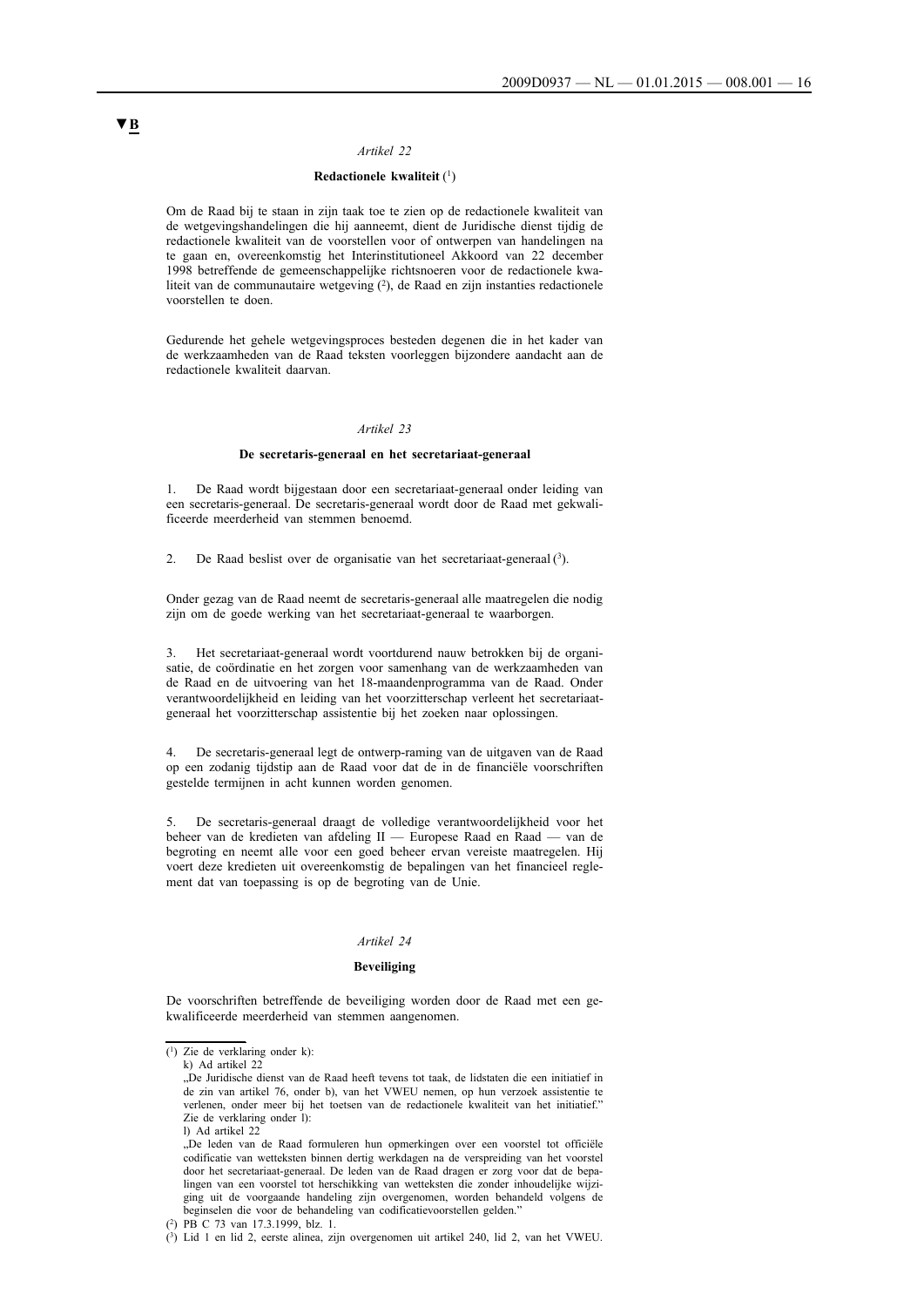#### *Artikel 25*

#### **Taken van depositaris van overeenkomsten**

In de gevallen waarin de secretaris-generaal wordt aangewezen als depositaris van een overeenkomst tussen de Unie of de Europese Gemeenschap voor Atoomenergie en een of meer staten of internationale organisaties, worden de akten van bekrachtiging, aanvaarding of goedkeuring van deze overeenkomsten op de zetel van de Raad neergelegd.

In die gevallen vervult de secretaris-generaal de taak van depositaris en ziet hij er tevens op toe dat de datum van inwerkingtreding van deze overeenkomsten in het Publicatieblad wordt bekendgemaakt.

#### *Artikel 26*

#### **Vertegenwoordiging voor het Europees Parlement**

De Raad wordt voor het Europees Parlement en zijn commissies vertegenwoordigd door het voorzitterschap of, met instemming van het voorzitterschap, door een lid van de vooraf bepaalde groep van drie lidstaten als bedoeld in artikel 1, lid 4, door het volgende voorzitterschap of door de secretaris-generaal. In opdracht van het voorzitterschap kan de Raad zich voor de commissies van het Europees Parlement ook laten vertegenwoordigen door hoge ambtenaren van het secretariaat-generaal.

Wat de Raad Buitenlandse Zaken betreft wordt de Raad voor het Europees Parlement en zijn commissies vertegenwoordigd door zijn voorzitter. Hij kan zich, wanneer dat nodig is, laten vervangen door het lid van deze formatie dat de lidstaat vertegenwoordigt die het halfjaarlijks voorzitterschap van de Raad bekleedt. In opdracht van het voorzitterschap kan de Raad Buitenlandse Zaken zich voor de commissies van het Europees Parlement ook laten vertegenwoordigen door hoge ambtenaren van de Europese dienst voor extern optreden of, in voorkomend geval, van het secretariaat-generaal.

De Raad kan zijn opvattingen ook schriftelijk ter kennis van het Europees Parlement brengen.

#### *Artikel 27*

#### **Bepalingen betreffende de vorm van de handelingen**

De bepalingen betreffende de vorm van de handelingen staan in bijlage VI.

#### *Artikel 28*

#### **Voor de Raad bestemde briefwisseling**

De voor de Raad bestemde briefwisseling wordt gericht aan de voorzitter, ten kantore van de Raad, op het volgende adres:

> Raad van de Europese Unie Wetstraat 175 B-1048 Brussel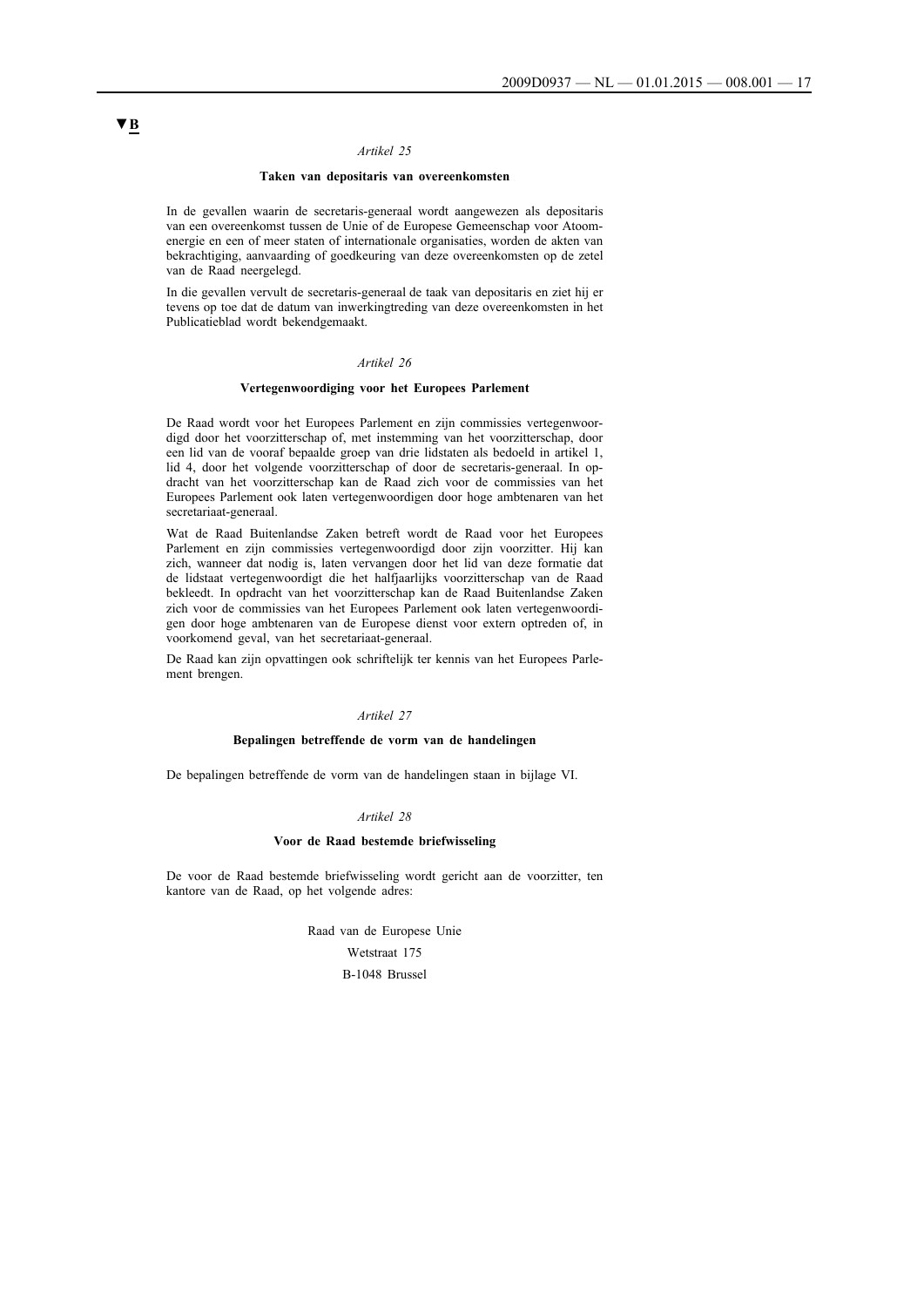#### *BIJLAGE I*

#### **Lijst van Raadsformaties**

- 1. Algemene Zaken (1);
- 2. Buitenlandse Zaken (2);
- 3. Economische en Financiële Zaken (3);
- 4. Justitie en Binnenlandse Zaken (4):
- 5. Werkgelegenheid, Sociaal Beleid, Volksgezondheid en Consumentenzaken;
- **►M1** 6. Concurrentievermogen (Interne Markt, Industrie, Onderzoek en de Ruimte)  $\blacktriangleleft$  (<sup>5</sup>);
- 7. Vervoer, Telecommunicatie en Energie;
- 8. Landbouw en Visserij;
- 9. Milieu;
- **►M1** 10. Onderwijs, Jeugdzaken, Cultuur en Sport ◄ (6).

Iedere lidstaat bepaalt hoe hij overeenkomstig artikel 16, lid 2, van het VEU in de Raad wordt vertegenwoordigd.

Verscheidene ministers kunnen als lid aan dezelfde Raadsformatie deelnemen; de agenda en de regeling van de werkzaamheden worden dienovereenkomstig aangepast (7).

<sup>(1)</sup> Deze formatie is vastgesteld krachtens artikel 16, lid 6, tweede alinea, van het VEU.

<sup>(2)</sup> Deze formatie is vastgesteld krachtens artikel 16, lid 6, tweede alinea, van het VEU.

<sup>(3)</sup> Met inbegrip van begroting.

<sup>(4)</sup> Met inbegrip van civiele bescherming.

<sup>(5)</sup> Met inbegrip van toerisme.

<sup>(6)</sup> Met inbegrip van de audiovisuele sector.

<sup>(7)</sup> Zie de verklaring onder m): m) Ad bijlage I, tweede alinea

<sup>&</sup>quot;Het voorzitterschap zal bij de opstelling van de agenda van Raadszittingen onderling samenhangende agendapunten koppelen, zodat de aanwezigheid van de bevoegde nationale vertegenwoordigers wordt vergemakkelijkt, in het bijzonder wanneer een bepaalde Raadsformatie duidelijk verschillende onderwerpen moet behandelen.".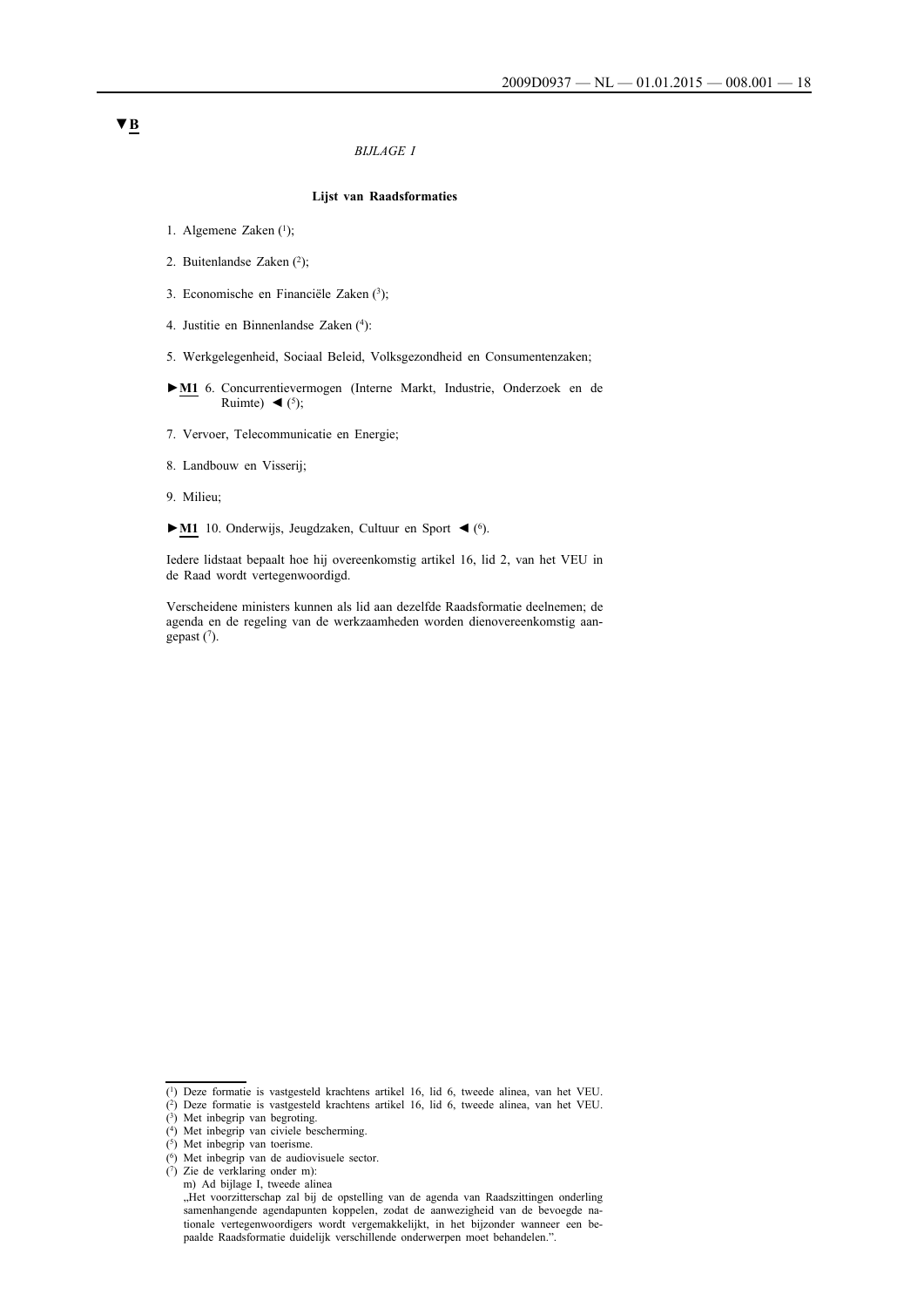#### *BIJLAGE II*

#### **Specifieke bepalingen betreffende de toegang van het publiek tot documenten van de Raad**

#### *Artikel 1*

#### **Werkingssfeer**

Iedere natuurlijke of rechtspersoon heeft toegang tot Raadsdocumenten volgens de beginselen en onder de voorwaarden en beperkingen die zijn neergelegd in Verordening (EG) nr. 1049/2001 en de specifieke bepalingen van deze bijlage.

#### *Artikel 2*

#### **Raadpleging in verband met documenten van derden**

1. Met het oog op de toepassing van artikel 4, lid 5, en artikel 9, lid 3, van Verordening (EG) nr. 1049/2001 en tenzij het na bestudering van het document in het licht van artikel 4, leden 1 tot en met 3, van Verordening (EG) nr. 1049/2001 duidelijk is dat het niet mag worden vrijgegeven, wordt de betrokken derde geraadpleegd indien:

a) het een gevoelig document in de zin van artikel 9, lid 1, van Verordening (EG) nr. 1049/2001 betreft;

b) het document afkomstig is van een lidstaat en

- vóór 3 december 2001 aan de Raad is toegezonden, of
- de betrokken lidstaat verzocht heeft het document niet zonder zijn voorafgaande toestemming vrij te geven.

2. In alle andere gevallen waarin de Raad een verzoek ontvangt betreffende een document van een derde dat in zijn bezit is, wordt de betrokken derde met het oog op de toepassing van artikel 4, lid 4, van Verordening (EG) nr. 1049/2001 door het secretariaat-generaal geraadpleegd, tenzij het na bestudering van het document in het licht van artikel 4, leden 1 tot en met 3, van Verordening (EG) nr. 1049/2001 duidelijk is dat het moet of niet mag worden vrijgegeven.

3. De derde wordt schriftelijk (eventueel via e-mail) geraadpleegd en krijgt een redelijke termijn om te antwoorden, rekening houdend met de in artikel 7 van Verordening (EG) nr. 1049/2001 vastgestelde termijn. In de in lid 1 bedoelde gevallen wordt de derde verzocht schriftelijk zijn standpunt kenbaar te maken.

4. Indien een document niet onder het bepaalde in lid 1, onder a) en b), valt en het secretariaat-generaal in het licht van het negatieve advies van de derde er niet van overtuigd is dat artikel 4, lid 1, of lid 2, van Verordening (EG) nr. 1049/2001 van toepassing is, wordt de kwestie aan de Raad voorgelegd.

Indien de Raad voornemens is het document vrij te geven, wordt de derde onmiddellijk schriftelijk op de hoogte gebracht van het voornemen van de Raad om het document na ten minste tien werkdagen vrij te geven. Tegelijkertijd wordt de derde opmerkzaam gemaakt op artikel 279 van het VWEU.

#### *Artikel 3*

#### **Van een andere instelling of een lidstaat ontvangen verzoek om raadpleging**

Een verzoek van een andere instelling of een lidstaat om raadpleging van de Raad betreffende een verzoek om een Raadsdocument worden via e-mail gericht aan access@consilium.europa.eu of per fax aan  $(+32-(0)2)$  2 281 63 61.

Rekening houdend met de voor een besluit van de betrokken instelling of lidstaat vereiste termijn, brengt het secretariaat-generaal onverwijld, en uiterlijk binnen 5 werkdagen, namens de Raad advies uit.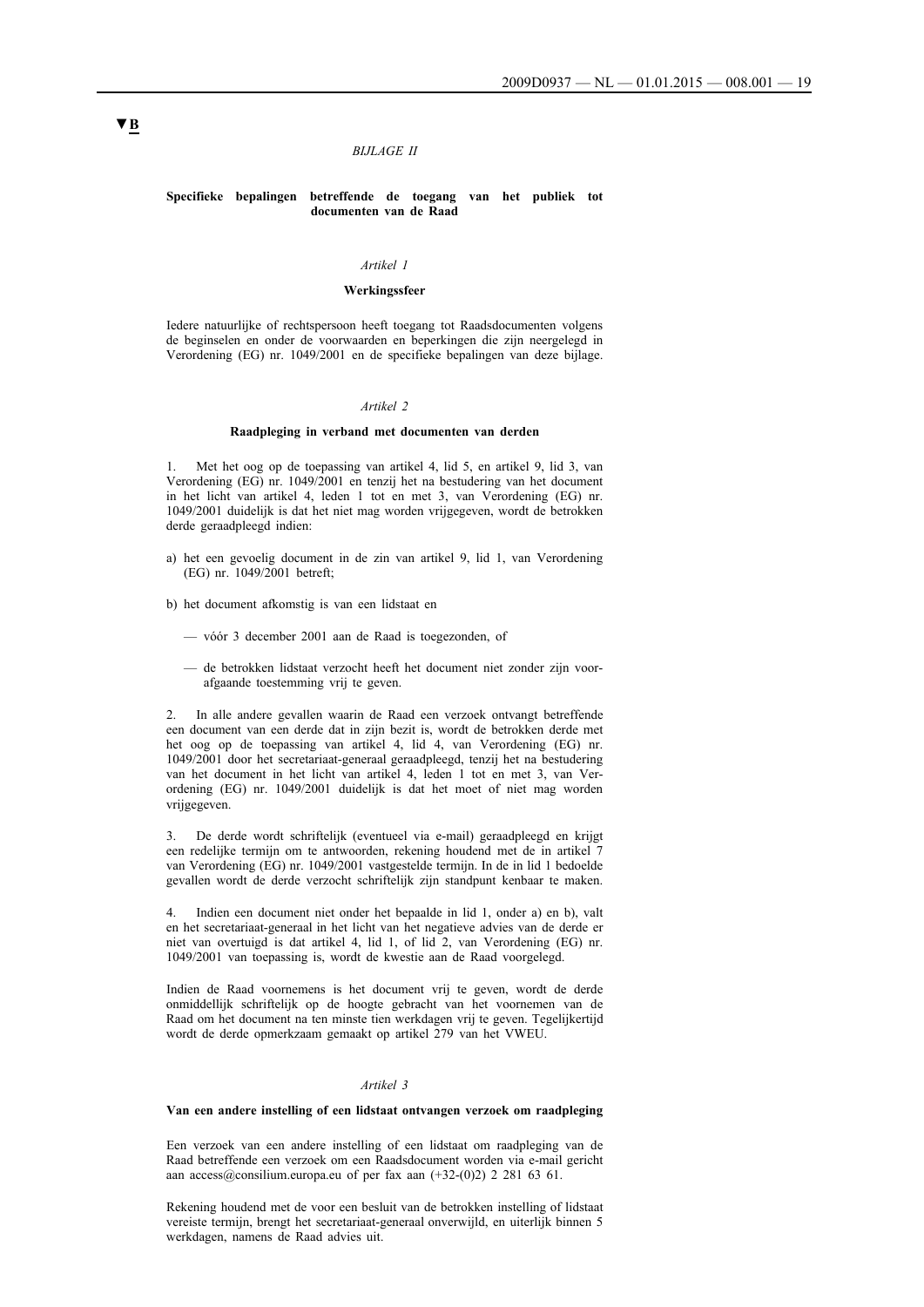#### *Artikel 4*

#### **Van een lidstaat afkomstige documenten**

Elk verzoek van een lidstaat overeenkomstig artikel 4, lid 5, van Verordening (EG) nr. 1049/2001 wordt schriftelijk bij het secretariaat-generaal ingediend.

#### *Artikel 5*

#### **Doorgeleiding van een verzoek van een lidstaat**

Een verzoek van een lidstaat aan de Raad dat wordt doorgeleid, wordt behandeld overeenkomstig de artikelen 7 en 8 van Verordening (EG) nr. 1049/2001 en de desbetreffende bepalingen van deze bijlage. In geval van volledige of gedeeltelijke afwijzing van toegang, wordt de verzoeker medegedeeld dat een eventueel confirmatief verzoek rechtstreeks aan de Raad moet worden gericht.

#### *Artikel 6*

#### **Adres voor het verzoek**

Het verzoek om toegang tot een document wordt schriftelijk gericht aan de secretaris-generaal, Wetstraat 175, B-1048 Brussel, via e-mail aan access@consilium.europa.eu of per fax aan (+32-(0)2) 2 281 63 61.

#### *Artikel 7*

#### **Behandeling van een initieel verzoek**

Onverminderd artikel 9, leden 2 en 3, van Verordening (EG) nr. 1049/2001 wordt een verzoek om toegang tot een document van de Raad door het secretariaat-generaal behandeld.

#### *Artikel 8*

#### **Behandeling van een confirmatief verzoek**

Onverminderd artikel 9, leden 2 en 3, van Verordening (EG) nr. 1049/2001 wordt over een confirmatief verzoek door de Raad beslist.

#### *Artikel 9*

#### **Kosten**

De kosten van het maken en verzenden van kopieën van Raadsdocumenten worden door de secretaris-generaal vastgesteld.

#### *Artikel 10*

#### **Openbaar register van Raadsdocumenten**

1. Het secretariaat-generaal is verantwoordelijk voor het toegankelijk stellen van het register van Raadsdocumenten voor het publiek.

2. Naast de referenties aan documenten wordt in het register aangegeven welke na 1 juli 2000 opgestelde documenten reeds voor het publiek zijn vrijgegeven. Onverminderd Verordening (EG) nr. 45/2001 van het Europees Parlement en de Raad van 18 december 2000 betreffende de bescherming van natuurlijke personen in verband met de verwerking van persoonsgegevens door de communautaire instellingen en organen en betreffende het vrije verkeer van die gegevens (1) en artikel 16 van Verordening (EG) nr. 1049/2001, wordt de inhoud ervan op internet beschikbaar gesteld.

<sup>(1)</sup> PB L 8 van 12.1.2001, blz. 1.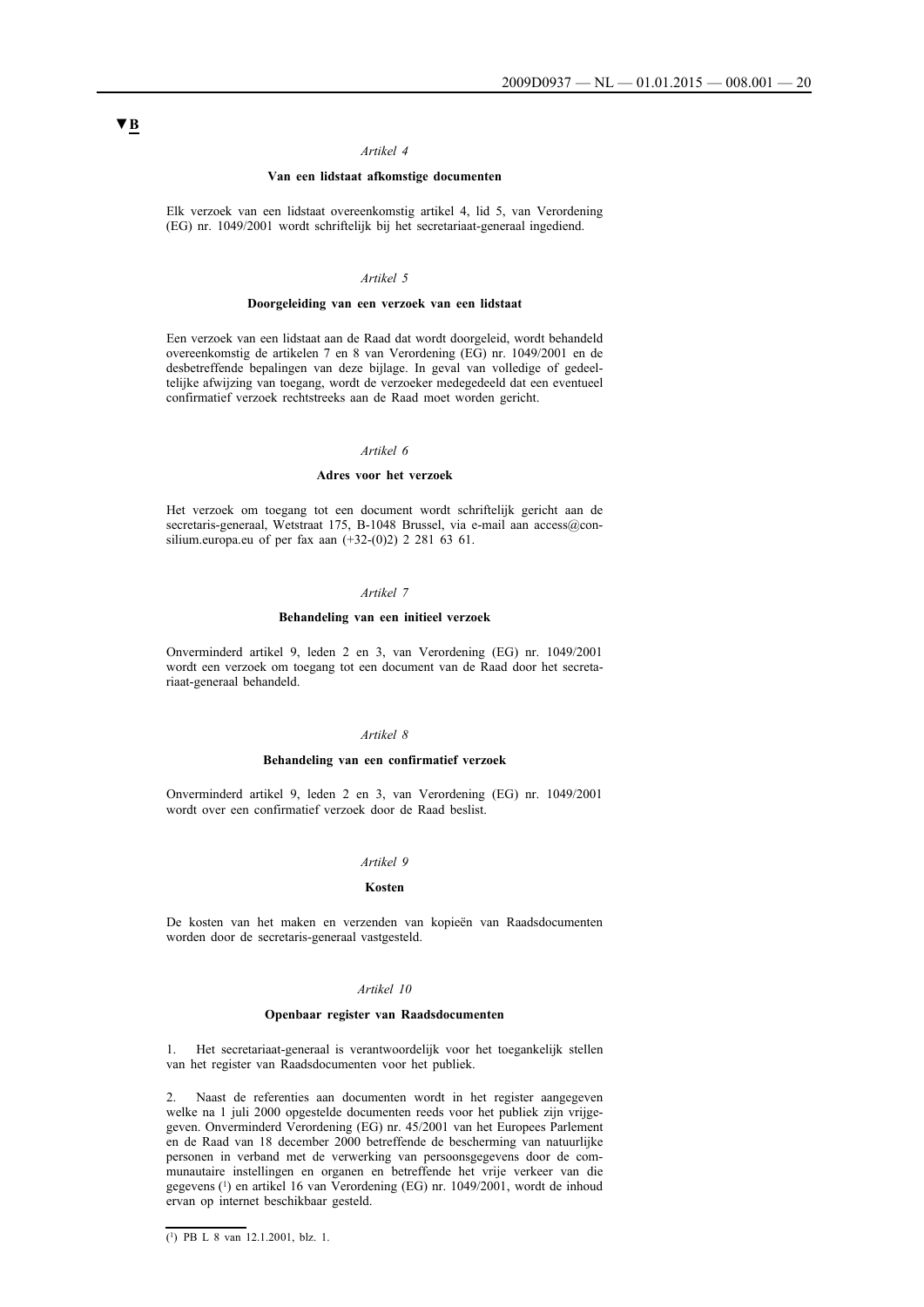#### *Artikel 11*

#### **Voor het publiek rechtstreeks toegankelijke documenten**

1. Dit artikel is van toepassing op alle documenten van de Raad, mits niet gerubriceerd en onverminderd de mogelijkheid een schriftelijk verzoek in te dienen overeenkomstig artikel 6 van Verordening (EG) nr. 1049/2001.

- In dit artikel wordt verstaan onder:
- "verspreiding": verspreiding van de definitieve versie van een document onder de leden van de Raad, hun vertegenwoordigers of gedelegeerden;
- "wetgevingsdocument": elk document betreffende de behandeling en de aanneming van wetgevingshandelingen.

3. Het secretariaat-generaal stelt de volgende documenten onmiddellijk na hun verspreiding ter beschikking van het publiek:

- a) niet door de Raad of een lidstaat opgestelde documenten die door de auteur, of met diens toestemming, openbaar gemaakt zijn;
- b) voorlopige agenda's voor de zittingen van de verschillende Raadsformaties;
- c) elke door de Raad aangenomen tekst die bestemd is om te worden bekendgemaakt in het Publicatieblad.

4. Onder de voorwaarde dat zij duidelijk niet vallen onder een van de uitzonderingen van artikel 4 van Verordening (EG) nr. 1049/2001, kan het secretariaat-generaal tevens de volgende documenten onmiddellijk na hun verspreiding ter beschikking stellen van het publiek:

- a) voorlopige agenda's voor de vergaderingen van comités en werkgroepen;
- b) andere documenten, zoals informatieve nota's, verslagen, voortgangsverslagen en verslagen over de stand van de besprekingen in de Raad of in een van zijn voorbereidende instanties die geen individuele standpunten van delegaties bevatten, met uitzondering van adviezen en bijdragen van de Juridische dienst.

5. Naast de in de leden 3 en 4 bedoelde documenten stelt het secretariaatgeneraal de volgende wetgevings- en andere documenten onmiddellijk na hun verspreiding ter beschikking van het publiek:

- a) de begeleidende nota's en de afschriften van brieven in verband met wetgevingshandelingen en handelingen als bedoeld in artikel 8, lid 1, van het reglement van orde die door andere instellingen of organen van de Europese Unie, dan wel door een lidstaat, onder voorbehoud van artikel 4, lid 5, van Verordening (EG) nr. 1049/2001, aan de Raad zijn toegezonden;
- b) de aan de Raad voorgelegde documenten die zijn vermeld onder een agendapunt van het deel "Wetgevingsberaadslagingen" of waaraan overeenkomstig artikel 8 van dit reglement de woorden "openbare beraadslaging" of "openbaar debat" zijn toegevoegd;
- c) de ter goedkeuring aan het Coreper en/of aan de Raad voorgelegde nota's (nota's betreffende I/A- en A-punten) betreffende wetgevingshandelingen en handelingen als bedoeld in artikel 8, lid 1, van het reglement van orde, alsook de ontwerpen van wetgevingshandelingen en van handelingen als bedoeld in artikel 8, lid 1, van genoemd reglement, waarnaar zij verwijzen;
- d) de handelingen die door de Raad volgens een gewone of bijzondere wetgevingsprocedure zijn aangenomen, en de gemeenschappelijke teksten die door het bemiddelingscomité in het kader van de gewone wetgevingsprocedure zijn goedgekeurd.

6. Na de aanneming van een in lid 5, onder d), bedoelde handeling of na de definitieve aanneming van de betrokken handeling, stelt het secretariaat-generaal alle documenten in verband met deze handeling die vóór een van deze handelingen zijn opgesteld, zoals informatieve nota's, verslagen, voortgangsverslagen en verslagen over de stand van de besprekingen in de Raad of in een van zijn voorbereidende instanties ("resultaat besprekingen"), met uitzondering van adviezen en bijdragen van de Juridische dienst en documenten die vallen onder de uitzonderingen van artikel 4, leden 1 tot en met 3, van Verordening (EG) nr. 1049/2001, ter beschikking van het publiek.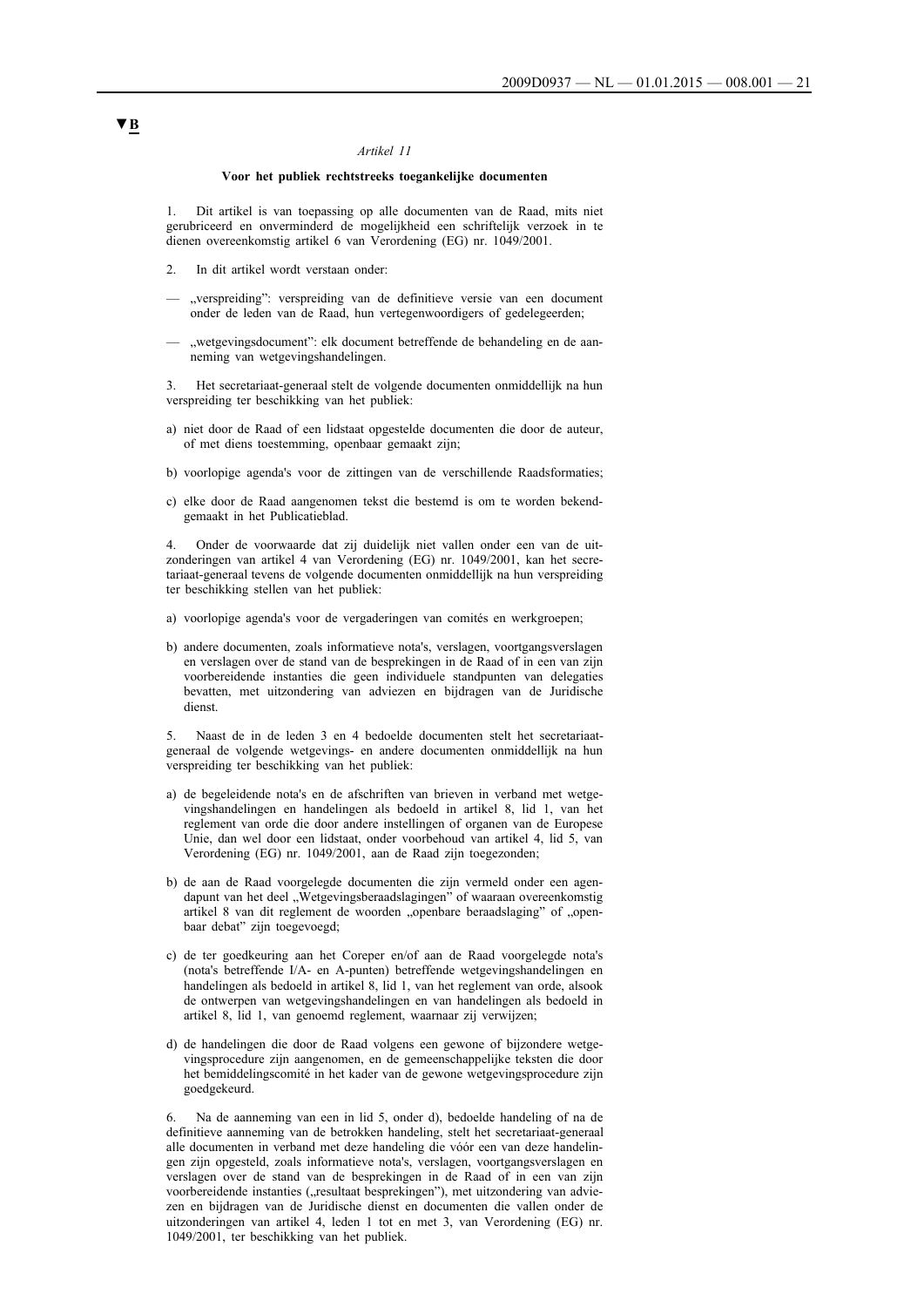Op verzoek van een lidstaat worden documenten die onder de eerste alinea vallen en die het individuele standpunt van de delegatie van die lidstaat in de Raad bevatten, niet aan het publiek beschikbaar gesteld.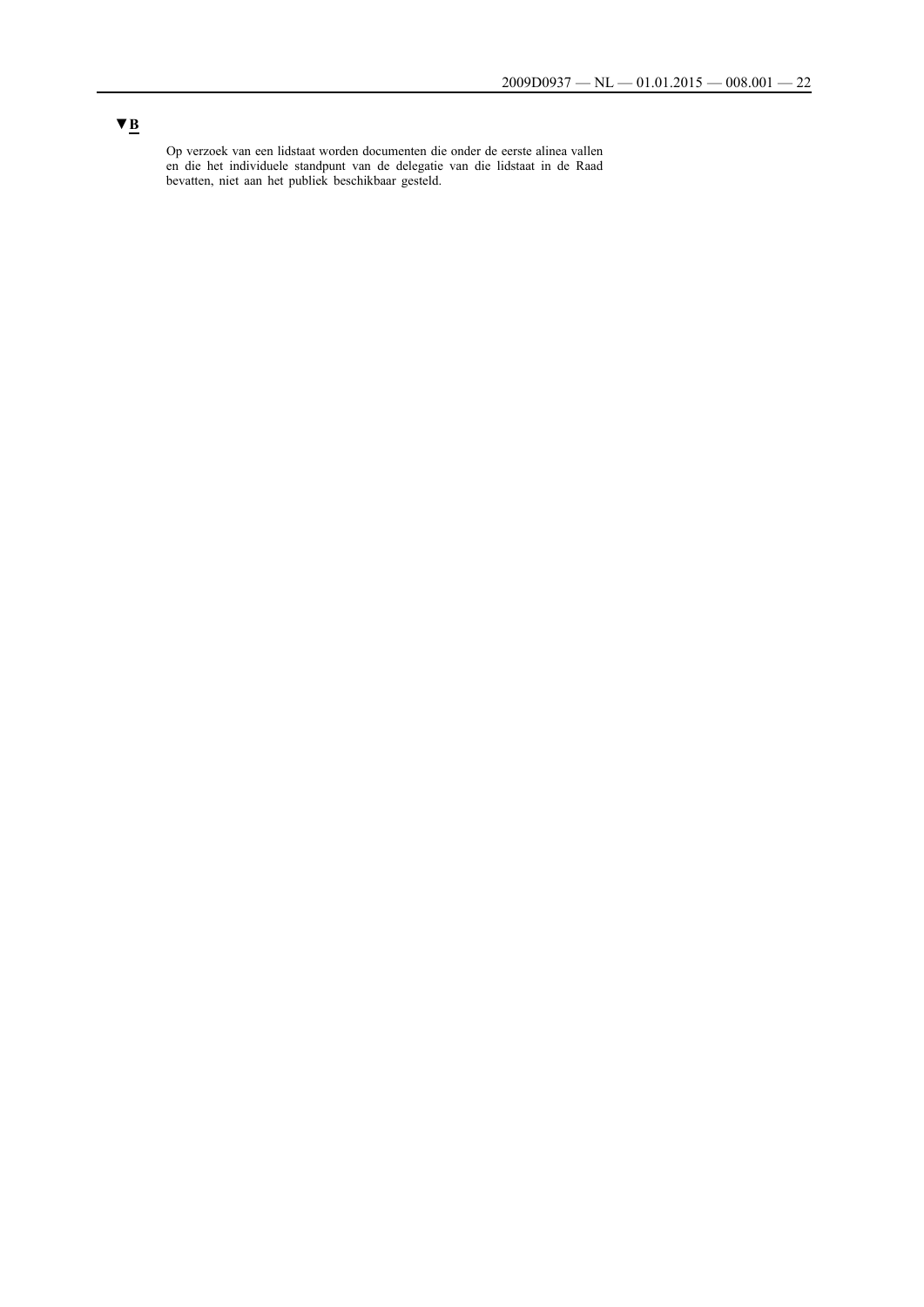#### *BIJLAGE III*

Cijfers betreffende de bevolking van de Unie en de bevolking van elke lidstaat voor de toepassing van de voorschriften inzake het stemmen met gekwalificeerde meerderheid in de Raad

Voor de toepassing van artikel 16, lid 4, VEU, artikel 238, leden 2 en 3, VWEU, en artikel 3, lid 2, van Protocol nr. 36 zijn de bevolking van de Unie en de bevolking van elke lidstaat, alsmede het percentage van de bevolking van elke lidstaat in verhouding tot de bevolking van de Unie, voor de periode van 1 januari 2015 tot en met 31 december 2015 als volgt:

| Lidstaat            | Bevolking $(x 1000)$ | Percentage van de bevol-<br>king van de Unie |
|---------------------|----------------------|----------------------------------------------|
| Duitsland           | 80 704,691           | 15,91                                        |
| Frankrijk           | 66 076,909           | 13,02                                        |
| Verenigd Koninkrijk | 64 105,654           | 12,63                                        |
| Italië              | 61 152,798           | 12,05                                        |
| Spanje              | 46 507,760           | 9,17                                         |
| Polen               | 38 018,000           | 7,49                                         |
| Roemenië            | 19 942,642           | 3,93                                         |
| Nederland           | 17 082,000           | 3,37                                         |
| België              | 11 203,992           | 2,21                                         |
| Griekenland         | 10 992,783           | 2,17                                         |
| Portugal            | 10 427,301           | 2,06                                         |
| Tsjechië            | 10 398,697           | 2,05                                         |
| Hongarije           | 9877,365             | 1,95                                         |
| Zweden              | 9 644,864            | 1,90                                         |
| Oostenrijk          | 8 5 1 1,000          | 1,68                                         |
| Bulgarije           | 7 245,677            | 1,43                                         |
| Denemarken          | 5 621,607            | 1,11                                         |
| Finland             | 5 451,270            | 1,07                                         |
| Slowakije           | 5 400,598            | 1,06                                         |
| Ierland             | 4 604,029            | 0,91                                         |
| Kroatië             | 4 2 4 6,809          | 0,84                                         |
| Litouwen            | 2 943,472            | 0,58                                         |
| Slovenië            | 2 061,085            | 0,41                                         |
| Letland             | 2 001,468            | 0,39                                         |
| Estland             | 1315,819             | 0,26                                         |
| Cyprus              | 858,000              | 0,17                                         |

## **▼M8**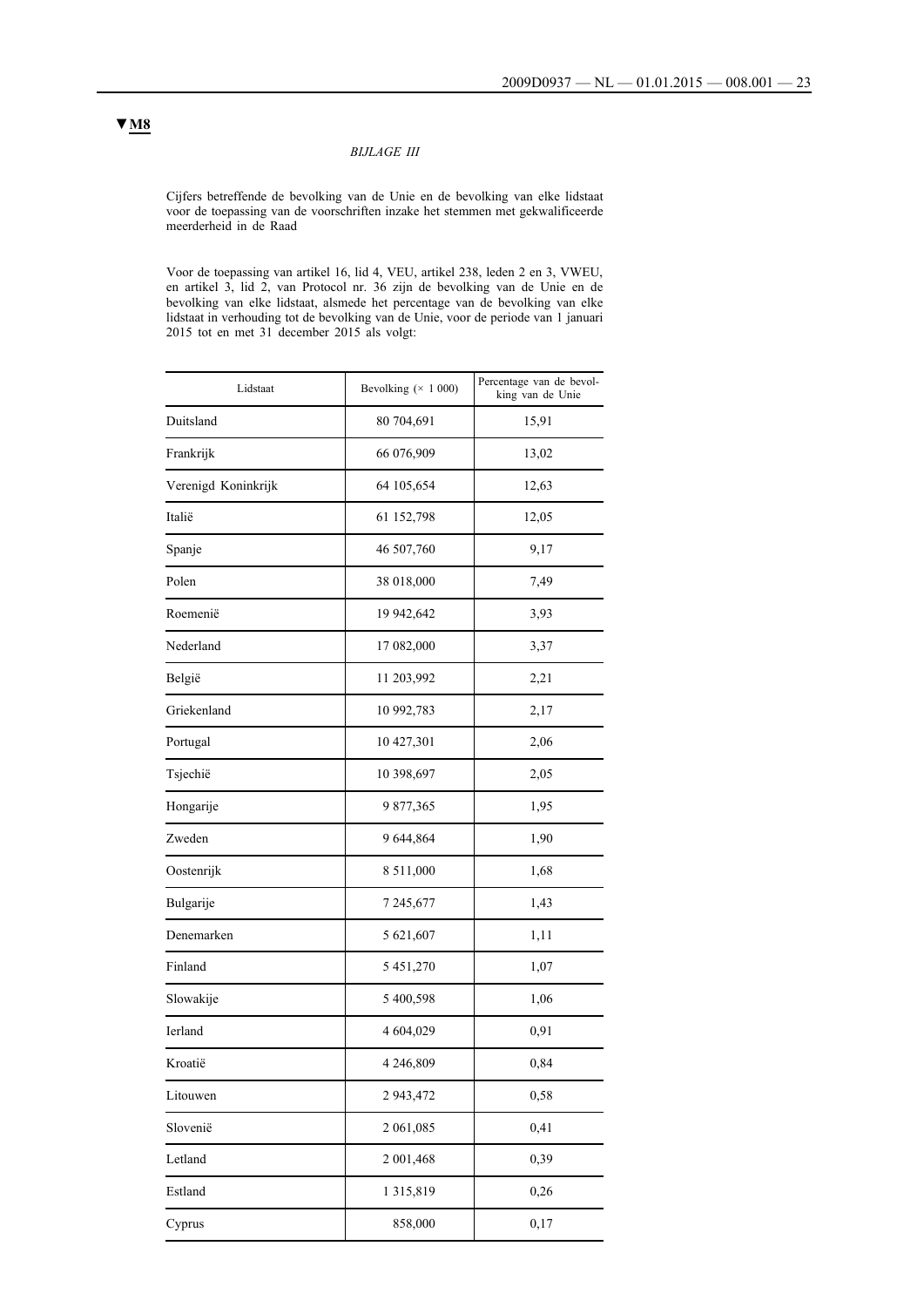| × |  |
|---|--|
|   |  |

| Lidstaat         | Bevolking $(\times 1000)$ | Percentage van de bevol-<br>king van de Unie |
|------------------|---------------------------|----------------------------------------------|
| Luxemburg        | 549,680                   | 0,11                                         |
| Malta            | 425,384                   | 0.08                                         |
| Totaal           | 507 371,354               |                                              |
| Drempel $(62\%)$ | 314 570,239               |                                              |
| Drempel $(65\%)$ | 329 791,380               |                                              |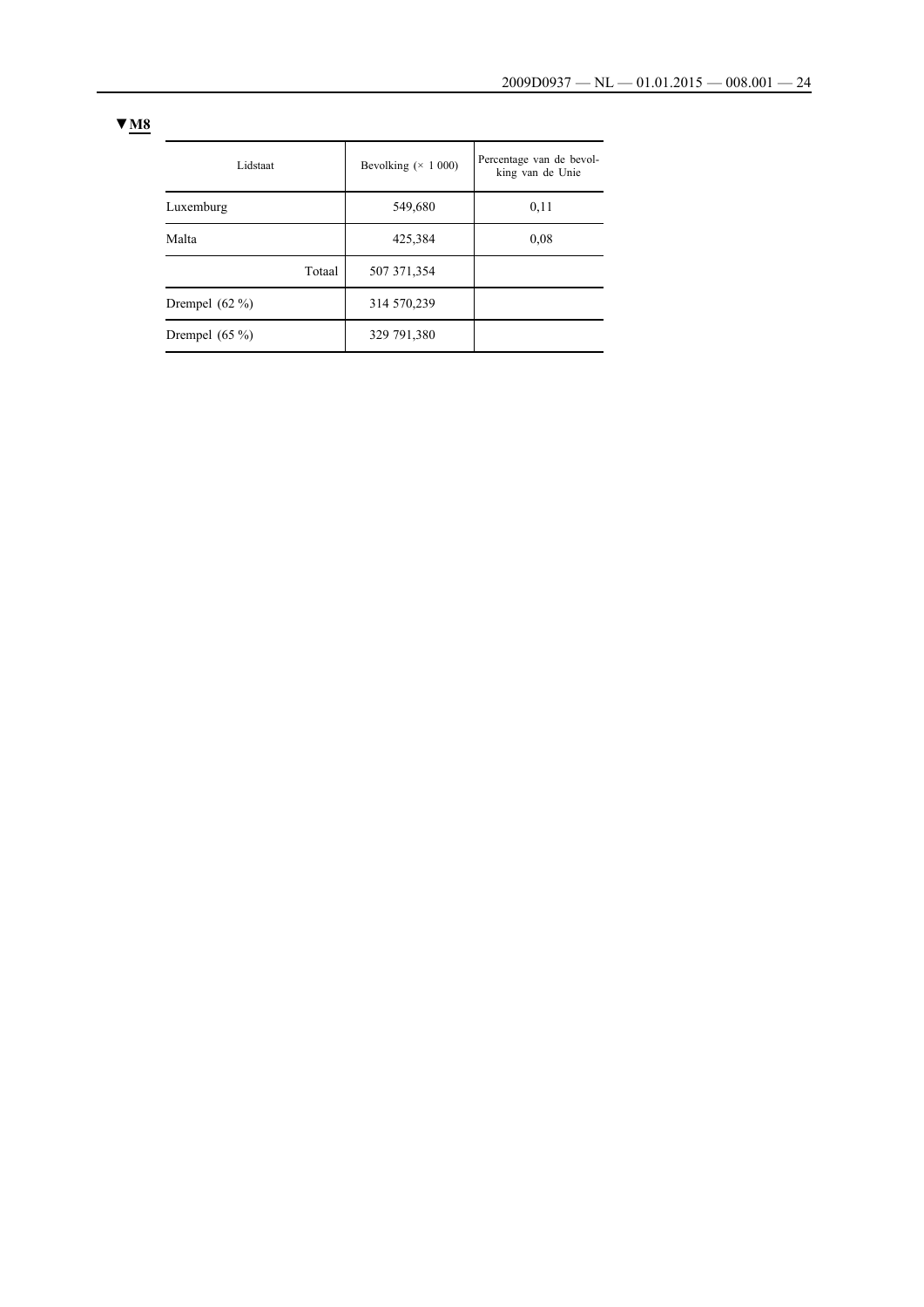#### *BIJLAGE IV*

#### **Ad artikel 16**

1. Bij de toepassing van de volgende bepalingen van het reglement van orde wordt voor de besluiten ten aanzien waarvan een of meer leden van de Raad of van het Coreper op grond van de Verdragen niet aan de stemming mogen deelnemen, met de stem van deze leden geen rekening gehouden:

- a) artikel 1, lid 3, tweede alinea (zitting op een andere plaats dan Brussel of Luxemburg);
- b) artikel 3, lid 7 (op de agenda plaatsen van een punt dat niet voorkomt op de voorlopige agenda);
- c) artikel 3, lid 8 (handhaven, als B-punt op de agenda, van een A-punt dat men anders van de agenda had moeten afvoeren);
- d) artikel 5, lid 2, wat de aanwezigheid van de Europese Centrale Bank betreft (beraadslagen buiten tegenwoordigheid van de Europese Centrale Bank);
- e) artikel 9, lid 2, eerst alinea, onder b), en tweede en derde alinea (openbaarmaking van de uitslag van de stemming, de stemverklaringen, de verklaringen in de Raadsnotulen en van de punten van die notulen die betrekking hebben op andere gevallen dan die bedoeld in lid 1);
- f) artikel 11, lid 1, tweede alinea (besluit om te laten stemmen);
- g) artikel 12, lid 1 (besluit gebruik te maken van de schriftelijke procedure);
- h) artikel 14, lid 1 (besluit om bij wijze van uitzondering, te beraadslagen en te besluiten op basis van documenten en ontwerpen die niet in alle talen zijn gesteld) $(1)$ ;
- i) artikel 17, lid 2, onder a) (niet bekendmaken in het Publicatieblad van een initiatief dat door een lidstaat wordt ingediend op grond van artikel 76 van het VWUE);
- j) artikel 17, lid 2, onder b) (niet bekendmaken in het Publicatieblad van bepaalde richtlijnen, besluiten, aanbevelingen en adviezen);
- k) artikel 17, lid 5 (al dan niet bekendmaken in het Publicatieblad van besluiten van een bij een internationale overeenkomst ingesteld orgaan).

2. Een lid van de Raad of van het Coreper kan zich niet beroepen op de volgende bepalingen van dit reglement van orde in verband met besluiten ten aanzien waarvan hij, overeenkomstig de Verdragen, niet aan de stemming mag deelnemen:

- a) artikel 3, lid 8 (mogelijkheid voor een lid van de Raad om te verzoeken dat een A-punt van de agenda wordt afgevoerd);
- b) artikel 11, lid 1, tweede alinea (mogelijkheid voor een lid van de Raad om over een bepaalde kwestie een stemming te vragen);
- c) artikel 11, lid 3 (mogelijkheid voor een lid van de Raad om gemachtigd te worden namens een ander lid te stemmen);
- d) artikel 14, lid 2 (mogelijkheid voor elk lid van de Raad om zich tegen beraadslaging te verzetten indien de tekst van een amendement niet is gesteld in de taal die hij aangeeft).

(1) Zie de verklaring onder n):

n) Ad bijlage IV, punt 1, onder h):

<sup>&</sup>quot;De Raad bevestigt dat de huidige regeling, waarbij de teksten die als basis dienen voor zijn besprekingen in alle talen zijn gesteld, van toepassing blijft."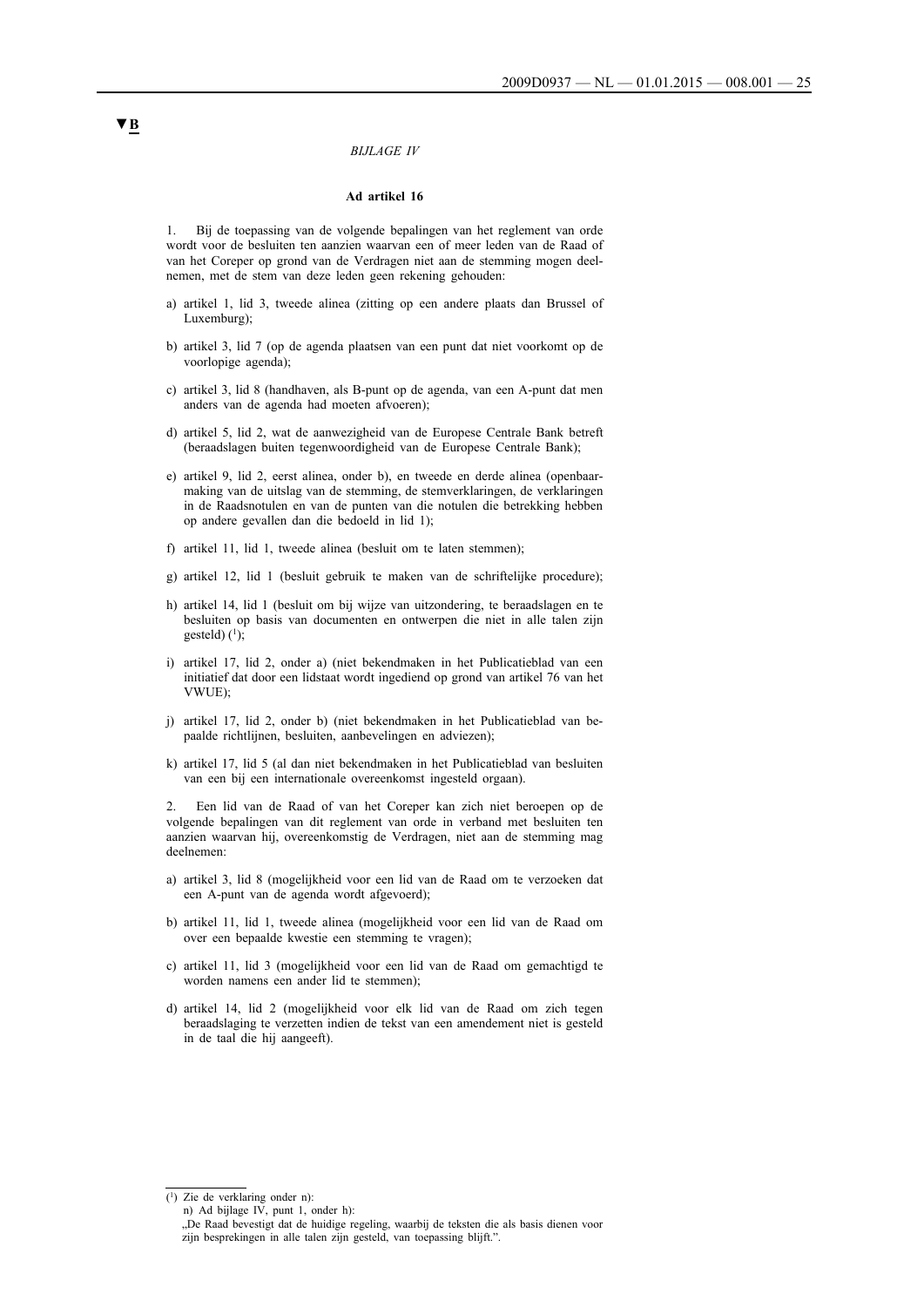#### *BIJLAGE V*

#### **Werkmethoden van de Raad**

*Voorbereiding van de zittingen*

1. Het voorzitterschap zorgt ervoor dat een werkgroep of een comité alleen een dossier naar het Coreper stuurt als er een gerede kans is dat daar vooruitgang wordt geboekt of de standpunten worden verduidelijkt. Omgekeerd worden dossiers alleen naar een werkgroep of een comité teruggestuurd wanneer dat noodzakelijk is, en altijd met de opdracht om specifieke, welomschreven problemen aan te pakken.

2. Het voorzitterschap neemt de nodige maatregelen om tussen de vergaderingen vorderingen te maken. Het kan bijvoorbeeld met instemming van een werkgroep of comité, op een zo efficiënt mogelijke manier het nodige overleg voeren over specifieke problemen met de bedoeling aan die groep of dat comité te rapporteren over mogelijke oplossingen. Ook kan het schriftelijk overleg plegen door de delegaties te verzoeken vóór de volgende vergadering van een groep of comité schriftelijk op een voorstel te reageren.

3. De delegaties zetten, waar dit zinvol is, de standpunten die zij in een komende vergadering waarschijnlijk zullen innemen, vóór de vergadering schriftelijk uiteen. Indien deze informatie voorstellen voor tekstwijzigingen bevat, stellen de delegaties een nauwkeurig geformuleerde tekst voor. Waar mogelijk dienen delegaties die hetzelfde standpunt innemen hun schriftelijke inbreng gezamenlijk in.

4. Het Coreper vermijdt om zaken die al in het kader van de voorbereiding van zijn werkzaamheden zijn besproken, opnieuw te behandelen. Dit geldt met name voor I-punten, informatie over de organisatie en volgorde van zijn werkzaamheden en informatie over de agenda en de organisatie van komende Raadszittingen. Waar mogelijk stellen de delegaties de punten onder "Diversen" aan de orde in het kader van de voorbereiding van de werkzaamheden van het Coreper en niet in het Coreper zelf.

5. Het voorzitterschap verstrekt de delegaties zo spoedig mogelijk in het kader van de voorbereiding van de werkzaamheden van het Coreper alle informatie om een degelijke voorbereiding van het Coreper mogelijk te maken, waaronder informatie over hetgeen het voorzitterschap met de bespreking van elk agendapunt hoopt te bereiken. Omgekeerd spoort het voorzitterschap waar nodig de delegaties aan om aan de overige delegaties, in het kader van de voorbereiding van de werkzaamheden van het Coreper, informatie mee te delen over de standpunten die zij in het Coreper zullen innemen. Tegen deze achtergrond geeft het voorzitterschap de agenda van het Coreper een definitieve vorm. Het voorzitterschap kan de groepen die de werkzaamheden van het Coreper voorbereiden vaker bijeenroepen als de omstandigheden dit vereisen.

#### *Verloop van de zittingen*

6. Punten die alleen door de Commissie of leden van de Raad gepresenteerd hoeven te worden, worden niet meer op de agenda van de Raad geplaatst, tenzij een debat over belangrijke nieuwe initiatieven wordt verwacht.

7. Het voorzitterschap plaatst geen punten op de agenda van het Coreper die alleen ter informatie dienen. Die informatie, zoals de resultaten van vergaderingen in een ander forum of met een derde staat of een andere instelling, procedurele of organisatorische kwesties, enz., wordt in plaats daarvan in het kader van de voorbereiding van de werkzaamheden van het Coreper aan de delegaties meegedeeld, zo mogelijk schriftelijk, en wordt in het Coreper niet meer herhaald.

8. Bij het begin van een vergadering verstrekt het voorzitterschap alle nodige verdere informatie over het verloop van de vergadering en geeft het met name aan hoeveel tijd naar verwachting aan elk onderwerp zal worden besteed. Het voorzitterschap vermijdt lange inleidingen en herhaalt geen informatie die de delegaties reeds bekend is.

9. Afhankelijk van het soort bespreking dat nodig is, deelt het voorzitterschap bij het begin van de besprekingen over een belangrijk punt de delegaties mee hoeveel tijd hun opmerkingen over dat punt maximaal in beslag mogen nemen. In de meeste gevallen bedraagt de toegemeten tijd maximaal twee minuten.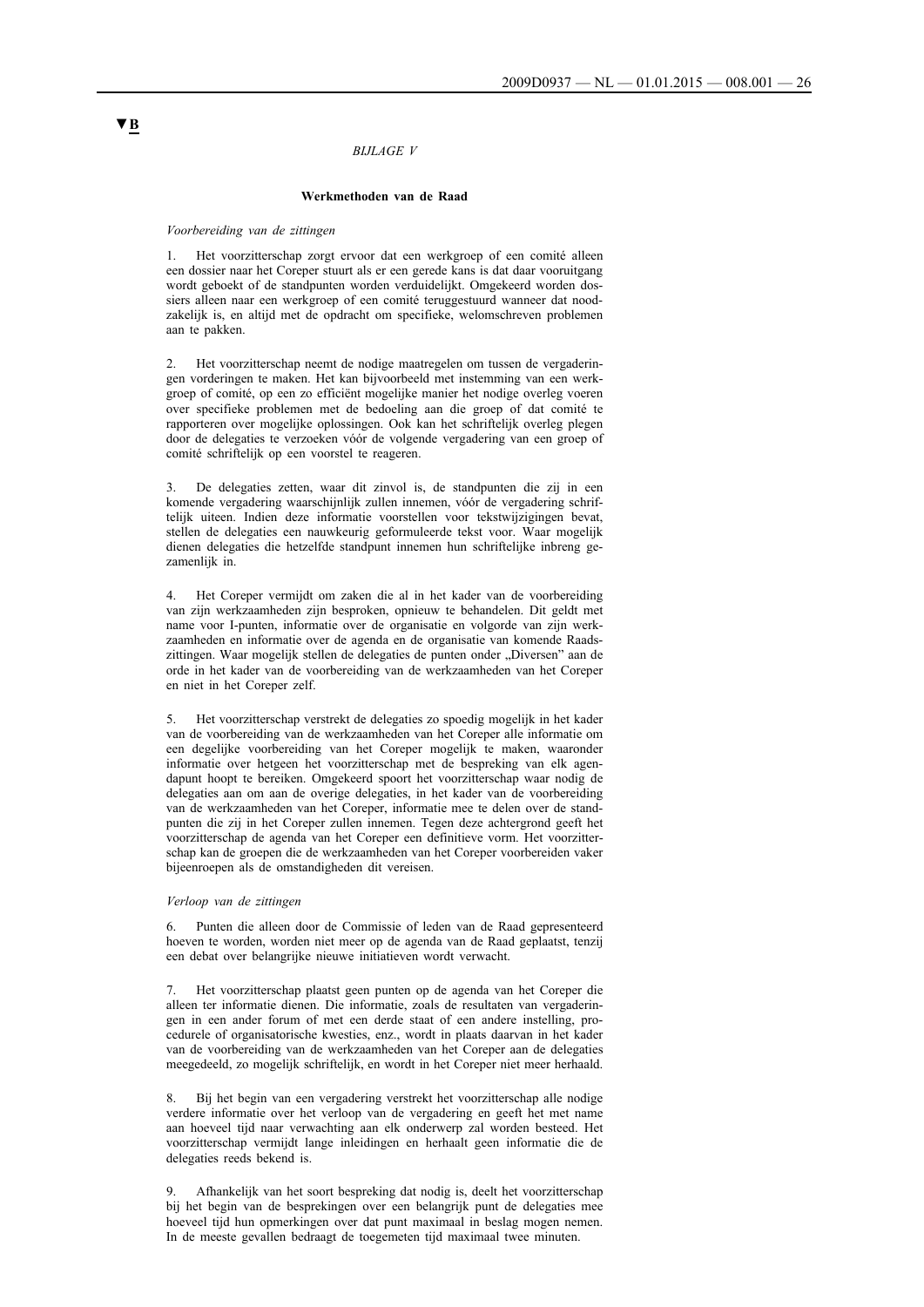10. Volledige rondvragen zijn in beginsel niet toegestaan; er mag alleen bij uitzondering voor specifieke kwesties gebruik van worden gemaakt. Het voorzitterschap beperkt de spreektijd.

11. Het voorzitterschap geeft zoveel mogelijk richting aan de besprekingen, met name door de delegaties te verzoeken om te reageren op compromisteksten of specifieke voorstellen.

12. Tijdens en aan het eind van de vergaderingen geeft het voorzitterschap geen lange samenvattingen van de besprekingen en beperkt het zich bij zijn conclusies tot een korte weergave van de resultaten met betrekking tot de inhoud en/of een conclusie betreffende de procedure.

13. De delegaties herhalen geen argumenten van een vorige spreker. Hun bijdragen zijn kort, doelgericht en zakelijk.

14. Delegaties die op dezelfde lijn zitten worden aangespoord om overleg te plegen zodat een gemeenschappelijk standpunt over een specifiek punt door één spreker kan worden vertolkt.

15. Bij de bespreking van teksten stellen de delegaties concrete ontwerpen voor, die schriftelijk worden ingediend, in plaats van alleen te verklaren dat zij het niet eens zijn met een bepaald voorstel.

16. Tenzij het voorzitterschap anders aangeeft, nemen de delegaties niet het woord wanneer zij het eens zijn met een bepaald voorstel; in dat geval wordt stilzwijgen geïnterpreteerd als een beginselakkoord.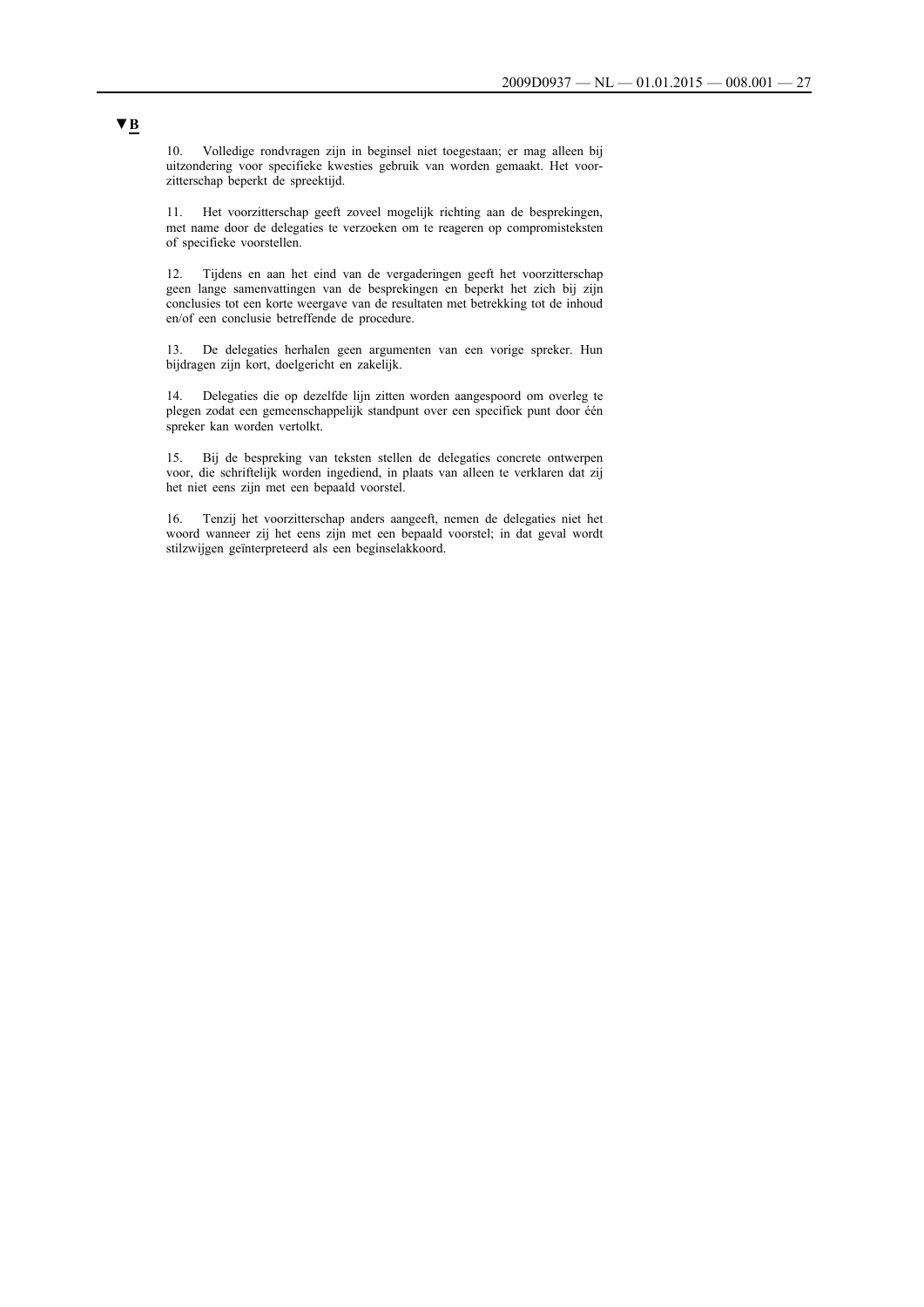#### *BIJLAGE VI*

#### **Bepalingen betreffende de vorm van de besluiten**

- A. Vorm van de verordeningen
	- 1. De door het Europees Parlement en de Raad gezamenlijk vastgestelde verordeningen alsmede de verordeningen van de Raad bevatten:
		- a) in de titel het woord "verordening", een volgnummer, de datum van aanneming en de aanduiding van het onderwerp; een door de Raad overeenkomstig artikel 291, lid 2, van het TWEU aangenomen uitvoeringsverordening, draagt de titel "uitvoeringsverordening";
		- b) respectievelijk de woorden "het Europees Parlement en de Raad van de Europese Unie" of de woorden "de Raad van de Europese Unie";
		- c) de aanduiding van de bepalingen op grond waarvan de verordening wordt vastgesteld, voorafgegaan door de woorden "Gelet op";
		- d) de vermelding van de voorstellen die zijn ingediend en de adviezen die zijn gevraagd;
		- e) de motivering van de verordening, voorafgegaan door de formule "Overwegende hetgeen volgt:", waarbij de overwegingen genummerd zijn;
		- f) respectievelijk de formule "hebben de volgende verordening vastgesteld" of de formule "heeft de volgende verordening vastgesteld", gevolgd door de tekst van de verordening.
	- 2. De verordeningen worden ingedeeld in artikelen, die samen hoofdstukken en afdelingen kunnen vormen.
	- 3. Het laatste artikel van een verordening bevat de datum van inwerkingtreding indien deze eerder of later valt dan de twintigste dag volgende op die van de bekendmaking.
	- 4. Het laatste artikel van een verordening wordt gevolgd:
		- a) i) door de formule: "Deze verordening is verbindend in al haar onderdelen en is rechtstreeks toepasselijk in elke lidstaat.",
			- of
			- ii) door de formule: "Deze verordening is verbindend in al haar onderdelen en is rechtstreeks toepasselijk in de lidstaten overeenkomstig de verdragen" in het geval van een verordening die niet van toepassing is op en in alle lidstaten (1);
		- b) door de formule "Gedaan te ...,", gevolgd door de datum waarop de verordening is vastgesteld,

en

- c) in het geval van
	- i) een door het Europees Parlement en de Raad gezamenlijk vastgestelde verordening, door de formule:

| "Voor het Europees Parlement | "Voor de Raad  |
|------------------------------|----------------|
| De voorzitter"               | De voorzitter" |

gevolgd door de naam van de voorzitter van het Europees Parlement en de naam van de fungerend voorzitter van de Raad op het ogenblik van de aanneming van de verordening;

<sup>(1)</sup> Zie de verklaring onder o):

o) Ad bijlage VI, punt A, 4, onder a), ii)

<sup>&</sup>quot;De Raad herinnert eraan dat het, in de in de Verdragen genoemde gevallen waarin een besluit niet van toepassing is op of in alle lidstaten, nodig is de territoriale toepassing ervan duidelijk te doen uitkomen in de motivering en de inhoud van dat besluit.